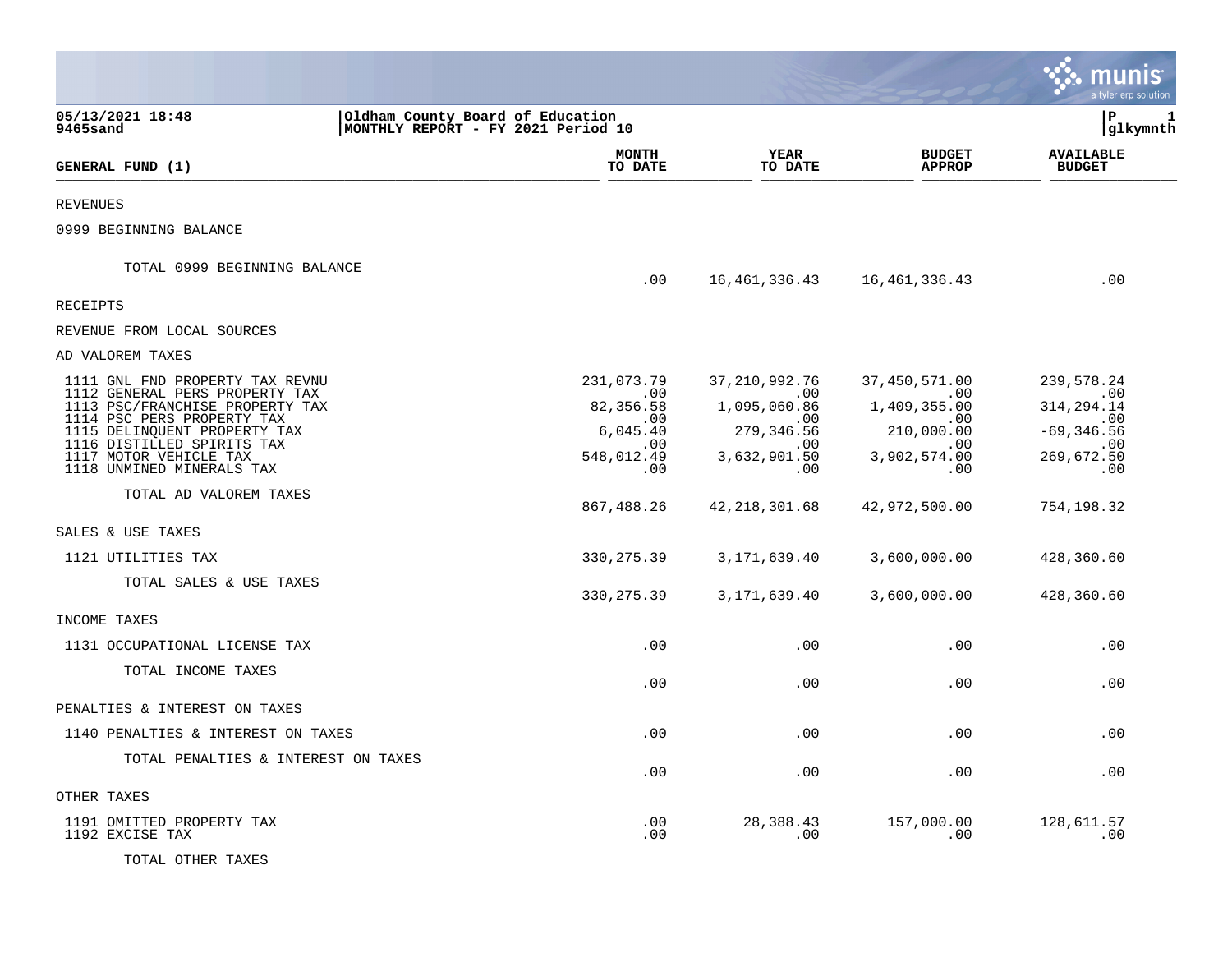|                                                                                                                                                                                          |                                 |                                 |                                 | a tyler erp solution               |
|------------------------------------------------------------------------------------------------------------------------------------------------------------------------------------------|---------------------------------|---------------------------------|---------------------------------|------------------------------------|
| 05/13/2021 18:48<br>Oldham County Board of Education<br>MONTHLY REPORT - FY 2021 Period 10<br>9465sand                                                                                   |                                 |                                 |                                 | l P<br> glkymnth                   |
| GENERAL FUND (1)                                                                                                                                                                         | <b>MONTH</b><br>TO DATE         | <b>YEAR</b><br>TO DATE          | <b>BUDGET</b><br><b>APPROP</b>  | <b>AVAILABLE</b><br><b>BUDGET</b>  |
|                                                                                                                                                                                          | .00                             | 28,388.43                       | 157,000.00                      | 128,611.57                         |
| REVENUE OTHER LOCAL GOVERNMENT UNITS                                                                                                                                                     |                                 |                                 |                                 |                                    |
| 1280 REVENUE IN LIEU OF TAXES                                                                                                                                                            | .00                             | 107,275.26                      | 105,000.00                      | $-2, 275.26$                       |
| TOTAL REVENUE OTHER LOCAL GOVERNMENT UNITS                                                                                                                                               | .00                             | 107,275.26                      | 105,000.00                      | $-2, 275.26$                       |
| TUITION                                                                                                                                                                                  |                                 |                                 |                                 |                                    |
| 1310 PS DISTRICT TUITION FRM INDIVS<br>1320 TUIT FRM OTH GOVT SRCS W/IN ST<br>1330 TUIT FRM OTH GOVT SRCS OUT ST<br>1340 TUITION-RESTITUTION                                             | 15,323.79<br>.00<br>.00<br>.00  | 140,721.95<br>.00<br>.00<br>.00 | 60,000.00<br>.00<br>.00<br>.00  | $-80, 721.95$<br>.00<br>.00<br>.00 |
| TOTAL TUITION                                                                                                                                                                            | 15,323.79                       | 140,721.95                      | 60,000.00                       | $-80, 721.95$                      |
| TRANSPORTATION                                                                                                                                                                           |                                 |                                 |                                 |                                    |
| 1410 TRANSP FEES FROM INDIVIDUALS<br>1420 TRN FEE FM OTH GVT SRC W/IN ST<br>1430 TRN FEE FRM OTH GVT SRC OUT ST<br>1441 TRANSPORT FRM NON-PUBLIC SCHS<br>1442 TRANSPORT FRM FISCAL COURT | .00<br>.00<br>.00<br>.00<br>.00 | .00<br>.00<br>.00<br>.00<br>.00 | .00<br>.00<br>.00<br>.00<br>.00 | .00<br>.00<br>.00<br>.00<br>.00    |
| TOTAL TRANSPORTATION                                                                                                                                                                     | .00                             | .00                             | .00                             | .00                                |
| EARNINGS ON INVESTMENTS                                                                                                                                                                  |                                 |                                 |                                 |                                    |
| 1510 INTEREST ON INVESTMENTS<br>1540 INVESTMENT INC FROM REAL PRPTY                                                                                                                      | 15,932.14<br>.00                | 182, 298.32<br>.00              | 138,000.00<br>.00               | $-44, 298.32$<br>.00               |
| TOTAL EARNINGS ON INVESTMENTS                                                                                                                                                            | 15,932.14                       | 182, 298.32                     | 138,000.00                      | $-44, 298.32$                      |
| STUDENT ACTIVITIES                                                                                                                                                                       |                                 |                                 |                                 |                                    |
| 1740 STUDENT PARKING FEES - 75%                                                                                                                                                          | .00                             | .00                             | .00                             | .00                                |
| TOTAL STUDENT ACTIVITIES                                                                                                                                                                 | .00                             | .00                             | .00                             | .00                                |
| COMMUNITY SERVICE ACTIVITIES                                                                                                                                                             |                                 |                                 |                                 |                                    |
| 1800 REVENUE-SPECIAL PROJECTS<br>1819 REVENUE-RESOURCE CENTER                                                                                                                            | .00<br>360.63                   | .00<br>4,114.66                 | .00<br>12,000.00                | .00<br>7,885.34                    |
| TOTAL COMMUNITY SERVICE ACTIVITIES                                                                                                                                                       | 360.63                          | 4,114.66                        | 12,000.00                       | 7,885.34                           |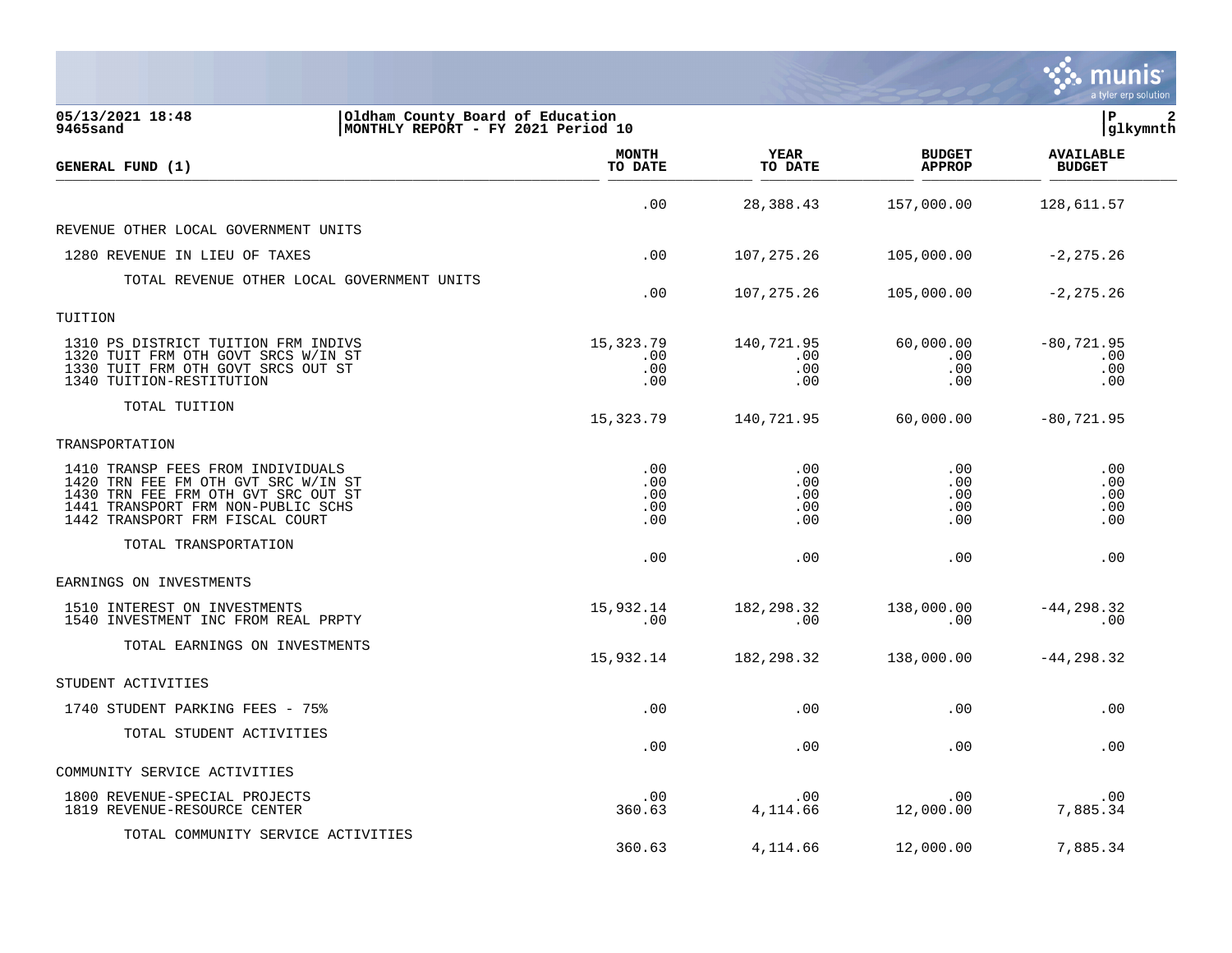

## **05/13/2021 18:48 |Oldham County Board of Education |P 3 9465sand |MONTHLY REPORT - FY 2021 Period 10 |glkymnth**

| <b>GENERAL FUND (1)</b>                                                                                                                                                                                                                                                                                                                                                                                                                                                                                                                                                                                                                                                                                 | <b>MONTH</b><br>TO DATE                                                                                                                                                            | YEAR<br>TO DATE                                                                                                                                                                                           | <b>BUDGET</b><br><b>APPROP</b>                                                                                                                                                                                         | <b>AVAILABLE</b><br><b>BUDGET</b>                                                                                                                                                                               |
|---------------------------------------------------------------------------------------------------------------------------------------------------------------------------------------------------------------------------------------------------------------------------------------------------------------------------------------------------------------------------------------------------------------------------------------------------------------------------------------------------------------------------------------------------------------------------------------------------------------------------------------------------------------------------------------------------------|------------------------------------------------------------------------------------------------------------------------------------------------------------------------------------|-----------------------------------------------------------------------------------------------------------------------------------------------------------------------------------------------------------|------------------------------------------------------------------------------------------------------------------------------------------------------------------------------------------------------------------------|-----------------------------------------------------------------------------------------------------------------------------------------------------------------------------------------------------------------|
| OTHER REVENUE FROM LOCAL SOURCES                                                                                                                                                                                                                                                                                                                                                                                                                                                                                                                                                                                                                                                                        |                                                                                                                                                                                    |                                                                                                                                                                                                           |                                                                                                                                                                                                                        |                                                                                                                                                                                                                 |
| 1910 REAL PROPERTY RENT INCOME<br>1911 BUILDING RENTAL<br>1912 BUS RENTAL<br>1919 RENTAL-OTHER<br>1920 CONTRIBUTIONS / DONATIONS<br>1920 CONTRIBUTIONS- BOOSTERS/PTA<br>1925 REIMBURSEMENTS (NON-GVT)<br>1925 REV-ADAPTIVE SCHL REG FEE<br>1925 DAYCARE REVENUE<br>1925 REIMBURSEMENTS/FOOD SERVICE<br>1925 GATE RECEIPTS<br>1925 LOCKER/PARKING REVENUE<br>1925 SCHOOL FEES<br>1925 SCHOOL REVENUE<br>1925 SPORTS PASS<br>1941 TEXTBOOK SALES<br>1942 TEXTBOOK RENTALS<br>1951 MISC REV FRM OTH SCH DST IN ST<br>1952 MSC REV FRM OTH SCH DST OUT ST<br>1970 REV FROM OTHER DEPT IN DISTRIC<br>1980 REFUND OF PRIOR YR EXPENDITURE<br>1990 MISCELLANEOUS REVENUE<br>1999 Preschool Special Project C/O | 1,061.25<br>7,097.58<br>2,540.02<br>.00<br>.00<br>.00<br>.00<br>.00<br>.00<br>.00<br>.00<br>.00<br>.00<br>.00<br>.00<br>.00<br>.00<br>.00<br>.00<br>.00<br>.00<br>65,660.00<br>.00 | 2,182.75<br>10,391.58<br>38,671.19<br>$5,500.00$<br>370,837.39<br>.00<br>133,015.58<br>.00<br>.00<br>.00<br>.00<br>.00<br>.00<br>.00<br>.00<br>.00<br>.00<br>.00<br>.00<br>.00<br>.00<br>67,487.59<br>.00 | .00<br>$20,000.00$<br>$160,000.00$<br>$18,460.00$<br>$15,000.00$<br>.00<br>.00<br>.00<br>.00<br>.00<br>.00<br>$.00 \ \,$<br>.00<br>.00<br>.00<br>$.00 \,$<br>.00<br>.00<br>.00<br>$.00 \,$<br>.00<br>170,000.00<br>.00 | $-2,182.75$<br>9,608.42<br>121,328.81<br>12,960.00<br>355,837.39<br>.00<br>$-133,015.58$<br>.00<br>.00<br>.00<br>.00<br>.00<br>.00<br>.00<br>.00<br>.00<br>.00<br>.00<br>.00<br>.00<br>.00<br>102,512.41<br>.00 |
| TOTAL OTHER REVENUE FROM LOCAL SOURCES                                                                                                                                                                                                                                                                                                                                                                                                                                                                                                                                                                                                                                                                  | 76,358.85                                                                                                                                                                          | 628,086.08                                                                                                                                                                                                | 383,460.00                                                                                                                                                                                                             | $-244,626.08$                                                                                                                                                                                                   |
| TOTAL REVENUE FROM LOCAL SOURCES                                                                                                                                                                                                                                                                                                                                                                                                                                                                                                                                                                                                                                                                        | 1,305,739.06                                                                                                                                                                       | 46,480,825.78                                                                                                                                                                                             | 47, 427, 960.00                                                                                                                                                                                                        | 947,134.22                                                                                                                                                                                                      |
| REVENUE FROM STATE SOURCES                                                                                                                                                                                                                                                                                                                                                                                                                                                                                                                                                                                                                                                                              |                                                                                                                                                                                    |                                                                                                                                                                                                           |                                                                                                                                                                                                                        |                                                                                                                                                                                                                 |
| STATE PROGRAM                                                                                                                                                                                                                                                                                                                                                                                                                                                                                                                                                                                                                                                                                           |                                                                                                                                                                                    |                                                                                                                                                                                                           |                                                                                                                                                                                                                        |                                                                                                                                                                                                                 |
| 3111 SEEK PROGRAM                                                                                                                                                                                                                                                                                                                                                                                                                                                                                                                                                                                                                                                                                       | 2,771,428.00                                                                                                                                                                       | 30,970,139.00                                                                                                                                                                                             | 38,712,584.00                                                                                                                                                                                                          | 7,742,445.00                                                                                                                                                                                                    |
| TOTAL STATE PROGRAM                                                                                                                                                                                                                                                                                                                                                                                                                                                                                                                                                                                                                                                                                     | 2,771,428.00                                                                                                                                                                       | 30,970,139.00                                                                                                                                                                                             | 38,712,584.00                                                                                                                                                                                                          | 7,742,445.00                                                                                                                                                                                                    |
| OTHER STATE FUNDING                                                                                                                                                                                                                                                                                                                                                                                                                                                                                                                                                                                                                                                                                     |                                                                                                                                                                                    |                                                                                                                                                                                                           |                                                                                                                                                                                                                        |                                                                                                                                                                                                                 |
| 3121 VOCATIONAL TRAVEL<br>3122 VOCATIONAL TRANSPORTATION<br>3123 STATE VOCATIONAL SCHOOL<br>3124 DIST VOCATIONAL SCHOOL<br>3125 BUS DRVR TRAINING REIMB<br>3126 SUB SALARY REIMB (STATE)<br>3127 FLEXIBLE SPENDING REFUND<br>3128 AUDIT REIMBURSEMENT<br>3129 KSB/KSD TRANSP REIMBURSEMENT                                                                                                                                                                                                                                                                                                                                                                                                              | .00<br>.00<br>.00<br>.00<br>.00<br>.00<br>.00<br>.00<br>.00                                                                                                                        | .00<br>.00<br>.00<br>$.00 \,$<br>.00<br>.00<br>.00<br>.00<br>.00                                                                                                                                          | $.00 \,$<br>.00<br>.00<br>$.00 \,$<br>.00<br>.00<br>.00<br>.00<br>.00                                                                                                                                                  | .00<br>.00<br>.00<br>.00<br>.00<br>.00<br>.00<br>.00<br>.00                                                                                                                                                     |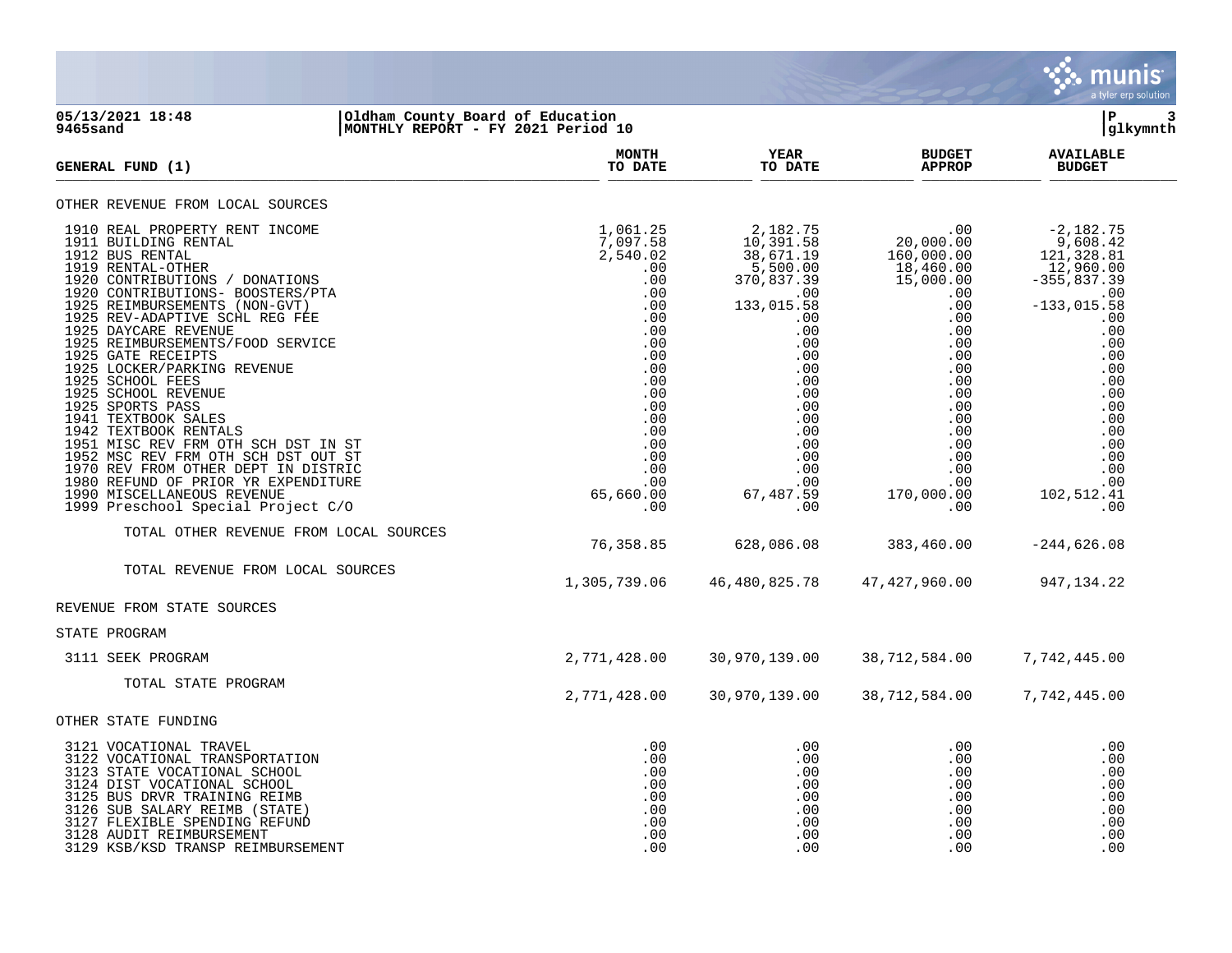

| 05/13/2021 18:48<br>9465sand                                       | Oldham County Board of Education<br>MONTHLY REPORT - FY 2021 Period 10 |                        |                                |                                   |  |
|--------------------------------------------------------------------|------------------------------------------------------------------------|------------------------|--------------------------------|-----------------------------------|--|
| GENERAL FUND (1)                                                   | <b>MONTH</b><br>TO DATE                                                | <b>YEAR</b><br>TO DATE | <b>BUDGET</b><br><b>APPROP</b> | <b>AVAILABLE</b><br><b>BUDGET</b> |  |
| TOTAL OTHER STATE FUNDING                                          | .00                                                                    | .00                    | .00                            | .00                               |  |
| EXPENDITURE REIMBURSEMENTS                                         |                                                                        |                        |                                |                                   |  |
| 3130 NATL BD CERT TEACHER SUPPLEMNT<br>3131 TEXTBOOK REIMBURSEMENT | .00<br>.00                                                             | .00<br>.00             | 75,000.00<br>.00               | 75,000.00<br>.00                  |  |
| TOTAL EXPENDITURE REIMBURSEMENTS                                   | .00                                                                    | .00                    | 75,000.00                      | 75,000.00                         |  |
| REVENUE IN LIEU OF TAXES/STATE                                     |                                                                        |                        |                                |                                   |  |
| 3800 REV-IN LIEU OF TAX-STATE                                      | 7,802.70                                                               | 77,870.48              | 90,012.00                      | 12, 141.52                        |  |
| TOTAL REVENUE IN LIEU OF TAXES/STATE                               | 7,802.70                                                               | 77,870.48              | 90,012.00                      | 12,141.52                         |  |
| REVENUE ON BEHALF PAYMENTS                                         |                                                                        |                        |                                |                                   |  |
| 3900 REVENUE-ON BEHALF PMTS-STATE                                  | .00                                                                    | .00                    | 29,780,400.00                  | 29,780,400.00                     |  |
| TOTAL REVENUE ON BEHALF PAYMENTS                                   | .00                                                                    | .00                    | 29,780,400.00                  | 29,780,400.00                     |  |
| TOTAL REVENUE FROM STATE SOURCES                                   | 2,779,230.70                                                           | 31,048,009.48          | 68,657,996.00                  | 37,609,986.52                     |  |
| REVENUE FROM FEDERAL SOURCES                                       |                                                                        |                        |                                |                                   |  |
| UNRESTRICTED DIRECT                                                |                                                                        |                        |                                |                                   |  |
| 4100 UNRESTRICTED DIRECT FEDERAL                                   | .00                                                                    | .00                    | .00                            | .00                               |  |
| TOTAL UNRESTRICTED DIRECT                                          | .00                                                                    | .00                    | .00                            | .00                               |  |
| RESTRICTED THROUGH THE STATE                                       |                                                                        |                        |                                |                                   |  |
| 4500 RESTRICTED FED THRU STATE                                     | 461.76                                                                 | 1,002.24               | 6,000.00                       | 4,997.76                          |  |
| TOTAL RESTRICTED THROUGH THE STATE                                 | 461.76                                                                 | 1,002.24               | 6,000.00                       | 4,997.76                          |  |
| FEDERAL REIMBURSEMENT                                              |                                                                        |                        |                                |                                   |  |
| 4810 MEDICAID REIMBURSEMENT                                        | 19,747.01                                                              | 92,902.79              | 335,000.00                     | 242,097.21                        |  |
| TOTAL FEDERAL REIMBURSEMENT                                        | 19,747.01                                                              | 92,902.79              | 335,000.00                     | 242,097.21                        |  |
| TOTAL REVENUE FROM FEDERAL SOURCES                                 | 20,208.77                                                              | 93,905.03              | 341,000.00                     | 247,094.97                        |  |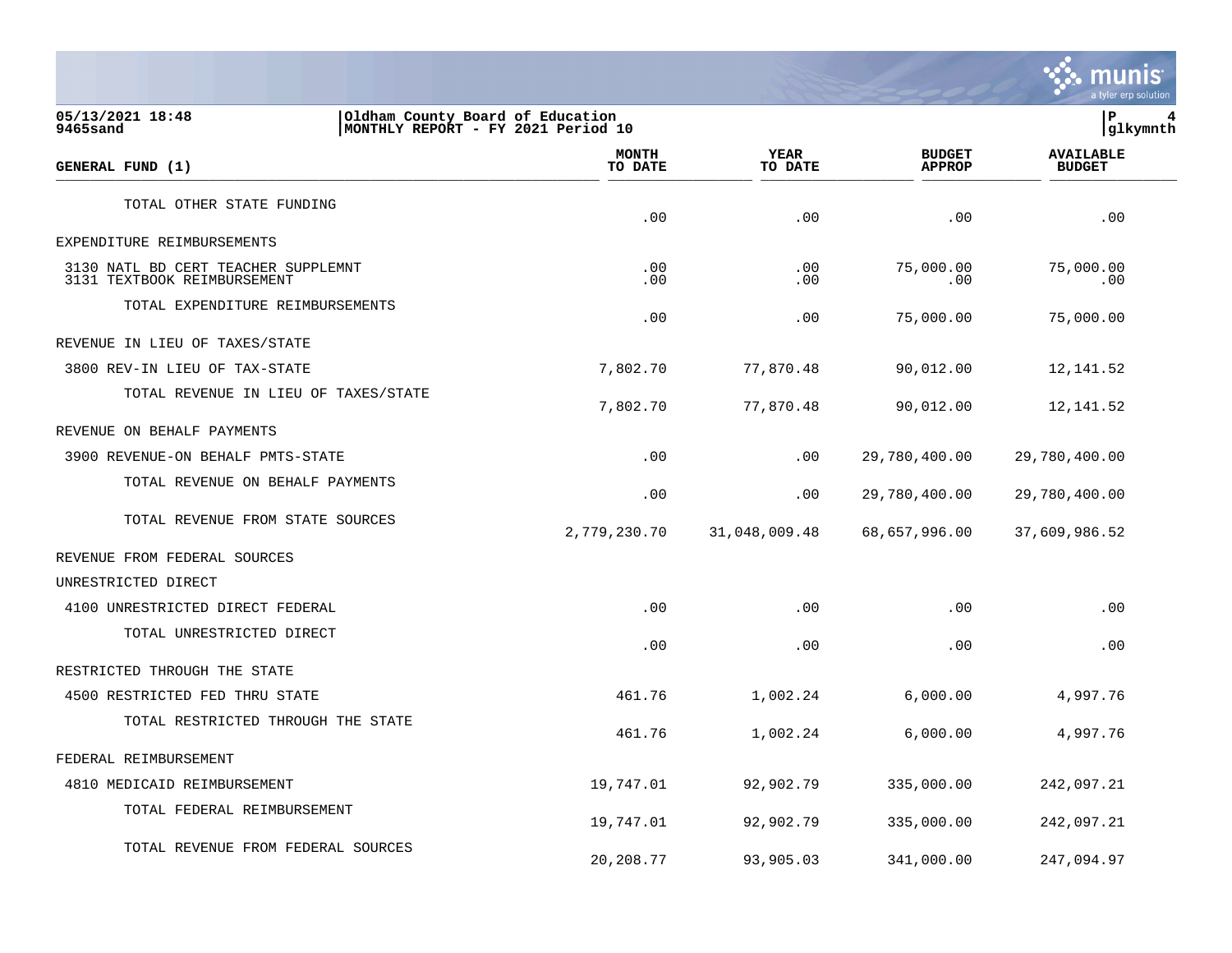|                                                                                                                                                                                                                                                                              |                                                                        |                                                            |                                                              | munis<br>a tyler erp solution                                       |
|------------------------------------------------------------------------------------------------------------------------------------------------------------------------------------------------------------------------------------------------------------------------------|------------------------------------------------------------------------|------------------------------------------------------------|--------------------------------------------------------------|---------------------------------------------------------------------|
| 05/13/2021 18:48<br>9465sand                                                                                                                                                                                                                                                 | Oldham County Board of Education<br>MONTHLY REPORT - FY 2021 Period 10 |                                                            |                                                              | 5<br>ΙP<br>glkymnth                                                 |
| GENERAL FUND (1)                                                                                                                                                                                                                                                             | <b>MONTH</b><br>TO DATE                                                | <b>YEAR</b><br>TO DATE                                     | <b>BUDGET</b><br><b>APPROP</b>                               | <b>AVAILABLE</b><br><b>BUDGET</b>                                   |
| OTHER RECEIPTS                                                                                                                                                                                                                                                               |                                                                        |                                                            |                                                              |                                                                     |
| INTERFUND TRANSFERS                                                                                                                                                                                                                                                          |                                                                        |                                                            |                                                              |                                                                     |
| 5210 FUND TRANSFER<br>5210 TRANSFER IN - SALARIES<br>5220 INDIRECT COSTS TRANSFER                                                                                                                                                                                            | .00<br>.00<br>31,918.00                                                | 62.46<br>665,395.50<br>122,774.84                          | $.00 \,$<br>.00<br>190,036.37                                | $-62.46$<br>$-665, 395.50$<br>67,261.53                             |
| TOTAL INTERFUND TRANSFERS                                                                                                                                                                                                                                                    | 31,918.00                                                              | 788,232.80                                                 | 190,036.37                                                   | $-598, 196.43$                                                      |
| SALE OR COMP FOR LOSS OF ASSETS                                                                                                                                                                                                                                              |                                                                        |                                                            |                                                              |                                                                     |
| 5311 SALE OF LAND & IMPROVEMENTS<br>5312 LOSS COMP - LAND & IMPROVEMNTS<br>5331 SALE OF BUILDINGS<br>5332 INSUR COMP - BUILDINGS<br>5341 SALE OF EQUIPMENT ETC<br>5341 SALE OF SURPLUS EQ-ONLINE AUCT<br>5341 DISPOSAL PROCEEDS - TECH EQ<br>5342 INSUR COMP - EQUIPMENT ETC | .00<br>.00<br>.00<br>.00<br>.00<br>.00<br>.00<br>.00                   | .00<br>.00<br>.00<br>.00<br>.00<br>23,755.49<br>.00<br>.00 | .00<br>.00<br>.00<br>.00<br>.00<br>500.00<br>1,500.00<br>.00 | .00<br>.00<br>.00<br>.00<br>.00<br>$-23, 255.49$<br>1,500.00<br>.00 |
| TOTAL SALE OR COMP FOR LOSS OF ASSETS                                                                                                                                                                                                                                        | .00                                                                    | 23,755.49                                                  | 2,000.00                                                     | $-21, 755.49$                                                       |
| CAPITAL LEASE PROCEEDS                                                                                                                                                                                                                                                       |                                                                        |                                                            |                                                              |                                                                     |
| 5500 CAPITAL LEASE PROCEEDS                                                                                                                                                                                                                                                  | .00                                                                    | .00                                                        | .00                                                          | .00                                                                 |
| TOTAL CAPITAL LEASE PROCEEDS                                                                                                                                                                                                                                                 | .00                                                                    | .00                                                        | .00                                                          | .00                                                                 |
| TOTAL OTHER RECEIPTS                                                                                                                                                                                                                                                         | 31,918.00                                                              | 811,988.29                                                 | 192,036.37                                                   | $-619, 951.92$                                                      |
| TOTAL RECEIPTS                                                                                                                                                                                                                                                               | 4, 137, 096.53                                                         | 78, 434, 728.58                                            | 116,618,992.37                                               | 38, 184, 263. 79                                                    |
| TOTAL REVENUE                                                                                                                                                                                                                                                                | 4,137,096.53                                                           | 94,896,065.01                                              | 133,080,328.80                                               | 38, 184, 263. 79                                                    |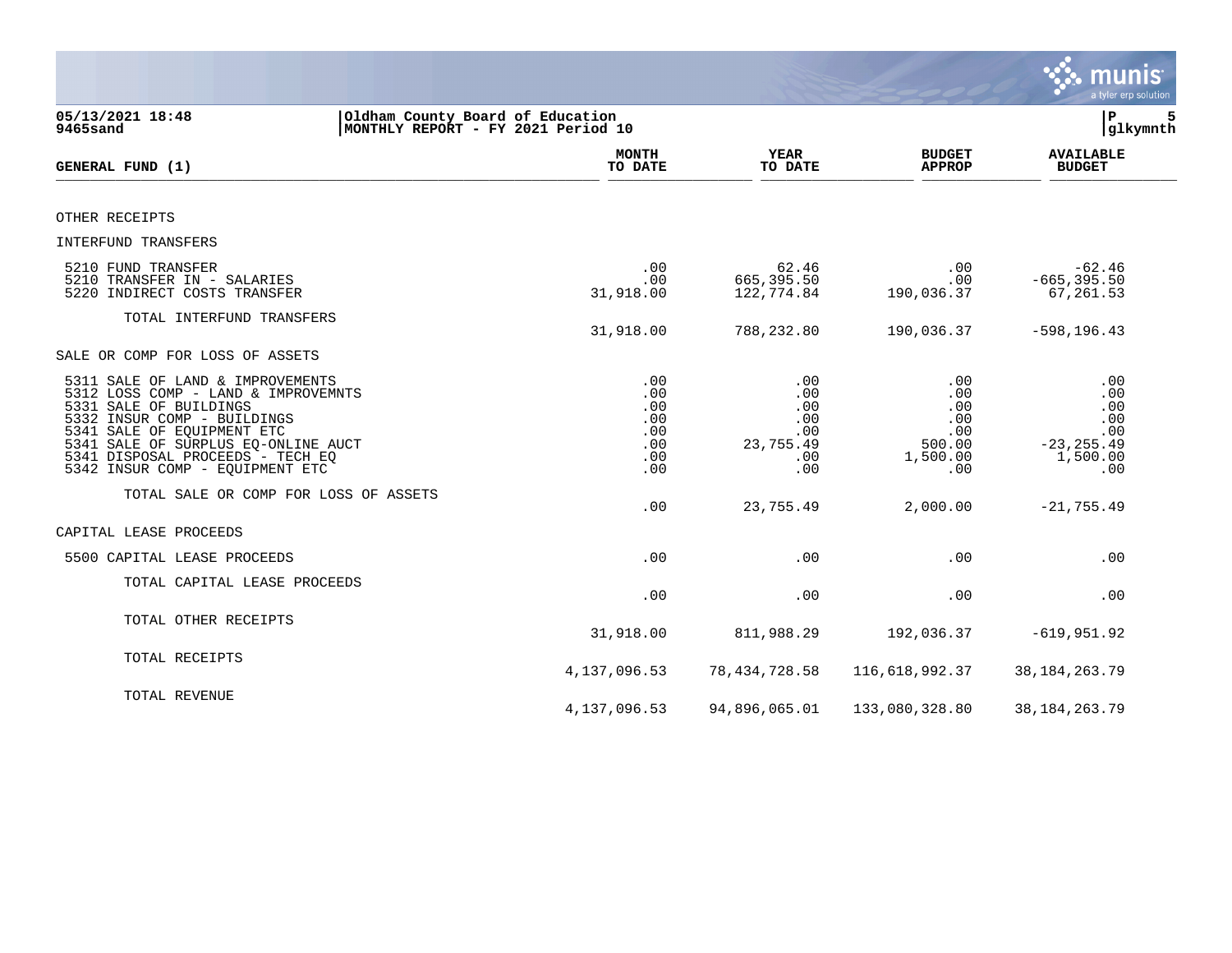|                                                                                                                                                                                                                                                                                                                   |                                                                                                                     |                                                                                                                                        |                                                                                                                                          | <b>munis</b><br>a tyler erp solution                                                                                                             |
|-------------------------------------------------------------------------------------------------------------------------------------------------------------------------------------------------------------------------------------------------------------------------------------------------------------------|---------------------------------------------------------------------------------------------------------------------|----------------------------------------------------------------------------------------------------------------------------------------|------------------------------------------------------------------------------------------------------------------------------------------|--------------------------------------------------------------------------------------------------------------------------------------------------|
| 05/13/2021 18:48<br>9465sand                                                                                                                                                                                                                                                                                      | Oldham County Board of Education<br>MONTHLY REPORT - FY 2021 Period 10                                              |                                                                                                                                        |                                                                                                                                          | $\mathbf{P}$<br>6<br>glkymnth                                                                                                                    |
| GENERAL FUND (1)                                                                                                                                                                                                                                                                                                  | <b>MONTH</b><br>TO DATE                                                                                             | <b>YEAR</b><br>TO DATE                                                                                                                 | <b>BUDGET</b><br><b>APPROP</b>                                                                                                           | <b>AVAILABLE</b><br><b>BUDGET</b>                                                                                                                |
| EXPENDITURES                                                                                                                                                                                                                                                                                                      |                                                                                                                     |                                                                                                                                        |                                                                                                                                          |                                                                                                                                                  |
| 1000 INSTRUCTION                                                                                                                                                                                                                                                                                                  |                                                                                                                     |                                                                                                                                        |                                                                                                                                          |                                                                                                                                                  |
| 0100<br>SALARIES PERSONNEL SERVICES<br>0200<br>EMPLOYEE BENEFITS<br>0280<br>ON-BEHALF<br>0300<br>PURCHASED PROF AND TECH SERV<br>PURCHASED PROPERTY SERVICES<br>0400<br>0500<br>OTHER PURCHASED SERVICES<br>0600<br>SUPPLIES<br>0700<br>PROPERTY<br>0800<br>DEBT SERVICE AND MISCELLANEOUS<br>0900<br>OTHER ITEMS | 3,954,925.49<br>265,616.83<br>.00<br>7,027.30<br>22,919.77<br>3,115.95<br>77,428.63<br>$-953.00$<br>9,811.31<br>.00 | 32,055,942.68<br>2, 251, 336.75<br>$\sim 00$<br>77,052.75<br>168,948.36<br>32,321.97<br>782, 278.37<br>$.00 \,$<br>1,102,290.48<br>.00 | 46,653,879.22<br>3,379,437.86<br>25,606,000.00<br>132,500.00<br>114,187.00<br>71,798.87<br>2,635,035.50<br>34,500.00<br>60,615.81<br>.00 | 14,597,936.54<br>1,128,101.11<br>25,606,000.00<br>55, 447.25<br>$-54,761.36$<br>39,476.90<br>1,852,757.13<br>34,500.00<br>$-1,041,674.67$<br>.00 |
| TOTAL 1000<br>INSTRUCTION                                                                                                                                                                                                                                                                                         | 4,339,892.28                                                                                                        | 36, 470, 171.36                                                                                                                        | 78,687,954.26                                                                                                                            | 42, 217, 782.90                                                                                                                                  |
| 2100<br>STUDENT SUPPORT SERVICES                                                                                                                                                                                                                                                                                  |                                                                                                                     |                                                                                                                                        |                                                                                                                                          |                                                                                                                                                  |
| 0100<br>SALARIES PERSONNEL SERVICES<br>EMPLOYEE BENEFITS<br>0200<br>0280<br>ON-BEHALF<br>0300<br>PURCHASED PROF AND TECH SERV<br>0400<br>PURCHASED PROPERTY SERVICES<br>0500<br>OTHER PURCHASED SERVICES<br>0600<br>SUPPLIES<br>0700<br>PROPERTY<br>0800<br>DEBT SERVICE AND MISCELLANEOUS                        | 492,449.17<br>47,657.21<br>$\overline{\phantom{0}}$ .00<br>94,858.69<br>208.00<br>145.83<br>245.68<br>.00<br>.00    | 4,553,363.22<br>395,014.93<br>$\sim$ 00<br>99,623.14<br>208.00<br>1,729.11<br>33,847.17<br>1,200.00<br>$.00 \ \,$                      | 5,838,143.83<br>492,612.77<br>843,700.00<br>369,610.00<br>300.00<br>6,970.00<br>34,878.00<br>$.00 \,$<br>.00                             | 1,284,780.61<br>97,597.84<br>843,700.00<br>269,986.86<br>92.00<br>5,240.89<br>1,030.83<br>$-1, 200.00$<br>.00                                    |
| TOTAL 2100 STUDENT SUPPORT SERVICES                                                                                                                                                                                                                                                                               | 635,564.58                                                                                                          | 5,084,985.57                                                                                                                           | 7,586,214.60                                                                                                                             | 2,501,229.03                                                                                                                                     |
| INSTRUCTIONAL STAFF SUPP SERV<br>2200                                                                                                                                                                                                                                                                             |                                                                                                                     |                                                                                                                                        |                                                                                                                                          |                                                                                                                                                  |
| 0100<br>SALARIES PERSONNEL SERVICES<br>0200<br>EMPLOYEE BENEFITS<br>0280<br>ON-BEHALF<br>0300<br>PURCHASED PROF AND TECH SERV<br>0400<br>PURCHASED PROPERTY SERVICES<br>0500<br>OTHER PURCHASED SERVICES<br>0600<br>SUPPLIES<br>0700<br>PROPERTY                                                                  | 256,248.17<br>19,080.30<br>.00<br>750.00<br>.00<br>1,063.36<br>5,036.62<br>.00                                      | 2, 246, 664. 28<br>172,465.98<br>.00<br>9,559.90<br>.00<br>4,607.14<br>473, 375.97<br>.00                                              | 3,316,039.74<br>258,075.65<br>562,200.00<br>24,000.00<br>$.00 \ \rm$<br>36,900.00<br>497,590.00<br>.00                                   | 1,069,375.46<br>85,609.67<br>562,200.00<br>14,440.10<br>.00<br>32,292.86<br>24, 214.03<br>.00                                                    |
| 0800 DEBT SERVICE AND MISCELLANEOUS                                                                                                                                                                                                                                                                               | .00                                                                                                                 | 7,287.31                                                                                                                               | 13,000.00                                                                                                                                | 5,712.69                                                                                                                                         |
| TOTAL 2200 INSTRUCTIONAL STAFF SUPP SERV                                                                                                                                                                                                                                                                          | 282, 178.45                                                                                                         | 2,913,960.58                                                                                                                           | 4,707,805.39                                                                                                                             | 1,793,844.81                                                                                                                                     |
| DISTRICT ADMIN SUPPORT<br>2300                                                                                                                                                                                                                                                                                    |                                                                                                                     |                                                                                                                                        |                                                                                                                                          |                                                                                                                                                  |
| 0100<br>SALARIES PERSONNEL SERVICES<br>EMPLOYEE BENEFITS<br>0200<br>0280 ON-BEHALF                                                                                                                                                                                                                                | 48,814.22<br>52,922.69<br>.00                                                                                       | 422,548.33<br>120,067.10<br>.00                                                                                                        | 516,402.92<br>194,797.91<br>95,000.00                                                                                                    | 93,854.59<br>74,730.81<br>95,000.00                                                                                                              |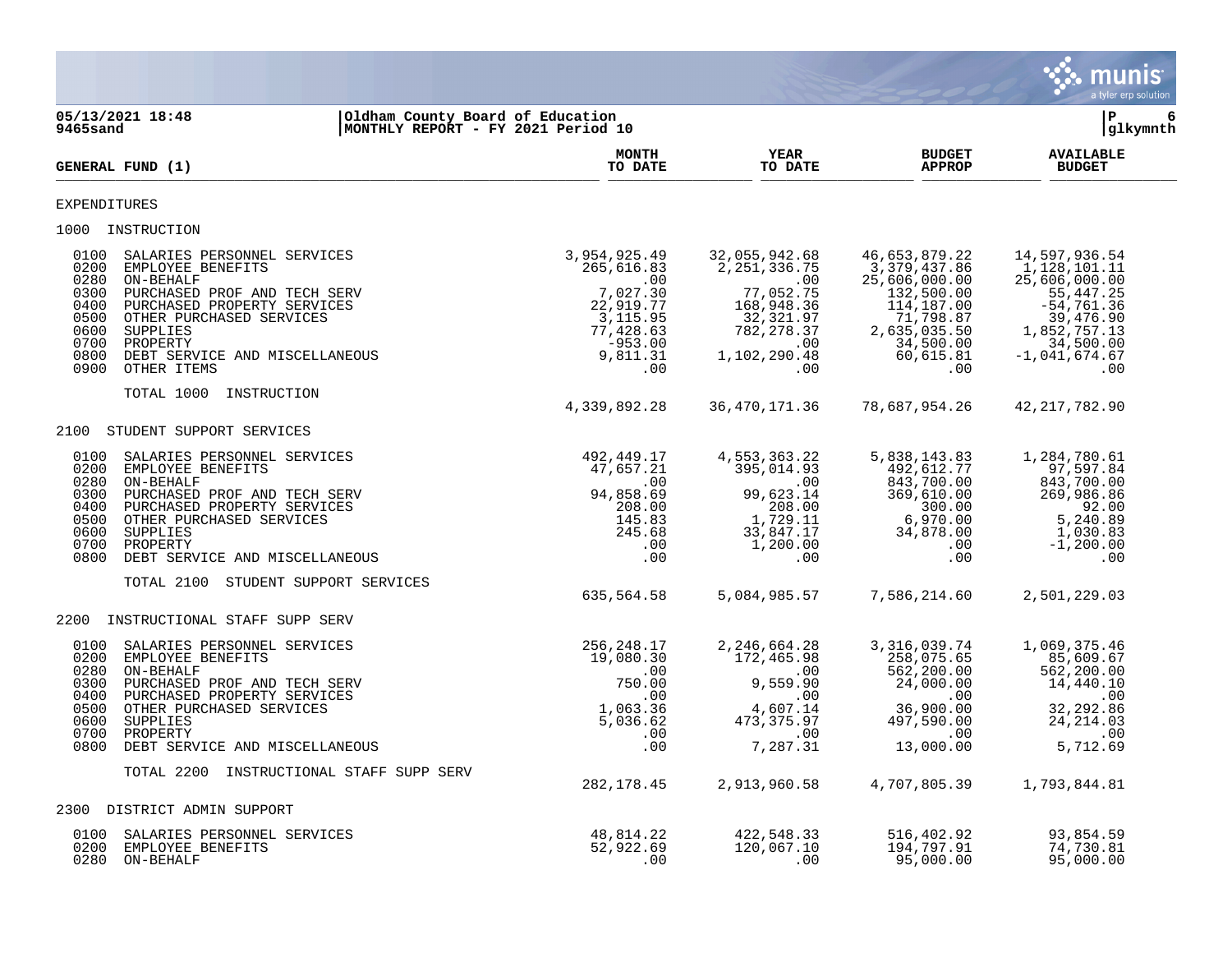

## **05/13/2021 18:48 |Oldham County Board of Education |P 7 9465sand |MONTHLY REPORT - FY 2021 Period 10 |glkymnth**

|                                                                      | GENERAL FUND (1)                                                                                                                                                                                                                                                                                                                                                                                                                                                     | <b>MONTH</b><br>TO DATE                                                              | YEAR<br>TO DATE                                                                                                                                                                                                                                                                    | <b>BUDGET</b><br><b>APPROP</b>                                                                                            | <b>AVAILABLE</b><br><b>BUDGET</b>                                                                                                |  |
|----------------------------------------------------------------------|----------------------------------------------------------------------------------------------------------------------------------------------------------------------------------------------------------------------------------------------------------------------------------------------------------------------------------------------------------------------------------------------------------------------------------------------------------------------|--------------------------------------------------------------------------------------|------------------------------------------------------------------------------------------------------------------------------------------------------------------------------------------------------------------------------------------------------------------------------------|---------------------------------------------------------------------------------------------------------------------------|----------------------------------------------------------------------------------------------------------------------------------|--|
| 0300<br>0500<br>0800                                                 | PURCHASED PROF AND TECH SERV<br>PURCHASED PROPERTY SERVICES<br>OTHER PURCHASED SERVICES<br>SUPPLIES<br>PROPERTY<br>DEBT SERVICE AND MISCELLANEOUS<br>CONTINGENCY<br>CONTINGENCY<br>0400 PURCHASED PROPERTY SERVICES<br>0600 SUPPLIES<br>0700 PROPERTY<br>0840 CONTINGENCY<br>0900 OTHER ITEMS                                                                                                                                                                        | 14,794.55<br>2,720.25<br>$-241.40$<br>2,697.24<br>.00<br>1,110.00<br>.00<br>.00      | $\begin{array}{r} -81,121.24 \ 23,239.93 \ 160,325.63 \ 68,760.57 \ 59,166.48 \ 00 \ 00 \ 00 \end{array}$                                                                                                                                                                          | 2,700.00<br>73,760.00<br>.00<br>.00                                                                                       | 782,020.24<br>33,960.07<br>157,534.37<br>$-26, 360.57$<br>2,700.00<br>14,593.52<br>.00<br>.00                                    |  |
|                                                                      | TOTAL 2300<br>DISTRICT ADMIN SUPPORT                                                                                                                                                                                                                                                                                                                                                                                                                                 | 122,817.55 772,986.80                                                                |                                                                                                                                                                                                                                                                                    |                                                                                                                           | 2,001,019.83 1,228,033.03                                                                                                        |  |
| 2400                                                                 | <b>SCHOOL ADMIN SUPPORT</b>                                                                                                                                                                                                                                                                                                                                                                                                                                          |                                                                                      |                                                                                                                                                                                                                                                                                    |                                                                                                                           |                                                                                                                                  |  |
| 0100<br>0200<br>0280<br>0300<br>0400<br>0500<br>0600<br>0800         | $\begin{tabular}{llllllll} \multicolumn{4}{c}{\textbf{SALARIES } } & \textbf{EERSONNEL} & \textbf{SERVICES} & & & & & 426,876.51 \\ \multicolumn{4}{c}{EMPLOYE} & \textbf{EENEFITS} & & & & 41,223.05 \\ \multicolumn{4}{c}{ON-BEHALE} & & & & .00 \\ \multicolumn{4}{c}{DURCHASED} & \textbf{PROPERTY } SERVICES & & & .00 \\ \multicolumn{4}{c}{OTHER} & \textbf{PURCHASED} & \textbf{SERVICES} & & .00 \\ \multicolumn{4}{c}{OTER} & & & .00 \\$<br>0700 PROPERTY |                                                                                      | 4,620,111.00<br>539,808.43<br>.00<br>.00<br>$\begin{array}{c} .00\ 0.00\ 0.00\ 0.00\ 0.00\ 0.00\ \end{array}$                                                                                                                                                                      | 5,826,576.56<br>712,628.00<br>$\begin{array}{r} \n712 \\ 1,031,00 \\ 00 \\ 00 \\ 00 \\ 00 \\ 00 \\ 00\n\end{array}$       | 1,206,465.56<br>172,819.57<br>1,031,000.00<br>.00<br>.00<br>.00<br>.00<br>.00<br>.00                                             |  |
|                                                                      | TOTAL 2400<br>SCHOOL ADMIN SUPPORT                                                                                                                                                                                                                                                                                                                                                                                                                                   | 468,099.56                                                                           |                                                                                                                                                                                                                                                                                    | 5, 159, 919. 43 7, 570, 204. 56                                                                                           | 2,410,285.13                                                                                                                     |  |
| 2500                                                                 | BUSINESS SUPPORT SERVICES                                                                                                                                                                                                                                                                                                                                                                                                                                            |                                                                                      |                                                                                                                                                                                                                                                                                    |                                                                                                                           |                                                                                                                                  |  |
| 0100<br>0200<br>0280<br>0300<br>0400<br>0500<br>0600<br>0700<br>0800 | SOLINESS SUFFUL DENVICES<br>EMPLOYEE BENEFITS<br>ON-BEHALF<br>DERIALE PROF AND TECH SERV<br>PURCHASED PROF AND TECH SERV<br>DERIALE PURCHASED PROF AND TECH SERV<br>5,837.25<br>PURCHASED PROPERTY SERVICES<br>OTHER PURCHASED SERVICES<br>PROPE<br>0900 OTHER ITEMS                                                                                                                                                                                                 | .00                                                                                  | 1,086,324.68<br>$\begin{array}{cccc} 1,899,874.00 \ 271,718.41 & 499,615.52 \ 0.00 & 253,000.00 \ 74,209.14 & 110,822.59 \ 7,534.97 & 11,850.92 \ 330,049.69 & 555,923.79 \ 166,969.61 & 2,170,159.21 \ -200,213.36 & 69,933.88 \ 3,398.62 & 11,913.30 \ 0 & 0 & 0 & 0 & 0 & 0 & $ | 1,899,874.00                                                                                                              | 813,549.32<br>227,897.11<br>253,000.00<br>36,613.45<br>4, 315.95<br>225,874.10<br>2,003,189.60<br>270, 147.24<br>8,514.68<br>.00 |  |
|                                                                      | BUSINESS SUPPORT SERVICES<br>TOTAL 2500                                                                                                                                                                                                                                                                                                                                                                                                                              | 157,002.99                                                                           | 1,739,991.76                                                                                                                                                                                                                                                                       | 5,583,093.21                                                                                                              | 3,843,101.45                                                                                                                     |  |
| 2600                                                                 | PLANT OPERATIONS AND MAINTENANCE                                                                                                                                                                                                                                                                                                                                                                                                                                     |                                                                                      |                                                                                                                                                                                                                                                                                    |                                                                                                                           |                                                                                                                                  |  |
|                                                                      | 0100 SALARIES PERSONNEL SERVICES<br>0200 EMPLOYEE BENEFITS<br>0280 ON-BEHALF<br>0300 PURCHASED PROF AND TECH SERV<br>0400 PURCHASED PROPERTY SERVICES<br>0500 SUPPLIES<br>0600 SUPPLIES<br>0700 BROPERTY<br>0700 PROPERTY                                                                                                                                                                                                                                            | 277,464.84<br>86,738.61<br>.00<br>.00<br>95,818.56<br>16,960.19<br>179,222.61<br>.00 | 2,739,801.60<br>$870,425.90$ .00<br>465.00<br>465.00<br>689,851.14<br>200,789.50<br>1,829,057.83<br>322,057.83<br>113,075.00                                                                                                                                                       | 3, 212, 108.84<br>1, 023, 182.00<br>$629,500.00$<br>17,300.00<br>1,038,554.00<br>318,100.00<br>2,458,410.39<br>158,438.00 | 472,307.24<br>152,756.10<br>629,500.00<br>16,835.00<br>348,702.86<br>117,310.50<br>629, 352.56<br>45,363.00                      |  |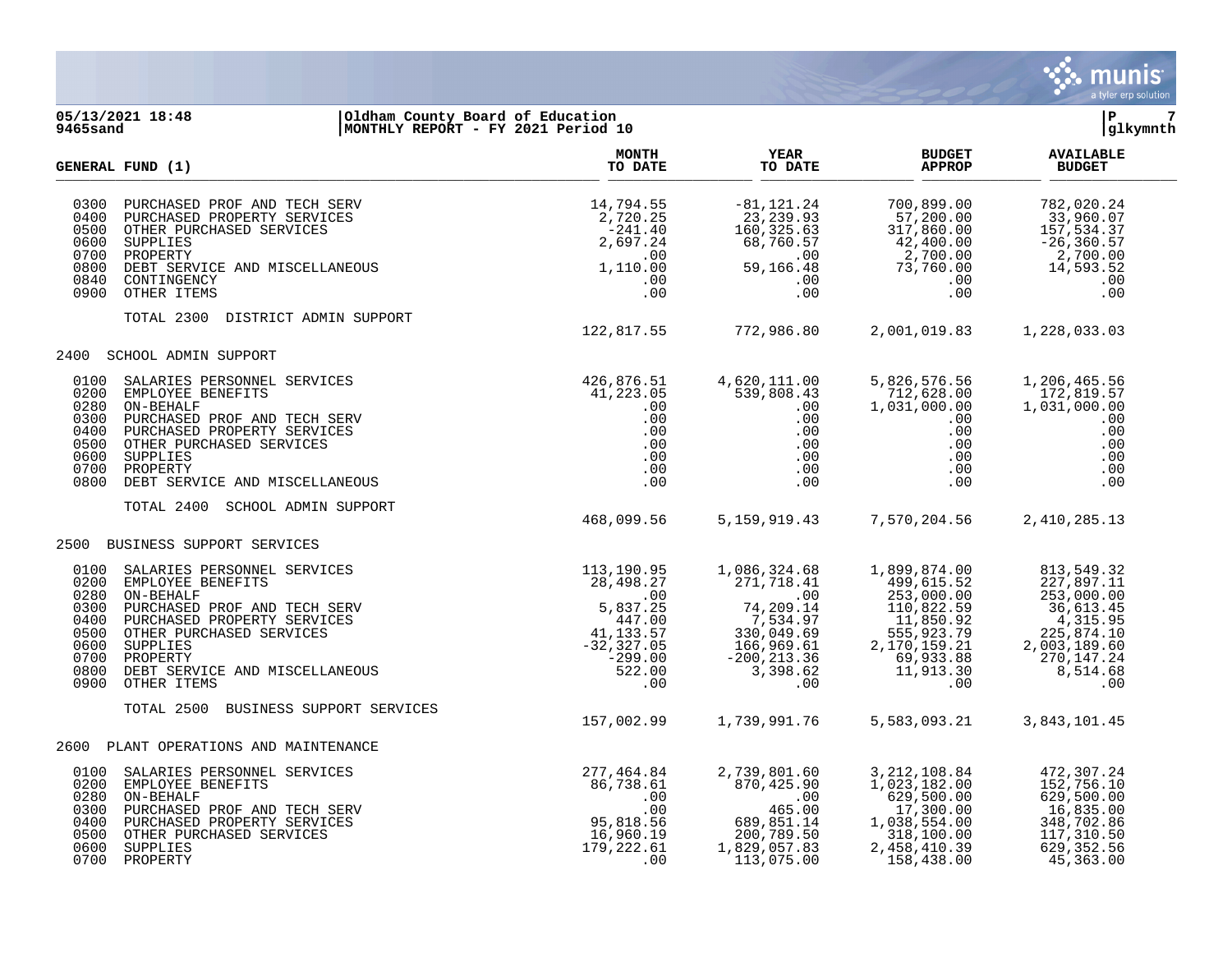

| 05/13/2021 18:48<br>9465sand                                                                                                                                                      | Oldham County Board of Education<br>MONTHLY REPORT - FY 2021 Period 10                                                                                            |                                                                                                |                                                                                                                   |                                                                                                                              | l P<br> glkymnth                                                                                                    | 8 |
|-----------------------------------------------------------------------------------------------------------------------------------------------------------------------------------|-------------------------------------------------------------------------------------------------------------------------------------------------------------------|------------------------------------------------------------------------------------------------|-------------------------------------------------------------------------------------------------------------------|------------------------------------------------------------------------------------------------------------------------------|---------------------------------------------------------------------------------------------------------------------|---|
| GENERAL FUND (1)                                                                                                                                                                  |                                                                                                                                                                   | <b>MONTH</b><br>TO DATE                                                                        | <b>YEAR</b><br>TO DATE                                                                                            | <b>BUDGET</b><br><b>APPROP</b>                                                                                               | <b>AVAILABLE</b><br><b>BUDGET</b>                                                                                   |   |
| 0800                                                                                                                                                                              | DEBT SERVICE AND MISCELLANEOUS                                                                                                                                    | 2,469.44                                                                                       | 18,368.74                                                                                                         | 28,685.58                                                                                                                    | 10,316.84                                                                                                           |   |
|                                                                                                                                                                                   | TOTAL 2600 PLANT OPERATIONS AND MAINTENANCE                                                                                                                       | 658,674.25                                                                                     | 6,461,834.71                                                                                                      | 8,884,278.81                                                                                                                 | 2,422,444.10                                                                                                        |   |
| STUDENT TRANSPORTATION<br>2700                                                                                                                                                    |                                                                                                                                                                   |                                                                                                |                                                                                                                   |                                                                                                                              |                                                                                                                     |   |
| 0100<br>0200<br>EMPLOYEE BENEFITS<br>0280<br>ON-BEHALF<br>0300<br>0400<br>0500<br>OTHER PURCHASED SERVICES<br>0600<br>SUPPLIES<br>0700<br>PROPERTY<br>0800                        | SALARIES PERSONNEL SERVICES<br>PURCHASED PROF AND TECH SERV<br>PURCHASED PROPERTY SERVICES<br>DEBT SERVICE AND MISCELLANEOUS<br>TOTAL 2700 STUDENT TRANSPORTATION | 262, 278.62<br>89,973.24<br>.00<br>.00<br>1,774.17<br>1,776.91<br>86,721.25<br>.00<br>2,193.26 | 2, 114, 219.85<br>711, 453.74<br>.00<br>1,263.00<br>61,550.82<br>84,884.35<br>574,192.63<br>5,844.00<br>15,128.26 | 3, 332, 536.14<br>877,324.00<br>579,000.00<br>2,250.00<br>82,028.54<br>143,700.00<br>1,116,120.98<br>690,000.00<br>15,800.00 | 1,218,316.29<br>165,870.26<br>579,000.00<br>987.00<br>20, 477.72<br>58,815.65<br>541,928.35<br>684,156.00<br>671.74 |   |
|                                                                                                                                                                                   |                                                                                                                                                                   | 444,717.45                                                                                     | 3,568,536.65                                                                                                      | 6,838,759.66                                                                                                                 | 3, 270, 223.01                                                                                                      |   |
| 3100<br>FOOD SERVICE OPERATION                                                                                                                                                    |                                                                                                                                                                   |                                                                                                |                                                                                                                   |                                                                                                                              |                                                                                                                     |   |
| 0280 ON-BEHALF                                                                                                                                                                    |                                                                                                                                                                   | .00                                                                                            | .00                                                                                                               | .00                                                                                                                          | .00                                                                                                                 |   |
| TOTAL 3100                                                                                                                                                                        | FOOD SERVICE OPERATION                                                                                                                                            | .00                                                                                            | .00                                                                                                               | .00                                                                                                                          | .00                                                                                                                 |   |
| 3200 DAY CARE OPERATIONS                                                                                                                                                          |                                                                                                                                                                   |                                                                                                |                                                                                                                   |                                                                                                                              |                                                                                                                     |   |
| 0280 ON-BEHALF                                                                                                                                                                    |                                                                                                                                                                   | .00                                                                                            | .00                                                                                                               | .00                                                                                                                          | .00                                                                                                                 |   |
| TOTAL 3200                                                                                                                                                                        | DAY CARE OPERATIONS                                                                                                                                               | .00                                                                                            | .00                                                                                                               | .00                                                                                                                          | .00                                                                                                                 |   |
| 3300<br>COMMUNITY SERVICES                                                                                                                                                        |                                                                                                                                                                   |                                                                                                |                                                                                                                   |                                                                                                                              |                                                                                                                     |   |
| 0100<br>0200<br>EMPLOYEE BENEFITS<br>0280<br>ON-BEHALF<br>0300<br>0400<br>0500<br>OTHER PURCHASED SERVICES<br>0600<br>SUPPLIES<br>0700<br>PROPERTY<br>0800<br>0900<br>OTHER ITEMS | SALARIES PERSONNEL SERVICES<br>PURCHASED PROF AND TECH SERV<br>PURCHASED PROPERTY SERVICES<br>DEBT SERVICE AND MISCELLANEOUS                                      | $.00 \,$<br>.00<br>.00<br>.00<br>.00<br>.00<br>.00<br>.00<br>.00<br>.00                        | $.00 \,$<br>.00<br>.00<br>149.00<br>$.00 \,$<br>$.00 \,$<br>74.89<br>.00<br>.00<br>.00                            | $.00 \,$<br>.00<br>.00<br>3,780.00<br>$.00 \,$<br>3,000.00<br>500.00<br>.00<br>50.00<br>.00                                  | .00<br>.00<br>.00<br>3,631.00<br>.00<br>3,000.00<br>425.11<br>.00<br>50.00<br>.00                                   |   |
| TOTAL 3300                                                                                                                                                                        | COMMUNITY SERVICES                                                                                                                                                | .00                                                                                            | 223.89                                                                                                            | 7,330.00                                                                                                                     | 7,106.11                                                                                                            |   |
| 4100 LAND/SITE ACQUISITIONS                                                                                                                                                       |                                                                                                                                                                   |                                                                                                |                                                                                                                   |                                                                                                                              |                                                                                                                     |   |
| 0300 PURCHASED PROF AND TECH SERV                                                                                                                                                 |                                                                                                                                                                   | .00                                                                                            | .00                                                                                                               | .00                                                                                                                          | .00                                                                                                                 |   |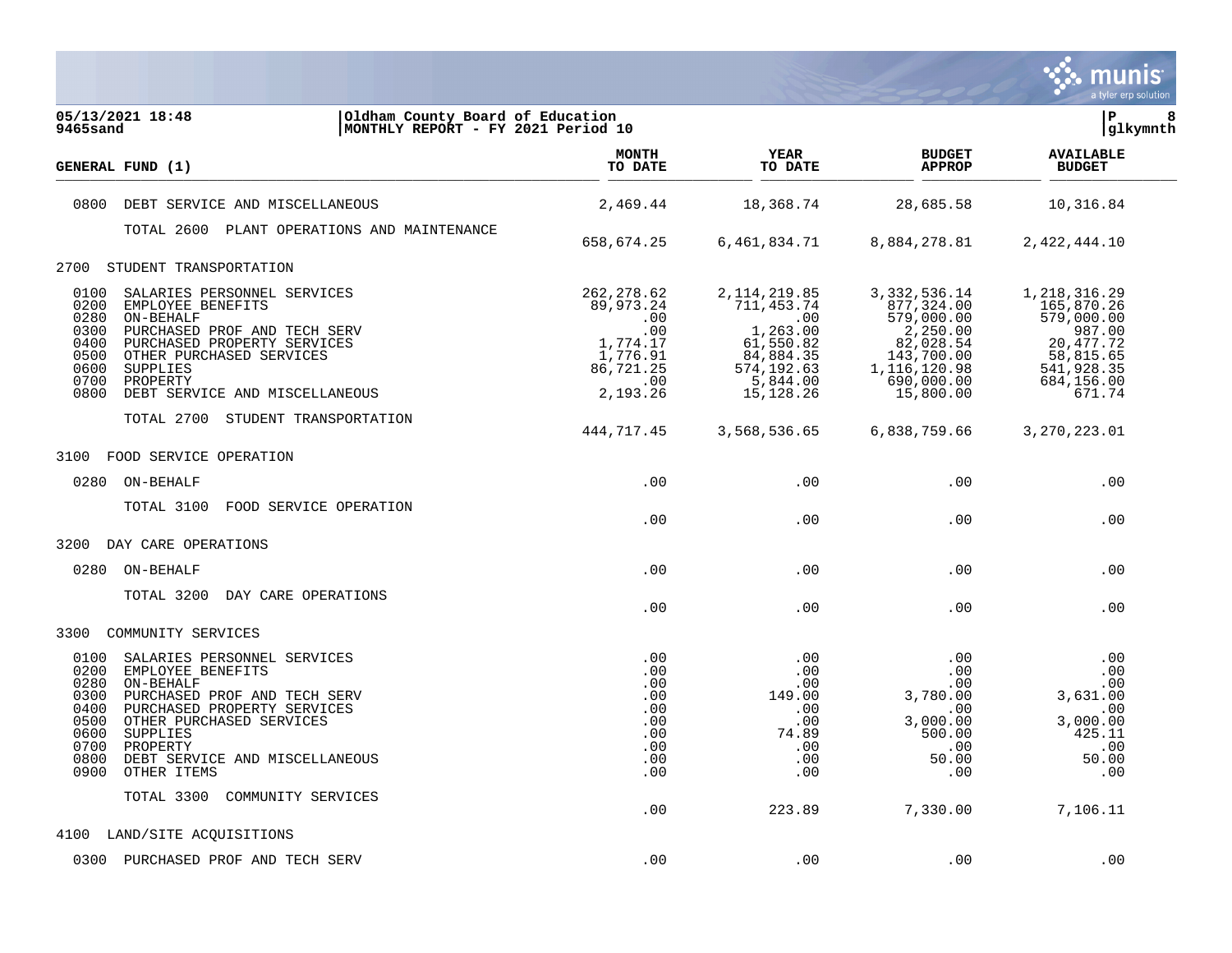

| 05/13/2021 18:48<br>Oldham County Board of Education<br>MONTHLY REPORT - FY 2021 Period 10<br>9465sand                                                                                                                                                                |                                                                                    |                                                                                                   |                                                                                                     | lР<br>9<br> glkymnth                                                                               |
|-----------------------------------------------------------------------------------------------------------------------------------------------------------------------------------------------------------------------------------------------------------------------|------------------------------------------------------------------------------------|---------------------------------------------------------------------------------------------------|-----------------------------------------------------------------------------------------------------|----------------------------------------------------------------------------------------------------|
| GENERAL FUND (1)                                                                                                                                                                                                                                                      | <b>MONTH</b><br>TO DATE                                                            | <b>YEAR</b><br>TO DATE                                                                            | <b>BUDGET</b><br><b>APPROP</b>                                                                      | <b>AVAILABLE</b><br><b>BUDGET</b>                                                                  |
| 0700<br>PROPERTY                                                                                                                                                                                                                                                      | .00                                                                                | .00                                                                                               | .00                                                                                                 | .00                                                                                                |
| LAND/SITE ACQUISITIONS<br>TOTAL 4100                                                                                                                                                                                                                                  | .00                                                                                | .00                                                                                               | .00                                                                                                 | .00                                                                                                |
| 4200<br>LAND IMPROVEMENTS                                                                                                                                                                                                                                             |                                                                                    |                                                                                                   |                                                                                                     |                                                                                                    |
| 0300<br>PURCHASED PROF AND TECH SERV<br>0400<br>PURCHASED PROPERTY SERVICES<br>0700<br>PROPERTY                                                                                                                                                                       | .00<br>.00<br>.00                                                                  | .00<br>.00<br>.00                                                                                 | 6,000.00<br>20,000.00<br>.00                                                                        | 6,000.00<br>20,000.00<br>.00                                                                       |
| TOTAL 4200<br>LAND IMPROVEMENTS                                                                                                                                                                                                                                       | .00                                                                                | .00                                                                                               | 26,000.00                                                                                           | 26,000.00                                                                                          |
| 4300<br>ARCHITECTURAL/ENGIN                                                                                                                                                                                                                                           |                                                                                    |                                                                                                   |                                                                                                     |                                                                                                    |
| 0100<br>SALARIES PERSONNEL SERVICES<br>0200<br>EMPLOYEE BENEFITS<br>0300<br>PURCHASED PROF AND TECH SERV<br>0400<br>PURCHASED PROPERTY SERVICES<br>0500<br>OTHER PURCHASED SERVICES<br>0600<br>SUPPLIES<br>0700<br>PROPERTY<br>0800<br>DEBT SERVICE AND MISCELLANEOUS | 21,356.08<br>3,699.46<br>.00<br>468.30<br>235.86<br>25,591.15<br>224,717.01<br>.00 | 213,560.80<br>37, 241.76<br>511.05<br>190,948.18<br>2,798.01<br>44,225.94<br>482,627.30<br>783.65 | 256,293.00<br>44,964.00<br>19,400.00<br>284,400.00<br>3,400.00<br>14,712.94<br>716,000.00<br>960.00 | 42,732.20<br>7,722.24<br>18,888.95<br>93, 451.82<br>601.99<br>$-29,513.00$<br>233,372.70<br>176.35 |
| TOTAL 4300 ARCHITECTURAL/ENGIN                                                                                                                                                                                                                                        | 276,067.86                                                                         | 972,696.69                                                                                        | 1,340,129.94                                                                                        | 367, 433.25                                                                                        |
| 4400<br>EDUCATIONAL SPECIFIC                                                                                                                                                                                                                                          |                                                                                    |                                                                                                   |                                                                                                     |                                                                                                    |
| 0700 PROPERTY                                                                                                                                                                                                                                                         | .00                                                                                | .00                                                                                               | .00                                                                                                 | .00                                                                                                |
| TOTAL 4400<br>EDUCATIONAL SPECIFIC                                                                                                                                                                                                                                    | .00                                                                                | .00                                                                                               | .00                                                                                                 | .00                                                                                                |
| BUILDING ACQUISTIONS & CONSTRUCTION<br>4500                                                                                                                                                                                                                           |                                                                                    |                                                                                                   |                                                                                                     |                                                                                                    |
| PURCHASED PROF AND TECH SERV<br>0300<br>0400<br>PURCHASED PROPERTY SERVICES<br>0700<br>PROPERTY                                                                                                                                                                       | .00<br>.00<br>.00                                                                  | .00<br>.00<br>.00                                                                                 | .00<br>.00<br>.00                                                                                   | .00<br>.00<br>.00                                                                                  |
| TOTAL 4500 BUILDING ACQUISTIONS & CONSTRUCTION                                                                                                                                                                                                                        | .00                                                                                | .00                                                                                               | .00                                                                                                 | .00                                                                                                |
| 4600<br>SITE IMPROVEMENT                                                                                                                                                                                                                                              |                                                                                    |                                                                                                   |                                                                                                     |                                                                                                    |
| PURCHASED PROPERTY SERVICES<br>0400                                                                                                                                                                                                                                   | .00                                                                                | .00                                                                                               | .00                                                                                                 | .00                                                                                                |
| TOTAL 4600 SITE IMPROVEMENT                                                                                                                                                                                                                                           | .00                                                                                | .00                                                                                               | .00                                                                                                 | .00                                                                                                |

4700 BUILDING IMPROVEMENTS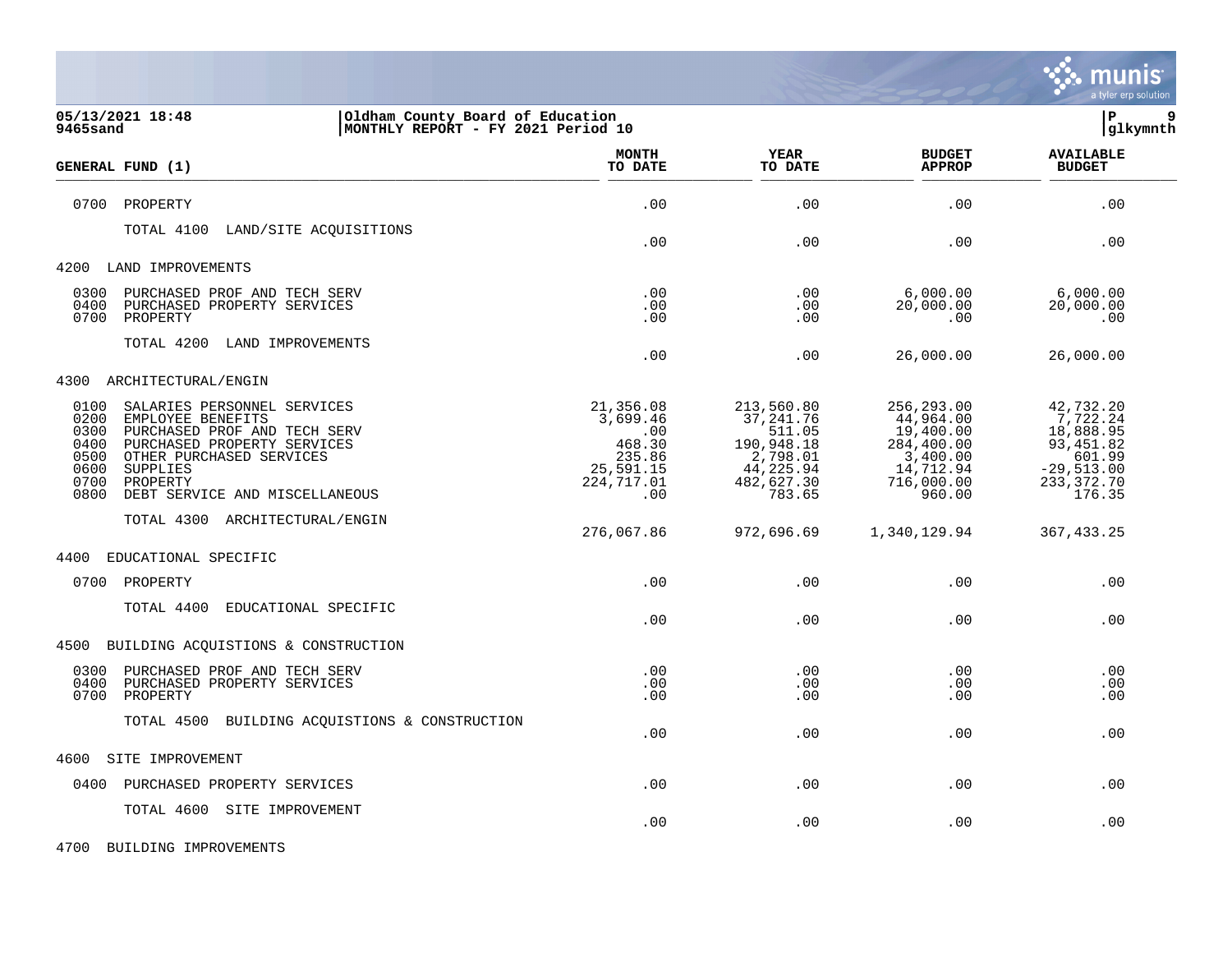

| <b>9465sand</b>              | 05/13/2021 18:48                                                                       | Oldham County Board of Education<br>MONTHLY REPORT - FY 2021 Period 10 |                          |                          |                                |                                   |
|------------------------------|----------------------------------------------------------------------------------------|------------------------------------------------------------------------|--------------------------|--------------------------|--------------------------------|-----------------------------------|
|                              | GENERAL FUND (1)                                                                       |                                                                        | <b>MONTH</b><br>TO DATE  | <b>YEAR</b><br>TO DATE   | <b>BUDGET</b><br><b>APPROP</b> | <b>AVAILABLE</b><br><b>BUDGET</b> |
| 0300<br>0400<br>0700<br>0900 | PURCHASED PROF AND TECH SERV<br>PURCHASED PROPERTY SERVICES<br>PROPERTY<br>OTHER ITEMS |                                                                        | .00<br>.00<br>.00<br>.00 | .00<br>.00<br>.00<br>.00 | .00<br>.00<br>.00<br>.00       | .00<br>.00<br>.00<br>.00          |
|                              | TOTAL 4700<br>BUILDING IMPROVEMENTS                                                    |                                                                        | .00                      | .00                      | .00                            | .00                               |
| 5100                         | DEBT SERVICE                                                                           |                                                                        |                          |                          |                                |                                   |
| 0800                         | DEBT SERVICE AND MISCELLANEOUS                                                         |                                                                        | .00                      | .00                      | .00                            | .00                               |
|                              | TOTAL 5100<br>DEBT SERVICE                                                             |                                                                        | .00                      | .00                      | .00                            | .00                               |
| 5200                         | FUND TRANSFERS                                                                         |                                                                        |                          |                          |                                |                                   |
| 0900                         | OTHER ITEMS                                                                            |                                                                        | .00                      | 191,089.00               | 300,673.00                     | 109,584.00                        |
|                              | TOTAL 5200<br>FUND TRANSFERS                                                           |                                                                        | .00                      | 191,089.00               | 300,673.00                     | 109,584.00                        |
|                              | 5300 CONTINGENCY                                                                       |                                                                        |                          |                          |                                |                                   |
| 0840                         | CONTINGENCY                                                                            |                                                                        | .00                      | .00                      | 9,546,865.54                   | 9,546,865.54                      |
|                              | TOTAL 5300 CONTINGENCY                                                                 |                                                                        | .00                      | .00                      | 9,546,865.54                   | 9,546,865.54                      |
|                              | TOTAL EXPENDITURES                                                                     |                                                                        | 7,385,014.97             | 63, 336, 396.44          | 133,080,328.80                 | 69,743,932.36                     |
|                              | TOTAL FOR GENERAL FUND (1)                                                             |                                                                        | $-3, 247, 918.44$        | 31,559,668.57            | .00                            | $-31,559,668.57$                  |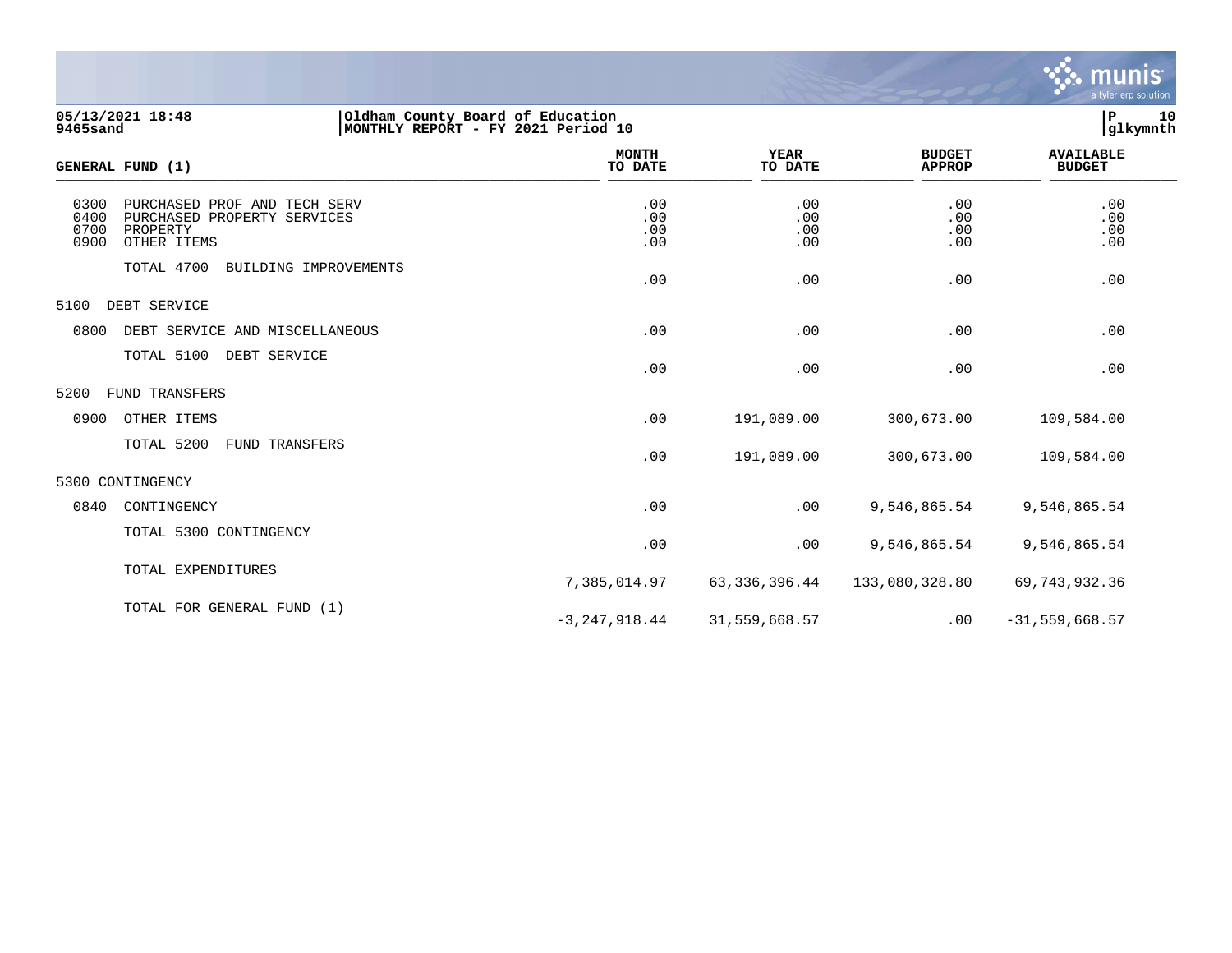|                                                                     |                                                                        |                 |                                | munis<br>a tyler erp solution     |
|---------------------------------------------------------------------|------------------------------------------------------------------------|-----------------|--------------------------------|-----------------------------------|
| 05/13/2021 18:48<br>9465sand                                        | Oldham County Board of Education<br>MONTHLY REPORT - FY 2021 Period 10 |                 |                                | lР<br>11<br> glkymnth             |
| SPECIAL REVENUE (2)                                                 | MONTH<br>TO DATE                                                       | YEAR<br>TO DATE | <b>BUDGET</b><br><b>APPROP</b> | <b>AVAILABLE</b><br><b>BUDGET</b> |
| <b>REVENUES</b>                                                     |                                                                        |                 |                                |                                   |
| 0999 BEGINNING BALANCE                                              |                                                                        |                 |                                |                                   |
| TOTAL 0999 BEGINNING BALANCE                                        | .00                                                                    | .00             | .00                            | .00                               |
| <b>RECEIPTS</b>                                                     |                                                                        |                 |                                |                                   |
| REVENUE FROM LOCAL SOURCES                                          |                                                                        |                 |                                |                                   |
| EARNINGS ON INVESTMENTS                                             |                                                                        |                 |                                |                                   |
| 1510 INTEREST ON INVESTMENTS                                        | .00                                                                    | .00             | .00                            | .00                               |
| TOTAL EARNINGS ON INVESTMENTS                                       | .00                                                                    | .00             | .00                            | .00                               |
| STUDENT ACTIVITIES                                                  |                                                                        |                 |                                |                                   |
| 1740 REV-BAND DIRECTOR FY 09<br>1790 OTHER DIST/STUDENT ACTIVIT INC | .00<br>.00                                                             | .00<br>.00      | .00<br>.00                     | .00<br>.00                        |
| TOTAL STUDENT ACTIVITIES                                            | .00                                                                    | .00             | .00                            | .00                               |
| OTHER REVENUE FROM LOCAL SOURCES                                    |                                                                        |                 |                                |                                   |
| 1920 CONTRIBUTIONS / DONATIONS                                      | 6,802.79                                                               | 279,079.72      | 115,000.00                     | $-164,079.72$                     |
| TOTAL OTHER REVENUE FROM LOCAL SOURCES                              | 6,802.79                                                               | 279,079.72      | 115,000.00                     | $-164,079.72$                     |
| TOTAL REVENUE FROM LOCAL SOURCES                                    | 6,802.79                                                               | 279,079.72      | 115,000.00                     | $-164,079.72$                     |
| REVENUE FROM STATE SOURCES                                          |                                                                        |                 |                                |                                   |
| STATE PROGRAM                                                       |                                                                        |                 |                                |                                   |
| 3111 SEEK PROGRAM                                                   | .00                                                                    | 2,199,586.00    | 2,199,586.00                   | .00                               |
| TOTAL STATE PROGRAM                                                 | .00                                                                    | 2,199,586.00    | 2,199,586.00                   | .00                               |
| RESTRICTED                                                          |                                                                        |                 |                                |                                   |
| 3200 REV-GIFTED & TALENTED FY 12/13                                 | 91,343.00                                                              | 1,705,660.30    | 1,933,160.21                   | 227,499.91                        |
| TOTAL RESTRICTED                                                    | 91,343.00                                                              | 1,705,660.30    | 1,933,160.21                   | 227,499.91                        |

 $\mathcal{L}$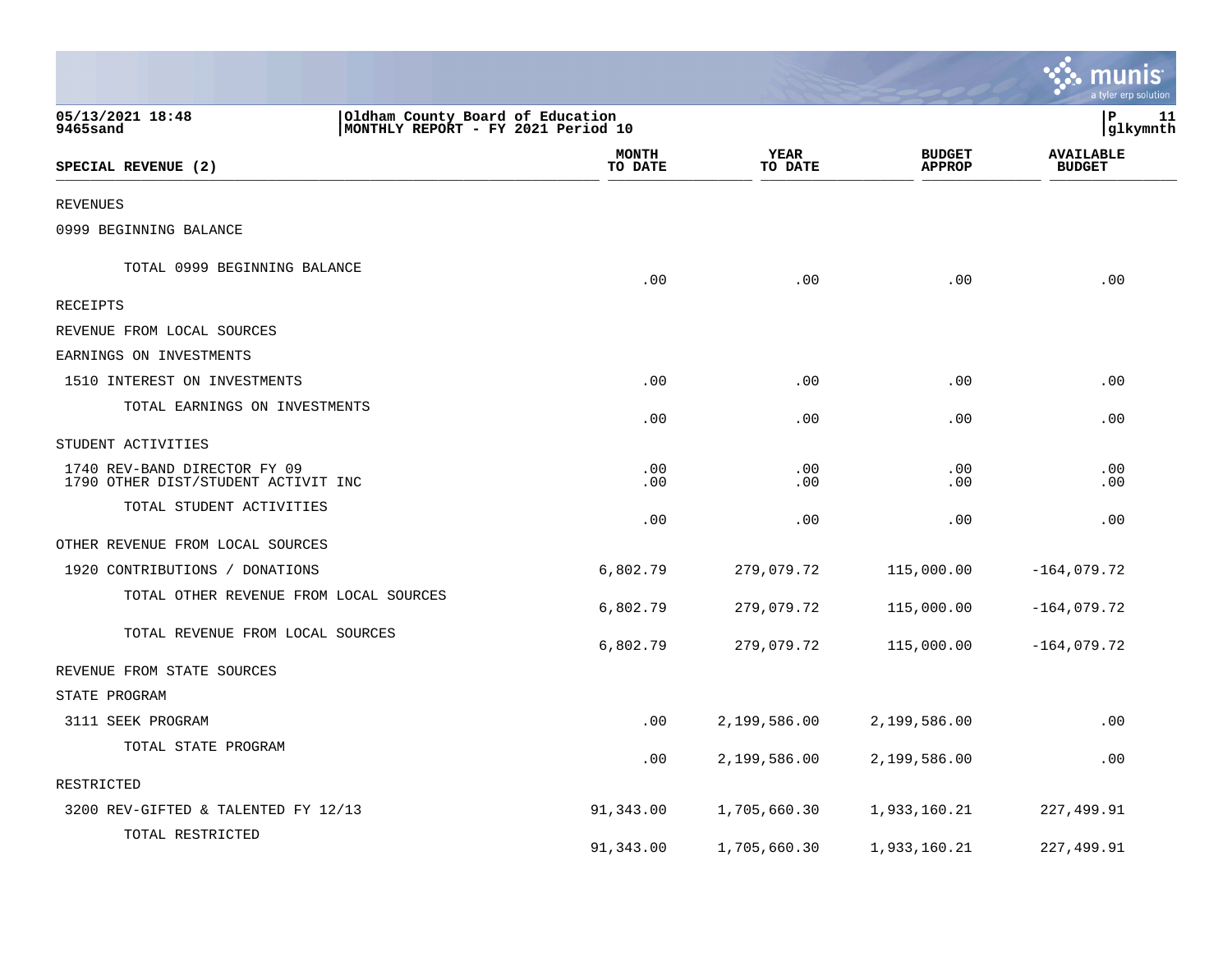|                                                                                                                                                                                                                                                              |                                                                        |                                                                   |                                                                                                 | a tyler erp solution                                                         |
|--------------------------------------------------------------------------------------------------------------------------------------------------------------------------------------------------------------------------------------------------------------|------------------------------------------------------------------------|-------------------------------------------------------------------|-------------------------------------------------------------------------------------------------|------------------------------------------------------------------------------|
| 05/13/2021 18:48<br>9465sand                                                                                                                                                                                                                                 | Oldham County Board of Education<br>MONTHLY REPORT - FY 2021 Period 10 |                                                                   |                                                                                                 | P<br>12<br> glkymnth                                                         |
| SPECIAL REVENUE (2)                                                                                                                                                                                                                                          | <b>MONTH</b><br>TO DATE                                                | YEAR<br>TO DATE                                                   | <b>BUDGET</b><br><b>APPROP</b>                                                                  | <b>AVAILABLE</b><br><b>BUDGET</b>                                            |
| REVENUE ON BEHALF PAYMENTS                                                                                                                                                                                                                                   |                                                                        |                                                                   |                                                                                                 |                                                                              |
| 3900 REVENUE-ON BEHALF IDU FY 08                                                                                                                                                                                                                             | .00                                                                    | .00                                                               | $.00 \ \rm$                                                                                     | .00                                                                          |
| TOTAL REVENUE ON BEHALF PAYMENTS                                                                                                                                                                                                                             | .00                                                                    | .00                                                               | .00                                                                                             | .00                                                                          |
| TOTAL REVENUE FROM STATE SOURCES                                                                                                                                                                                                                             | 91,343.00                                                              | 3,905,246.30                                                      | 4, 132, 746.21                                                                                  | 227,499.91                                                                   |
| REVENUE FROM FEDERAL SOURCES                                                                                                                                                                                                                                 |                                                                        |                                                                   |                                                                                                 |                                                                              |
| RESTRICTED DIRECT                                                                                                                                                                                                                                            |                                                                        |                                                                   |                                                                                                 |                                                                              |
| 4300 REV-HEAD START FY 12/13                                                                                                                                                                                                                                 | .00                                                                    | .00                                                               | $.00 \,$                                                                                        | .00                                                                          |
| TOTAL RESTRICTED DIRECT                                                                                                                                                                                                                                      | .00                                                                    | .00                                                               | $.00 \,$                                                                                        | .00                                                                          |
| RESTRICTED THROUGH THE STATE                                                                                                                                                                                                                                 |                                                                        |                                                                   |                                                                                                 |                                                                              |
| 4500 REV - TITLE I                                                                                                                                                                                                                                           | .00                                                                    | 3, 233, 216.96                                                    | 6,798,916.76                                                                                    | 3,565,699.80                                                                 |
| TOTAL RESTRICTED THROUGH THE STATE                                                                                                                                                                                                                           | .00                                                                    | 3, 233, 216.96                                                    | 6,798,916.76                                                                                    | 3,565,699.80                                                                 |
| TOTAL REVENUE FROM FEDERAL SOURCES                                                                                                                                                                                                                           | .00                                                                    | 3, 233, 216.96                                                    | 6,798,916.76                                                                                    | 3,565,699.80                                                                 |
| OTHER RECEIPTS                                                                                                                                                                                                                                               |                                                                        |                                                                   |                                                                                                 |                                                                              |
| INTERFUND TRANSFERS                                                                                                                                                                                                                                          |                                                                        |                                                                   |                                                                                                 |                                                                              |
| 5210 COMM ED TRANSFER FY12<br>5232 NCLB XFR FROM TITLE IV<br>5242 NCLB XFR TO TITLE II<br>5251 FLEX FOCUS TRNSFR FROM ESS<br>5252 FLEX FOCUS TRNSFR FROM PD<br>5253 FLEX FOCUS TRNSFR FROM IR<br>5254 FLEX TRANSFER IN<br>5261 FLEX TRNSF TO FLEX OPERATIONL | 3,705.00<br>.00<br>.00<br>.00<br>.00<br>.00<br>.00<br>.00              | 414,776.84<br>.00<br>.00<br>$.00 \,$<br>.00<br>.00.<br>.00<br>.00 | 366, 118.48<br>41,190.00<br>$-41,190.00$<br>$.00 \,$<br>$.00 \,$<br>$.00 \,$<br>$.00 \,$<br>.00 | $-48,658.36$<br>41,190.00<br>$-41,190.00$<br>.00<br>.00<br>.00<br>.00<br>.00 |
| TOTAL INTERFUND TRANSFERS                                                                                                                                                                                                                                    | 3,705.00                                                               | 414,776.84                                                        | 366, 118.48                                                                                     | $-48,658.36$                                                                 |
| TOTAL OTHER RECEIPTS                                                                                                                                                                                                                                         | 3,705.00                                                               | 414,776.84                                                        | 366,118.48                                                                                      | $-48,658.36$                                                                 |
| TOTAL RECEIPTS                                                                                                                                                                                                                                               | 101,850.79                                                             | 7,832,319.82                                                      | 11, 412, 781.45                                                                                 | 3,580,461.63                                                                 |
| TOTAL REVENUE                                                                                                                                                                                                                                                | 101,850.79                                                             | 7,832,319.82                                                      | 11, 412, 781.45                                                                                 | 3,580,461.63                                                                 |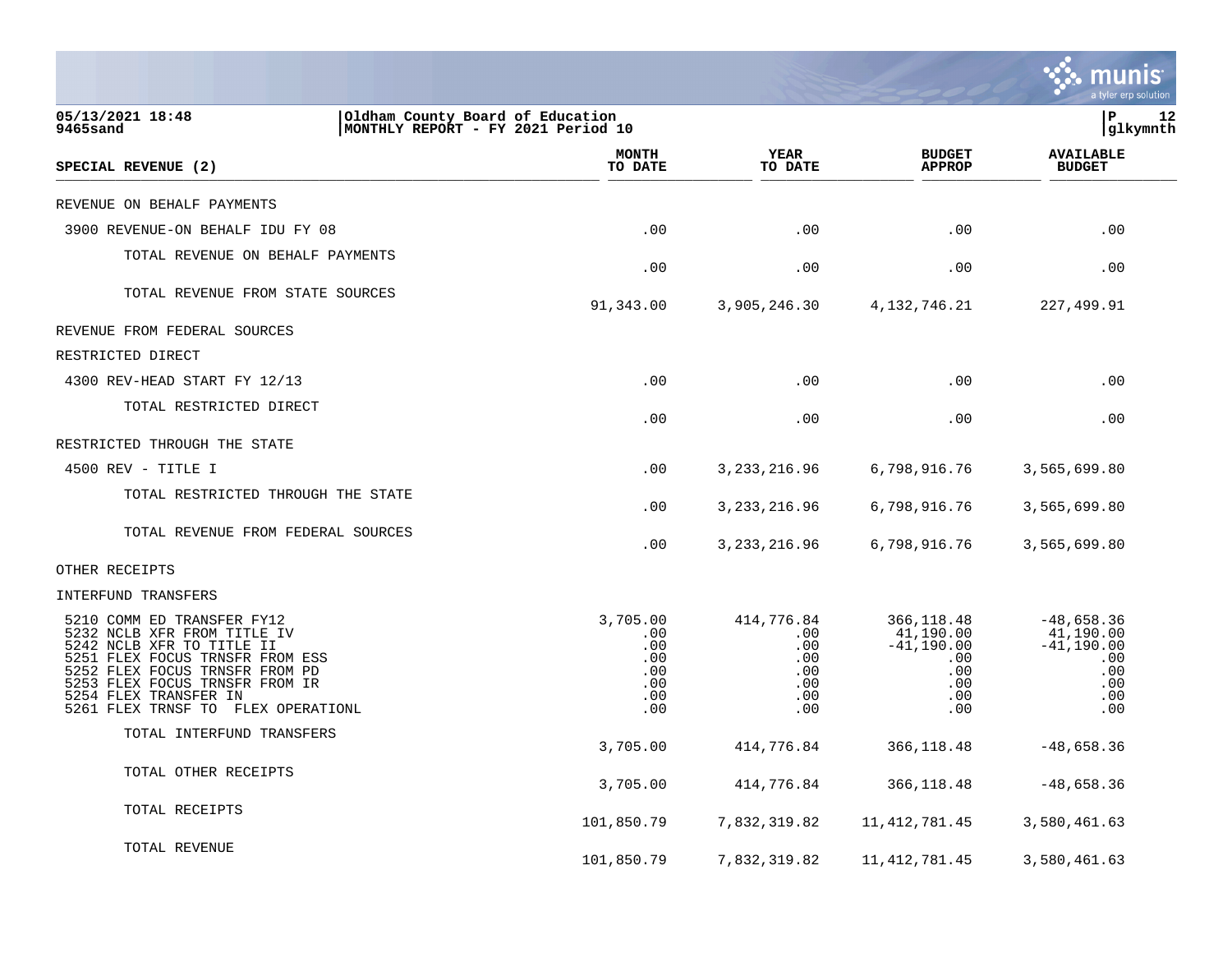|                                                                                                                                                                                                                                                                                              |                                                                                          |                                                                                                                 |                                                                                                                         | munis<br>a tyler erp solution                                                                                   |
|----------------------------------------------------------------------------------------------------------------------------------------------------------------------------------------------------------------------------------------------------------------------------------------------|------------------------------------------------------------------------------------------|-----------------------------------------------------------------------------------------------------------------|-------------------------------------------------------------------------------------------------------------------------|-----------------------------------------------------------------------------------------------------------------|
| 05/13/2021 18:48<br>Oldham County Board of Education<br>9465sand<br>MONTHLY REPORT - FY 2021 Period 10                                                                                                                                                                                       |                                                                                          |                                                                                                                 |                                                                                                                         | lР<br>13<br>glkymnth                                                                                            |
| SPECIAL REVENUE (2)                                                                                                                                                                                                                                                                          | <b>MONTH</b><br>TO DATE                                                                  | YEAR<br>TO DATE                                                                                                 | <b>BUDGET</b><br><b>APPROP</b>                                                                                          | <b>AVAILABLE</b><br><b>BUDGET</b>                                                                               |
| <b>EXPENDITURES</b>                                                                                                                                                                                                                                                                          |                                                                                          |                                                                                                                 |                                                                                                                         |                                                                                                                 |
| 0000 RESTRICT TO REV & BAL SHT ONLY                                                                                                                                                                                                                                                          |                                                                                          |                                                                                                                 |                                                                                                                         |                                                                                                                 |
| 0100<br>SALARIES PERSONNEL SERVICES<br>0900<br>OTHER ITEMS                                                                                                                                                                                                                                   | .00<br>.00                                                                               | .00<br>.00                                                                                                      | $.00 \,$<br>$.00 \,$                                                                                                    | .00<br>.00                                                                                                      |
| TOTAL 0000<br>RESTRICT TO REV & BAL SHT ONLY                                                                                                                                                                                                                                                 | .00                                                                                      | .00                                                                                                             | $.00 \,$                                                                                                                | .00                                                                                                             |
| INSTRUCTION<br>1000                                                                                                                                                                                                                                                                          |                                                                                          |                                                                                                                 |                                                                                                                         |                                                                                                                 |
| 0100<br>SALARIES PERSONNEL SERVICES<br>0200<br>EMPLOYEE BENEFITS<br>0300<br>PURCHASED PROF AND TECH SERV<br>0400<br>PURCHASED PROPERTY SERVICES<br>OTHER PURCHASED SERVICES<br>0500<br>0600<br>SUPPLIES<br>0700<br>PROPERTY<br>0800<br>DEBT SERVICE AND MISCELLANEOUS<br>0900<br>OTHER ITEMS | 119,573.94<br>20,989.76<br>.00<br>.00<br>64.90<br>146,005.25<br>.00<br>.00<br>.00        | 863, 358. 13<br>159,722.84<br>203,088.39<br>$\,$ .00<br>21,336.53<br>654,230.53<br>42,259.36<br>1,130.30<br>.00 | 2,027,989.50<br>302,993.41<br>188,082.00<br>$.00 \,$<br>31,409.00<br>900,498.02<br>332, 356.78<br>62,233.00<br>$.00 \,$ | 1,164,631.37<br>143,270.57<br>$-15,006.39$<br>.00<br>10,072.47<br>246, 267.49<br>290,097.42<br>61,102.70<br>.00 |
| TOTAL 1000<br>INSTRUCTION                                                                                                                                                                                                                                                                    | 286,633.85                                                                               | 1,945,126.08                                                                                                    | 3,845,561.71                                                                                                            | 1,900,435.63                                                                                                    |
| 2100<br>STUDENT SUPPORT SERVICES                                                                                                                                                                                                                                                             |                                                                                          |                                                                                                                 |                                                                                                                         |                                                                                                                 |
| 0100<br>SALARIES PERSONNEL SERVICES<br>0200<br>EMPLOYEE BENEFITS<br>0300<br>PURCHASED PROF AND TECH SERV<br>0400<br>PURCHASED PROPERTY SERVICES<br>0500<br>OTHER PURCHASED SERVICES<br>0600<br>SUPPLIES<br>0700<br>PROPERTY<br>0800<br>DEBT SERVICE AND MISCELLANEOUS                        | 44,197.80<br>9,418.01<br>440.00<br>.00<br>85.73<br>49,706.47<br>.00<br>.00               | 508,527.33<br>78,639.37<br>4,268.75<br>.00<br>13,216.81<br>142,330.93<br>.00<br>$-4,788.71$                     | 1,135,836.98<br>331,176.95<br>$.00 \,$<br>$.00 \,$<br>16,582.00<br>101,291.06<br>45,188.00<br>.00                       | 627,309.65<br>252,537.58<br>$-4, 268.75$<br>.00<br>3,365.19<br>$-41,039.87$<br>45,188.00<br>4,788.71            |
| TOTAL 2100<br>STUDENT SUPPORT SERVICES                                                                                                                                                                                                                                                       | 103,848.01                                                                               | 742,194.48                                                                                                      | 1,630,074.99                                                                                                            | 887,880.51                                                                                                      |
| 2200<br>INSTRUCTIONAL STAFF SUPP SERV                                                                                                                                                                                                                                                        |                                                                                          |                                                                                                                 |                                                                                                                         |                                                                                                                 |
| 0100<br>SALARIES PERSONNEL SERVICES<br>0200<br>EMPLOYEE BENEFITS<br>0300 PURCHASED PROF AND TECH SERV<br>0400 PURCHASED PROPERTY SERVICES<br>0500 OTHER PURCHASED SERVICES<br>0600 SUPPLIES<br>0700 PROPERTY<br>0800<br>DEBT SERVICE AND MISCELLANEOUS<br>0900<br>OTHER ITEMS                | 95,838.71<br>32,814.73<br>5,145.00<br>.00<br>53.64<br>5,245.05<br>$.00 \,$<br>.00<br>.00 | 850,413.86<br>287,732.59<br>55,466.01<br>.00<br>1,778.90<br>65,463.09<br>$.00 \,$<br>.00<br>.00                 | 822, 222.76<br>255,722.68<br>142,607.62<br>.00<br>41,073.54<br>328,769.91<br>$.00 \,$<br>.00<br>$.00 \,$                | $-28, 191.10$<br>$-32,009.91$<br>87,141.61<br>.00<br>39,294.64<br>263,306.82<br>.00<br>.00<br>.00               |
| TOTAL 2200<br>INSTRUCTIONAL STAFF SUPP SERV                                                                                                                                                                                                                                                  | 139,097.13                                                                               | 1,260,854.45                                                                                                    | 1,590,396.51                                                                                                            | 329,542.06                                                                                                      |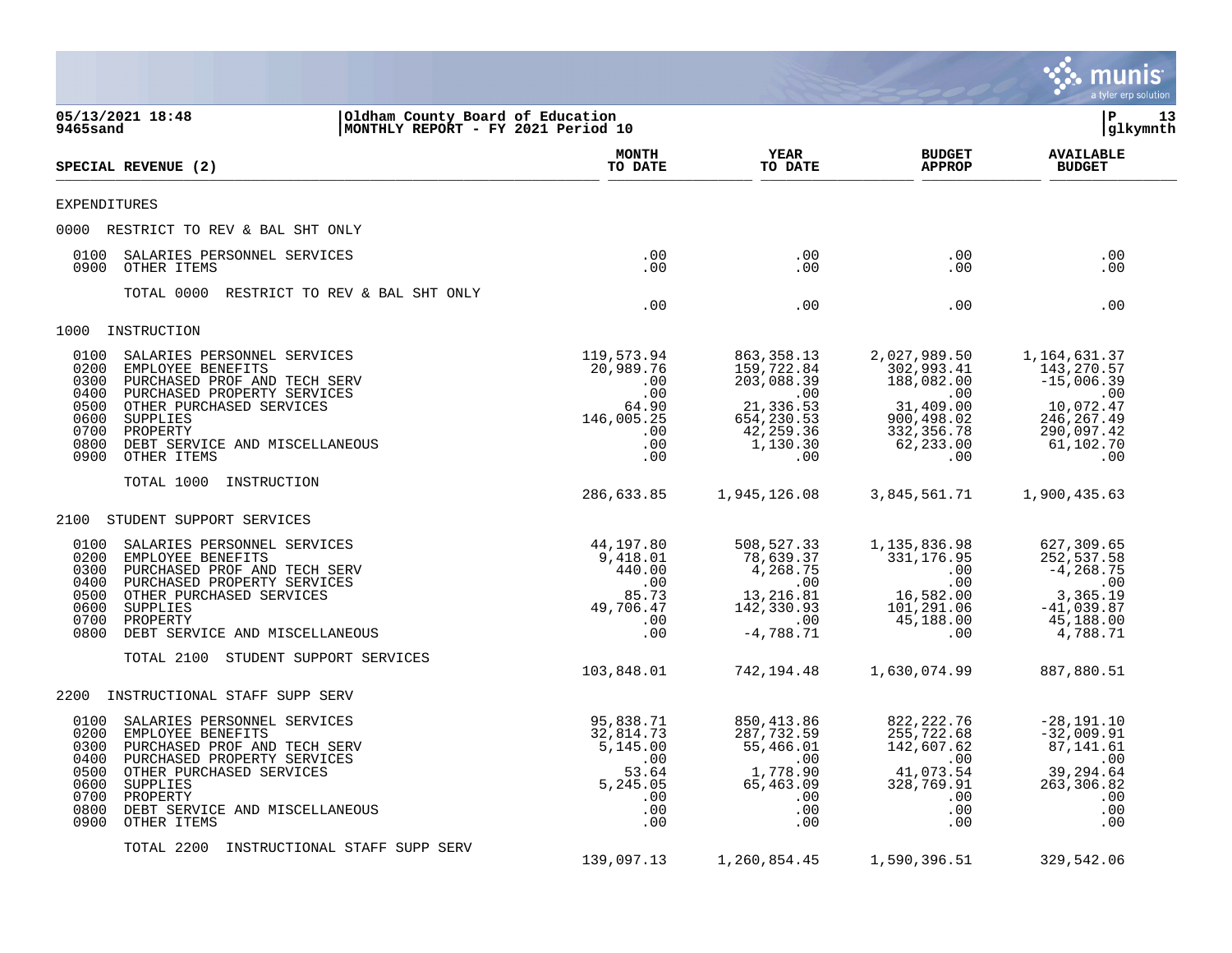|                                                                                                                                                                                        |                                        |                                               |                                                   | munis<br>a tyler erp solution                         |
|----------------------------------------------------------------------------------------------------------------------------------------------------------------------------------------|----------------------------------------|-----------------------------------------------|---------------------------------------------------|-------------------------------------------------------|
| 05/13/2021 18:48<br>Oldham County Board of Education<br>MONTHLY REPORT - FY 2021 Period 10<br>9465sand                                                                                 |                                        |                                               |                                                   | ΙP<br>14<br>glkymnth                                  |
| SPECIAL REVENUE (2)                                                                                                                                                                    | <b>MONTH</b><br>TO DATE                | <b>YEAR</b><br>TO DATE                        | <b>BUDGET</b><br><b>APPROP</b>                    | <b>AVAILABLE</b><br><b>BUDGET</b>                     |
| 2300<br>DISTRICT ADMIN SUPPORT                                                                                                                                                         |                                        |                                               |                                                   |                                                       |
| 0300<br>PURCHASED PROF AND TECH SERV<br>0500<br>OTHER PURCHASED SERVICES                                                                                                               | .00<br>.00                             | 739,236.54<br>152,837.40                      | 2,199,586.00<br>$.00 \,$                          | 1,460,349.46<br>$-152,837.40$                         |
| TOTAL 2300 DISTRICT ADMIN SUPPORT                                                                                                                                                      | .00                                    | 892,073.94                                    | 2,199,586.00                                      | 1,307,512.06                                          |
| 2400<br>SCHOOL ADMIN SUPPORT                                                                                                                                                           |                                        |                                               |                                                   |                                                       |
| 0100<br>SALARIES PERSONNEL SERVICES<br>0200<br>EMPLOYEE BENEFITS                                                                                                                       | .00<br>.00                             | .00<br>.00                                    | $.00 \ \rm$<br>$.00 \ \rm$                        | .00<br>.00                                            |
| TOTAL 2400<br>SCHOOL ADMIN SUPPORT                                                                                                                                                     | .00                                    | .00                                           | $.00 \,$                                          | .00                                                   |
| 2500<br>BUSINESS SUPPORT SERVICES                                                                                                                                                      |                                        |                                               |                                                   |                                                       |
| 0100<br>SALARIES PERSONNEL SERVICES<br>0200<br>EMPLOYEE BENEFITS<br>OTHER PURCHASED SERVICES<br>0500<br><b>SUPPLIES</b><br>0600                                                        | .00<br>.00<br>.00<br>.00               | .00<br>.00<br>10,031.81<br>441,554.32         | $.00 \,$<br>$.00 \,$<br>$.00 \ \rm$<br>$.00 \,$   | .00<br>.00<br>$-10,031.81$<br>$-441, 554.32$          |
| TOTAL 2500<br>BUSINESS SUPPORT SERVICES                                                                                                                                                | .00                                    | 451,586.13                                    | $.00 \,$                                          | $-451,586.13$                                         |
| PLANT OPERATIONS AND MAINTENANCE<br>2600                                                                                                                                               |                                        |                                               |                                                   |                                                       |
| 0100<br>SALARIES PERSONNEL SERVICES<br>0200<br>EMPLOYEE BENEFITS<br>0300<br>PURCHASED PROF AND TECH SERV<br>0500<br>OTHER PURCHASED SERVICES<br>0600<br>SUPPLIES                       | .00<br>.00<br>.00<br>.00<br>5,115.30   | .00<br>.00<br>.00<br>117,179.50<br>121,355.39 | .00<br>$.00 \,$<br>.00<br>$.00 \,$<br>$.00 \ \rm$ | .00<br>.00<br>.00<br>$-117, 179.50$<br>$-121, 355.39$ |
| TOTAL 2600<br>PLANT OPERATIONS AND MAINTENANCE                                                                                                                                         | 5,115.30                               | 238,534.89                                    | $.00 \ \rm$                                       | $-238,534.89$                                         |
| STUDENT TRANSPORTATION<br>2700                                                                                                                                                         |                                        |                                               |                                                   |                                                       |
| 0100<br>SALARIES PERSONNEL SERVICES<br>0200<br>EMPLOYEE BENEFITS<br>OTHER PURCHASED SERVICES<br>0500<br>0600<br>SUPPLIES<br>0700<br>PROPERTY<br>0800<br>DEBT SERVICE AND MISCELLANEOUS | .00<br>.00<br>.00<br>.00<br>.00<br>.00 | .00<br>.00<br>76,591.60<br>.00<br>.00<br>.00  | $.00 \,$<br>$.00 \,$<br>.00<br>.00<br>.00<br>.00  | .00<br>.00<br>$-76,591.60$<br>$\ldots$<br>.00<br>.00  |
| TOTAL 2700 STUDENT TRANSPORTATION                                                                                                                                                      | .00                                    | 76,591.60                                     | .00                                               | $-76, 591.60$                                         |
| 3100 FOOD SERVICE OPERATION                                                                                                                                                            |                                        |                                               |                                                   |                                                       |
| 0600 SUPPLIES                                                                                                                                                                          | 102,073.68                             | 162,291.82                                    | 106,000.00                                        | $-56, 291.82$                                         |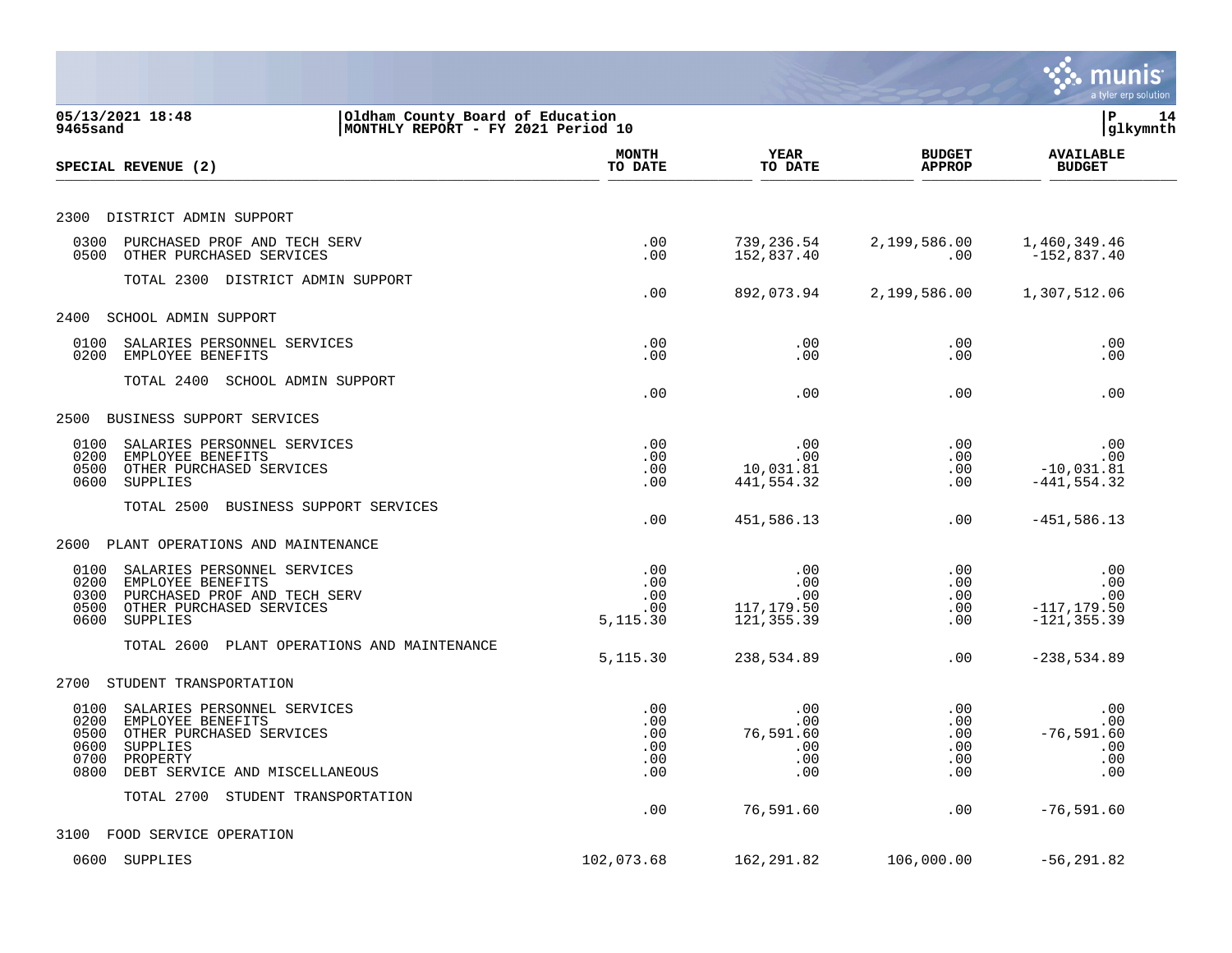

| 05/13/2021 18:48<br>9465sand                                                                                                                                                                                                   | Oldham County Board of Education<br>MONTHLY REPORT - FY 2021 Period 10 |                                                       |                                                               |                                                                                 | lР<br>15<br>glkymnth                                                               |  |
|--------------------------------------------------------------------------------------------------------------------------------------------------------------------------------------------------------------------------------|------------------------------------------------------------------------|-------------------------------------------------------|---------------------------------------------------------------|---------------------------------------------------------------------------------|------------------------------------------------------------------------------------|--|
| SPECIAL REVENUE (2)                                                                                                                                                                                                            |                                                                        | <b>MONTH</b><br>TO DATE                               | YEAR<br>TO DATE                                               | <b>BUDGET</b><br><b>APPROP</b>                                                  | <b>AVAILABLE</b><br><b>BUDGET</b>                                                  |  |
| 0700<br>PROPERTY                                                                                                                                                                                                               |                                                                        | 14,248.78                                             | 28,668.78                                                     | $.00 \ \rm$                                                                     | $-28,668.78$                                                                       |  |
| TOTAL 3100                                                                                                                                                                                                                     | FOOD SERVICE OPERATION                                                 | 116,322.46                                            | 190,960.60                                                    | 106,000.00                                                                      | $-84,960.60$                                                                       |  |
| DAY CARE OPERATIONS<br>3200                                                                                                                                                                                                    |                                                                        |                                                       |                                                               |                                                                                 |                                                                                    |  |
| 0100<br>SALARIES PERSONNEL SERVICES<br>0200<br>EMPLOYEE BENEFITS<br>SUPPLIES<br>0600<br>DEBT SERVICE AND MISCELLANEOUS<br>0800                                                                                                 |                                                                        | 98,898.51<br>59,505.96<br>70,987.85<br>5,609.19       | 495, 217.83<br>283,049.32<br>106,715.75<br>12,330.96          | 1,946,560.00<br>$.00 \,$<br>.00<br>.00                                          | 1,451,342.17<br>$-283,049.32$<br>$-106, 715.75$<br>$-12,330.96$                    |  |
| TOTAL 3200 DAY CARE OPERATIONS                                                                                                                                                                                                 |                                                                        | 235,001.51                                            | 897, 313.86                                                   | 1,946,560.00                                                                    | 1,049,246.14                                                                       |  |
| COMMUNITY SERVICES<br>3300                                                                                                                                                                                                     |                                                                        |                                                       |                                                               |                                                                                 |                                                                                    |  |
| 0100<br>SALARIES PERSONNEL SERVICES<br>0200<br>EMPLOYEE BENEFITS<br>0300<br>PURCHASED PROF AND TECH SERV<br>0500<br>OTHER PURCHASED SERVICES<br>0600<br>SUPPLIES<br>0700<br>PROPERTY<br>0800<br>DEBT SERVICE AND MISCELLANEOUS |                                                                        | 6,167.42<br>629.74<br>.00<br>.00<br>.00<br>.00<br>.00 | 61,042.66<br>6,154.11<br>.00<br>.00<br>2,394.88<br>.00<br>.00 | 74,615.00<br>9,601.20<br>600.00<br>1,053.04<br>4,700.00<br>$.00 \,$<br>5,033.00 | 13,572.34<br>3,447.09<br>600.00<br>1,053.04<br>2,305.12<br>$\ldots$ 00<br>5,033.00 |  |
| TOTAL 3300 COMMUNITY SERVICES                                                                                                                                                                                                  |                                                                        | 6,797.16                                              | 69,591.65                                                     | 95,602.24                                                                       | 26,010.59                                                                          |  |
| 4300<br>ARCHITECTURAL/ENGIN                                                                                                                                                                                                    |                                                                        |                                                       |                                                               |                                                                                 |                                                                                    |  |
| 0400<br>PURCHASED PROPERTY SERVICES<br>0700<br>PROPERTY                                                                                                                                                                        |                                                                        | .00<br>.00.                                           | 214,805.63<br>479,118.61                                      | .00<br>.00                                                                      | $-214,805.63$<br>$-479, 118.61$                                                    |  |
| TOTAL 4300 ARCHITECTURAL/ENGIN                                                                                                                                                                                                 |                                                                        | .00                                                   | 693,924.24                                                    | .00                                                                             | $-693, 924.24$                                                                     |  |
| 4900<br>OTHER - FACILITIES                                                                                                                                                                                                     |                                                                        |                                                       |                                                               |                                                                                 |                                                                                    |  |
| PURCHASED PROPERTY SERVICES<br>0400                                                                                                                                                                                            |                                                                        | .00                                                   | .00                                                           | .00                                                                             | .00                                                                                |  |
| TOTAL 4900 OTHER - FACILITIES                                                                                                                                                                                                  |                                                                        | .00                                                   | .00                                                           | $.00 \,$                                                                        | .00                                                                                |  |
| 5200<br>FUND TRANSFERS                                                                                                                                                                                                         |                                                                        |                                                       |                                                               |                                                                                 |                                                                                    |  |
| 0100<br>SALARIES PERSONNEL SERVICES<br>0200<br>EMPLOYEE BENEFITS<br>0900<br>OTHER ITEMS                                                                                                                                        |                                                                        | .00<br>.00<br>.00                                     | .00<br>.00<br>.00                                             | $.00 \,$<br>.00<br>.00                                                          | .00<br>.00<br>.00                                                                  |  |
| TOTAL 5200<br>FUND TRANSFERS                                                                                                                                                                                                   |                                                                        | .00                                                   | .00                                                           | .00                                                                             | .00                                                                                |  |

TOTAL EXPENDITURES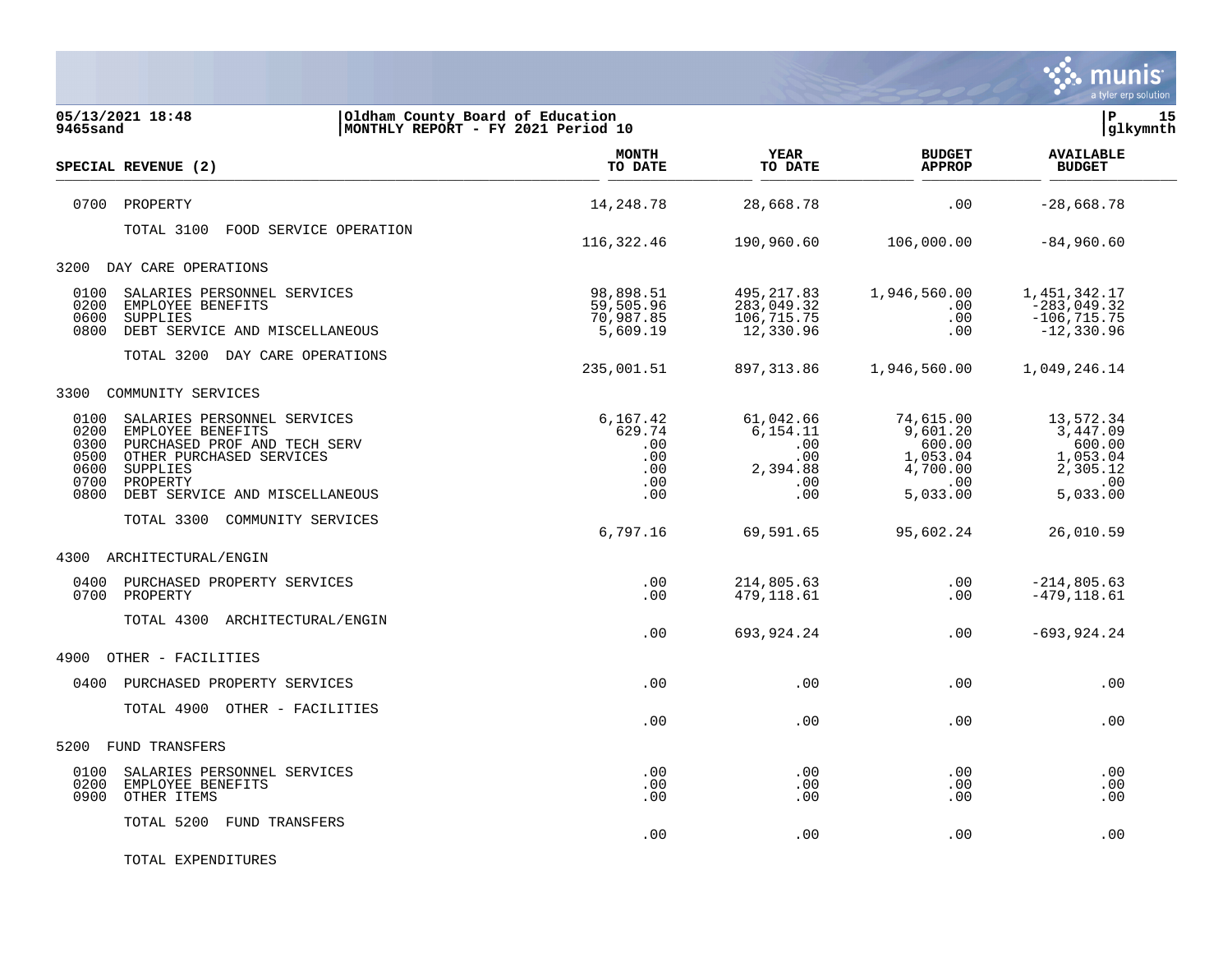|                              |                                                                        |                 |                         | <b>munis</b><br>a tyler erp solution |
|------------------------------|------------------------------------------------------------------------|-----------------|-------------------------|--------------------------------------|
| 05/13/2021 18:48<br>9465sand | Oldham County Board of Education<br>MONTHLY REPORT - FY 2021 Period 10 |                 |                         | 16<br> glkymnth                      |
| SPECIAL REVENUE (2)          | <b>MONTH</b><br>TO DATE                                                | YEAR<br>TO DATE | <b>BUDGET</b><br>APPROP | <b>AVAILABLE</b><br><b>BUDGET</b>    |
|                              | 892,815.42                                                             | 7,458,751.92    | 11,413,781.45           | 3,955,029.53                         |
| TOTAL FOR SPECIAL REVENUE    | (2)<br>-790,964.63                                                     | 373,567.90      | $-1,000.00$             | $-374, 567.90$                       |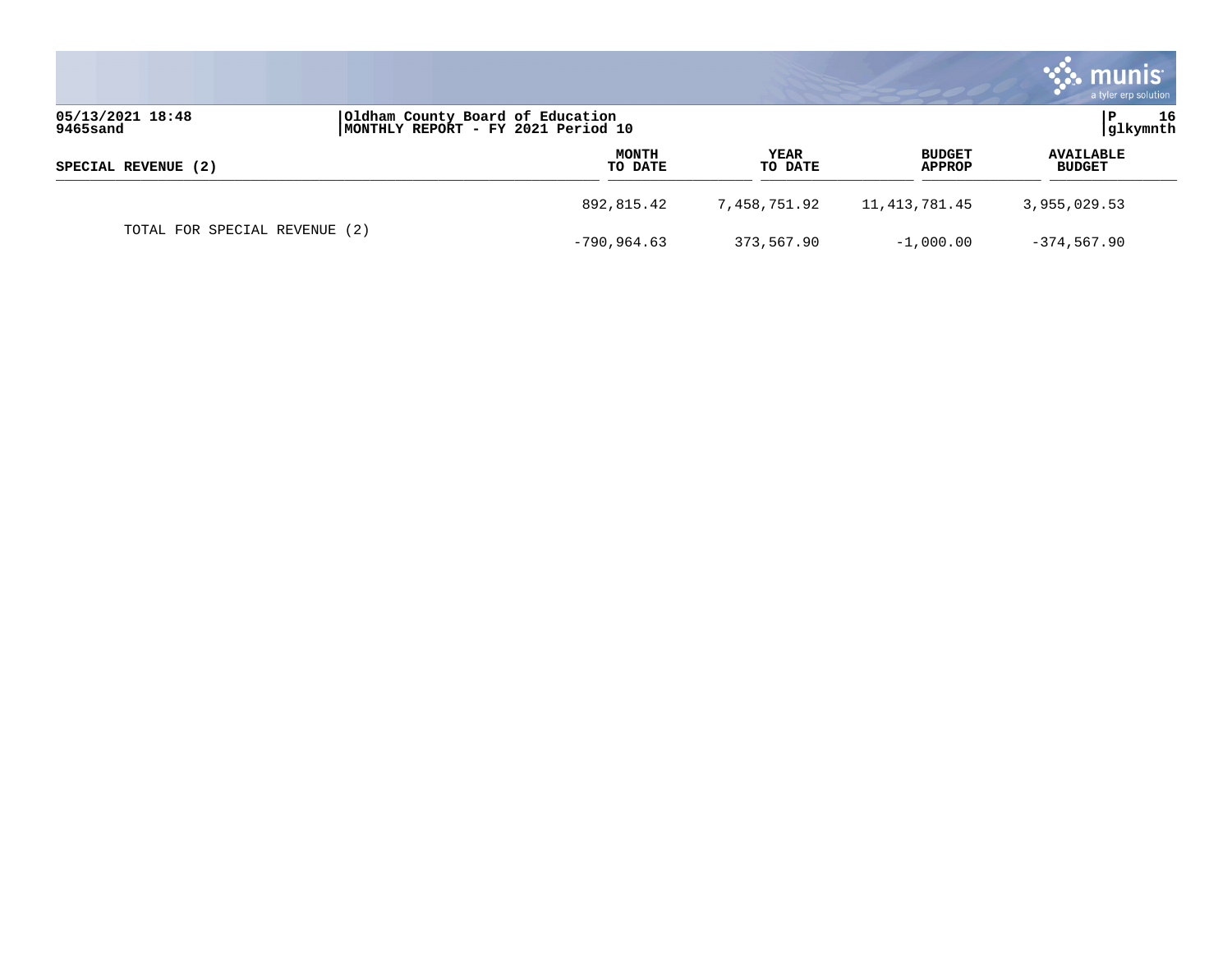|                                                                                                         |                         |                        |                                | munis<br>a tyler erp solution     |
|---------------------------------------------------------------------------------------------------------|-------------------------|------------------------|--------------------------------|-----------------------------------|
| Oldham County Board of Education<br> MONTHLY REPORT - FY 2021 Period 10<br>05/13/2021 18:48<br>9465sand |                         |                        |                                | 17<br>$\, {\bf P}$<br>glkymnth    |
| DISTRICT ACTIVITY FUND 21 AY (                                                                          | <b>MONTH</b><br>TO DATE | <b>YEAR</b><br>TO DATE | <b>BUDGET</b><br><b>APPROP</b> | <b>AVAILABLE</b><br><b>BUDGET</b> |
| <b>REVENUES</b>                                                                                         |                         |                        |                                |                                   |
| <b>RECEIPTS</b>                                                                                         |                         |                        |                                |                                   |
| REVENUE FROM LOCAL SOURCES                                                                              |                         |                        |                                |                                   |
| STUDENT ACTIVITIES                                                                                      |                         |                        |                                |                                   |
| 1740 STUDENT FEES-DISTRICT ACTIVITY                                                                     | 192.50                  | 192.50                 | .00                            | $-192.50$                         |
| TOTAL STUDENT ACTIVITIES                                                                                | 192.50                  | 192.50                 | .00                            | $-192.50$                         |
| OTHER REVENUE FROM LOCAL SOURCES                                                                        |                         |                        |                                |                                   |
| 1920 CONTRIBUTIONS / DONATIONS                                                                          | .00                     | .00                    | .00                            | .00                               |
| TOTAL OTHER REVENUE FROM LOCAL SOURCES                                                                  | .00                     | .00                    | .00                            | .00                               |
| TOTAL REVENUE FROM LOCAL SOURCES                                                                        | 192.50                  | 192.50                 | .00                            | $-192.50$                         |
| TOTAL RECEIPTS                                                                                          | 192.50                  | 192.50                 | .00                            | $-192.50$                         |
| TOTAL REVENUE                                                                                           | 192.50                  | 192.50                 | .00                            | $-192.50$                         |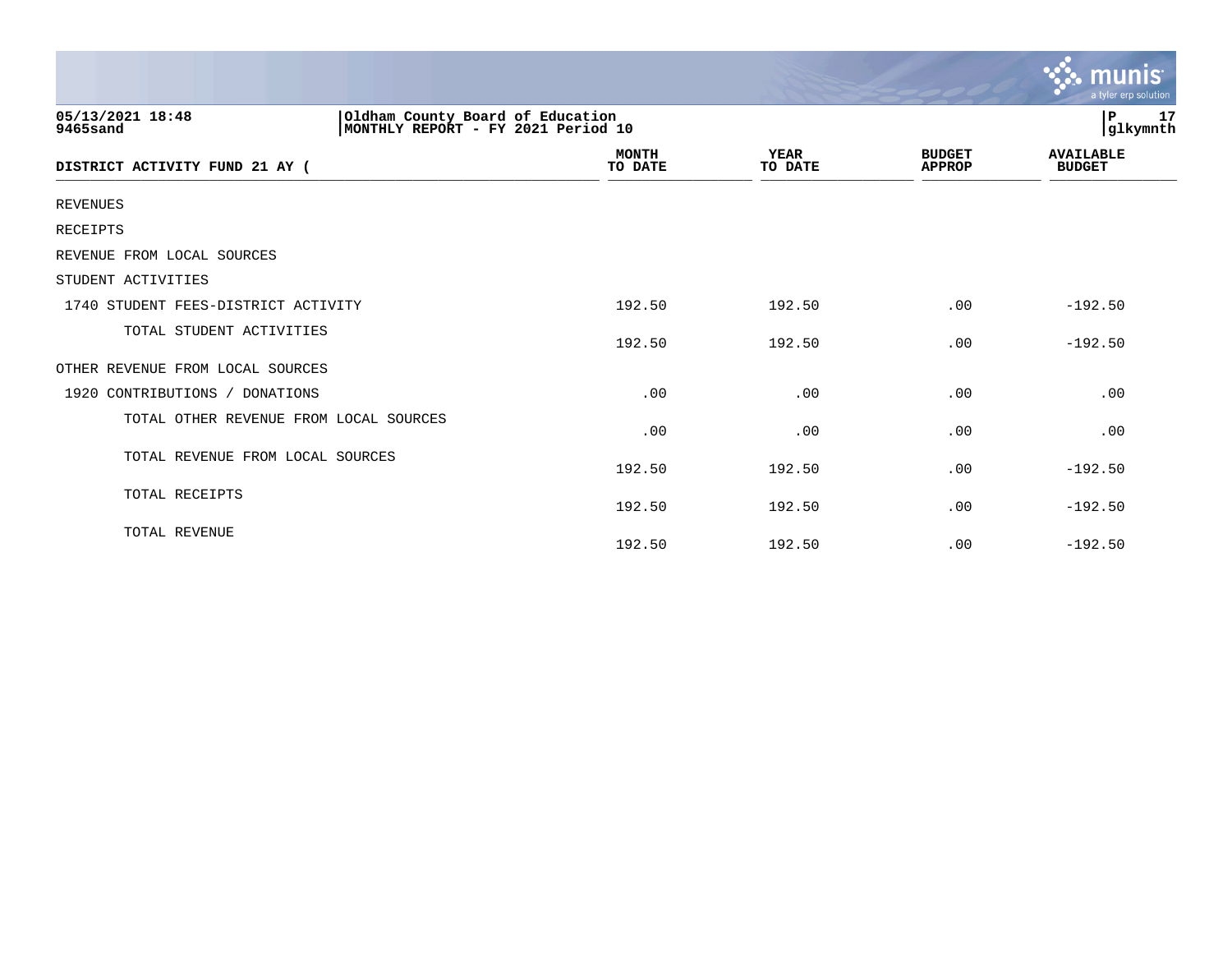|                                                                                                        |                         |                        |                                | a tyler erp solution              |
|--------------------------------------------------------------------------------------------------------|-------------------------|------------------------|--------------------------------|-----------------------------------|
| 05/13/2021 18:48<br>Oldham County Board of Education<br>MONTHLY REPORT - FY 2021 Period 10<br>9465sand |                         | P 18<br> glkymnth      |                                |                                   |
| DISTRICT ACTIVITY FUND 21 AY (                                                                         | <b>MONTH</b><br>TO DATE | <b>YEAR</b><br>TO DATE | <b>BUDGET</b><br><b>APPROP</b> | <b>AVAILABLE</b><br><b>BUDGET</b> |
| EXPENDITURES                                                                                           |                         |                        |                                |                                   |
| 1000<br>INSTRUCTION                                                                                    |                         |                        |                                |                                   |
| 0600<br>SUPPLIES                                                                                       | .00                     | .00                    | .00                            | .00                               |
| TOTAL 1000<br>INSTRUCTION                                                                              | .00                     | .00                    | .00                            | .00                               |
| TOTAL EXPENDITURES                                                                                     | .00                     | .00                    | .00                            | .00                               |
| TOTAL FOR DISTRICT ACTIVITY FUND 21 AY (21)                                                            | 192.50                  | 192.50                 | .00                            | $-192.50$                         |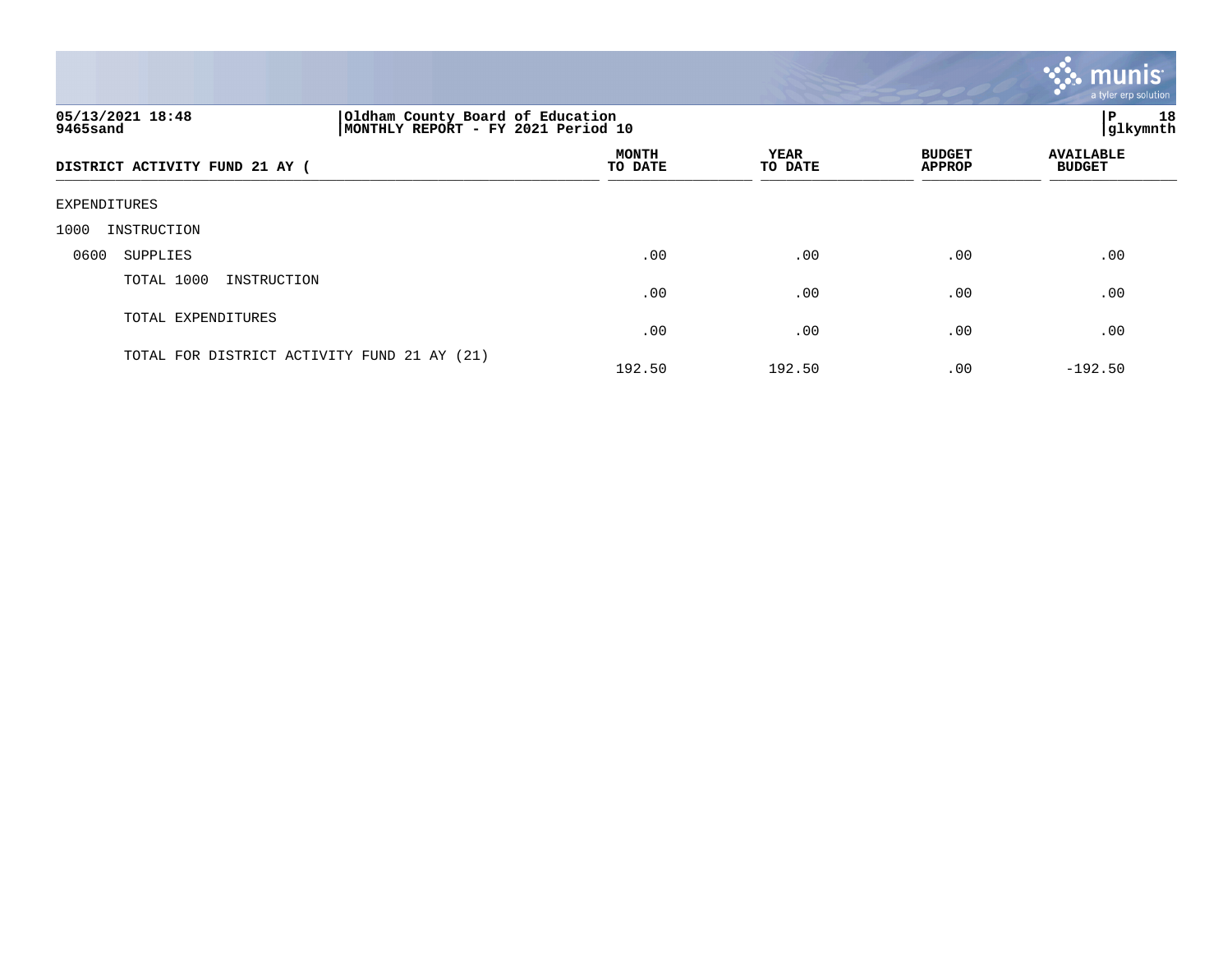|                                                                                                                                                                                                                                                       |                                                                        |                                                                           |                                                                           |                                                                              | a tyler erp solution                                                              |
|-------------------------------------------------------------------------------------------------------------------------------------------------------------------------------------------------------------------------------------------------------|------------------------------------------------------------------------|---------------------------------------------------------------------------|---------------------------------------------------------------------------|------------------------------------------------------------------------------|-----------------------------------------------------------------------------------|
| 05/13/2021 18:48<br>9465sand                                                                                                                                                                                                                          | Oldham County Board of Education<br>MONTHLY REPORT - FY 2021 Period 10 |                                                                           |                                                                           |                                                                              | l P<br>19<br> glkymnth                                                            |
| DISTRICT ACTIVITY FUND 22 MY (                                                                                                                                                                                                                        |                                                                        | <b>MONTH</b><br>TO DATE                                                   | YEAR<br>TO DATE                                                           | <b>BUDGET</b><br><b>APPROP</b>                                               | <b>AVAILABLE</b><br><b>BUDGET</b>                                                 |
| <b>REVENUES</b>                                                                                                                                                                                                                                       |                                                                        |                                                                           |                                                                           |                                                                              |                                                                                   |
| 0999 BEGINNING BALANCE                                                                                                                                                                                                                                |                                                                        |                                                                           |                                                                           |                                                                              |                                                                                   |
| TOTAL 0999 BEGINNING BALANCE                                                                                                                                                                                                                          |                                                                        | .00                                                                       | 1,632,334.91                                                              | 244,207.65                                                                   | $-1,388,127.26$                                                                   |
| RECEIPTS                                                                                                                                                                                                                                              |                                                                        |                                                                           |                                                                           |                                                                              |                                                                                   |
| REVENUE FROM LOCAL SOURCES                                                                                                                                                                                                                            |                                                                        |                                                                           |                                                                           |                                                                              |                                                                                   |
| EARNINGS ON INVESTMENTS                                                                                                                                                                                                                               |                                                                        |                                                                           |                                                                           |                                                                              |                                                                                   |
| 1510 INTEREST ON INVESTMENTS                                                                                                                                                                                                                          |                                                                        | 301.76                                                                    | 3,360.21                                                                  | .00                                                                          | $-3,360.21$                                                                       |
| TOTAL EARNINGS ON INVESTMENTS                                                                                                                                                                                                                         |                                                                        | 301.76                                                                    | 3,360.21                                                                  | .00                                                                          | $-3, 360.21$                                                                      |
| STUDENT ACTIVITIES                                                                                                                                                                                                                                    |                                                                        |                                                                           |                                                                           |                                                                              |                                                                                   |
| 1710 ADMISSIONS - DISTRICT ACTIVITY<br>1720 BOOKSTORE SALES-DISTRICT ACTIV<br>1730 CLUB DUES-DISTRICT ACTIVITY FD<br>1740 STUDENT FEES-DISTRICT ACTIVITY<br>1740 STUDENT FEES - ATHLETIC<br>1750 SALES REVENUE<br>1790 OTHER DIST/STUDENT ACTIVIT INC |                                                                        | 17,353.75<br>267.00<br>$.00 \,$<br>68, 344.45<br>.00<br>.00<br>40, 441.53 | 92,854.33<br>17,357.77<br>.00<br>1,569,818.54<br>.00<br>.00<br>510,044.98 | .00<br>$.00 \,$<br>$.00 \,$<br>2,402,750.72<br>.00<br>$.00 \,$<br>469,704.00 | $-92,854.33$<br>$-17, 357.77$<br>.00<br>832,932.18<br>.00<br>.00<br>$-40, 340.98$ |
| 1790 FIELD TRIP FEES - OPER/MAINT<br>TOTAL STUDENT ACTIVITIES                                                                                                                                                                                         |                                                                        | .00<br>126,406.73                                                         | .00<br>2,190,075.62                                                       | $.00 \ \rm$<br>2,872,454.72                                                  | .00<br>682, 379.10                                                                |
| OTHER REVENUE FROM LOCAL SOURCES                                                                                                                                                                                                                      |                                                                        |                                                                           |                                                                           |                                                                              |                                                                                   |
| 1920 CONTRIBUTIONS / DONATIONS                                                                                                                                                                                                                        |                                                                        | 46,961.62                                                                 | 398,135.16                                                                | $.00 \,$                                                                     | $-398, 135.16$                                                                    |
| TOTAL OTHER REVENUE FROM LOCAL SOURCES                                                                                                                                                                                                                |                                                                        | 46,961.62                                                                 | 398, 135. 16                                                              | .00                                                                          | $-398, 135.16$                                                                    |
| TOTAL REVENUE FROM LOCAL SOURCES                                                                                                                                                                                                                      |                                                                        | 173,670.11                                                                | 2,591,570.99                                                              | 2,872,454.72                                                                 | 280,883.73                                                                        |
| REVENUE FROM FEDERAL SOURCES                                                                                                                                                                                                                          |                                                                        |                                                                           |                                                                           |                                                                              |                                                                                   |
| RESTRICTED THROUGH THE STATE                                                                                                                                                                                                                          |                                                                        |                                                                           |                                                                           |                                                                              |                                                                                   |
| 4500 RESTRICTED FED THRU STATE                                                                                                                                                                                                                        |                                                                        | .00                                                                       | .00                                                                       | $.00 \,$                                                                     | .00                                                                               |
| TOTAL RESTRICTED THROUGH THE STATE                                                                                                                                                                                                                    |                                                                        | .00                                                                       | .00                                                                       | .00                                                                          | .00                                                                               |
| TOTAL REVENUE FROM FEDERAL SOURCES                                                                                                                                                                                                                    |                                                                        |                                                                           |                                                                           |                                                                              |                                                                                   |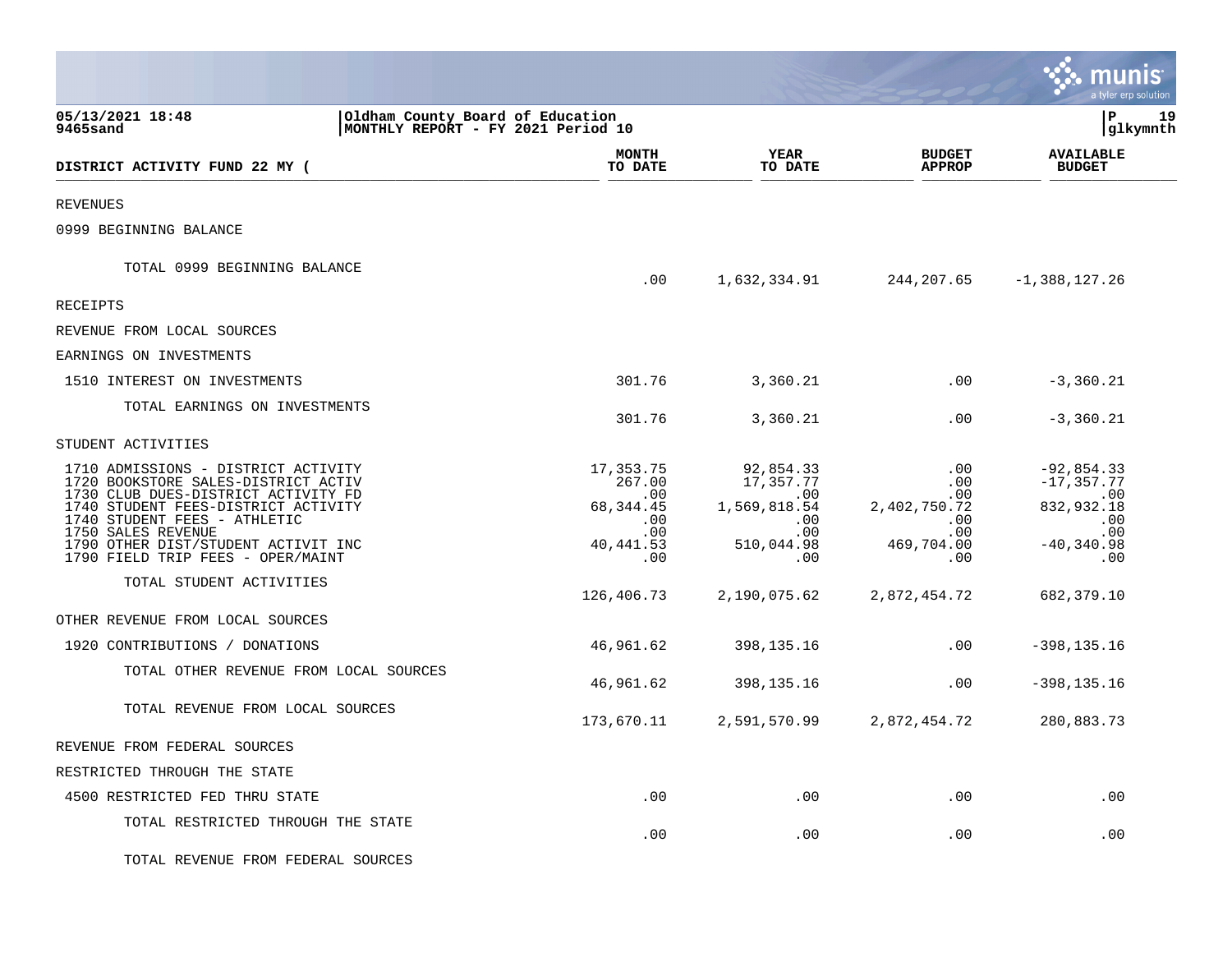

**05/13/2021 18:48 |Oldham County Board of Education |P 20 9465sand |MONTHLY REPORT - FY 2021 Period 10 |glkymnth MONTH AVAILABLE YEAR BUDGET** AVAILABLE **DISTRICT ACTIVITY FUND 22 MY ( TO DATE TO DATE APPROP BUDGET**  \_\_\_\_\_\_\_\_\_\_\_\_\_\_\_\_\_\_\_\_\_\_\_\_\_\_\_\_\_\_\_\_\_\_\_\_\_\_\_\_\_\_\_\_\_\_\_\_\_\_\_\_\_\_\_\_\_\_\_\_\_\_\_\_ \_\_\_\_\_\_\_\_\_\_\_\_\_\_\_\_\_ \_\_\_\_\_\_\_\_\_\_\_\_\_\_\_\_\_\_ \_\_\_\_\_\_\_\_\_\_\_\_\_\_ \_\_\_\_\_\_\_\_\_\_\_\_\_\_\_  $.00$  .  $.00$  .  $.00$  .  $.00$  .  $.00$  .  $.00$  .  $.00$  .  $.00$  .  $.00$  .  $.00$  .  $.00$  .  $.00$  .  $.00$  .  $.00$  .  $.00$  .  $.00$  .  $.00$  .  $.00$  .  $.00$  .  $.00$  .  $.00$  .  $.00$  .  $.00$  .  $.00$  .  $.00$  .  $.00$  .  $.00$  .  $.00$ OTHER RECEIPTS INTERFUND TRANSFERS 5210 FUND TRANSFER .00 .00 -2,402,750.72 -2,402,750.72 5210 FUND 22 PREV YR END BAL TRNSFR TOTAL INTERFUND TRANSFERS .00 .00 -2,402,750.72 -2,402,750.72 TOTAL OTHER RECEIPTS .00 .00 -2,402,750.72 -2,402,750.72 TOTAL RECEIPTS 173,670.11 2,591,570.99 469,704.00 -2,121,866.99 TOTAL REVENUE 173,670.11 4,223,905.90 713,911.65 -3,509,994.25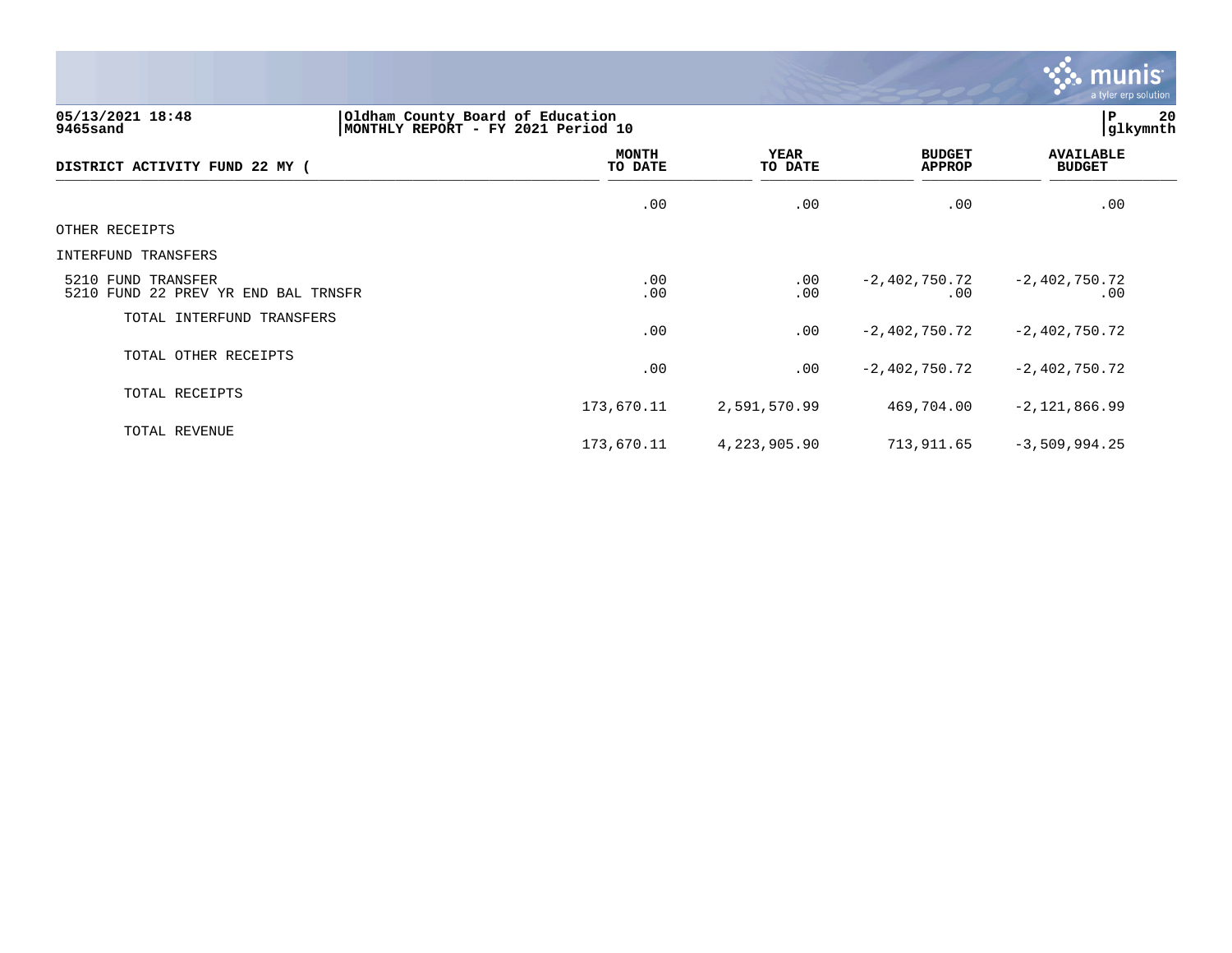|                                                                                                                                                                                                                                                                                                     |                                                                                              |                                                                                                   |                                                                                                    | a tyler erp solution                                                                                                        |
|-----------------------------------------------------------------------------------------------------------------------------------------------------------------------------------------------------------------------------------------------------------------------------------------------------|----------------------------------------------------------------------------------------------|---------------------------------------------------------------------------------------------------|----------------------------------------------------------------------------------------------------|-----------------------------------------------------------------------------------------------------------------------------|
| 05/13/2021 18:48<br>Oldham County Board of Education<br>9465sand<br>MONTHLY REPORT - FY 2021 Period 10                                                                                                                                                                                              |                                                                                              |                                                                                                   |                                                                                                    | lР<br>21<br> glkymnth                                                                                                       |
| DISTRICT ACTIVITY FUND 22 MY (                                                                                                                                                                                                                                                                      | <b>MONTH</b><br>TO DATE                                                                      | YEAR<br>TO DATE                                                                                   | <b>BUDGET</b><br><b>APPROP</b>                                                                     | <b>AVAILABLE</b><br><b>BUDGET</b>                                                                                           |
| <b>EXPENDITURES</b>                                                                                                                                                                                                                                                                                 |                                                                                              |                                                                                                   |                                                                                                    |                                                                                                                             |
| RESTRICT TO REV & BAL SHT ONLY<br>0000                                                                                                                                                                                                                                                              |                                                                                              |                                                                                                   |                                                                                                    |                                                                                                                             |
| 0600<br>SUPPLIES<br>OTHER ITEMS<br>0900                                                                                                                                                                                                                                                             | .00<br>.00                                                                                   | .00<br>.00                                                                                        | .00<br>.00                                                                                         | .00<br>.00                                                                                                                  |
| TOTAL 0000<br>RESTRICT TO REV & BAL SHT ONLY                                                                                                                                                                                                                                                        | .00                                                                                          | .00                                                                                               | .00                                                                                                | .00                                                                                                                         |
| 1000<br>INSTRUCTION                                                                                                                                                                                                                                                                                 |                                                                                              |                                                                                                   |                                                                                                    |                                                                                                                             |
| 0100<br>SALARIES PERSONNEL SERVICES<br>0200<br>EMPLOYEE BENEFITS<br>0300<br>PURCHASED PROF AND TECH SERV<br>0400<br>PURCHASED PROPERTY SERVICES<br>0500<br>OTHER PURCHASED SERVICES<br>0600<br><b>SUPPLIES</b><br>0700<br>PROPERTY<br>0800<br>DEBT SERVICE AND MISCELLANEOUS<br>0900<br>OTHER ITEMS | 42,357.82<br>5,229.03<br>1,095.00<br>12,525.61<br>.00<br>95,766.09<br>$-27.53$<br>.00<br>.00 | 415,203.83<br>51,269.48<br>1,742.13<br>107,075.49<br>.00<br>834,552.33<br>23,350.00<br>.00<br>.00 | 255,051.00<br>46,653.00<br>80,000.00<br>.00<br>9,000.00<br>322,757.65<br>$.00 \,$<br>450.00<br>.00 | $-160, 152.83$<br>$-4,616.48$<br>78, 257.87<br>$-107,075.49$<br>9,000.00<br>$-511,794.68$<br>$-23, 350.00$<br>450.00<br>.00 |
| TOTAL 1000<br>INSTRUCTION                                                                                                                                                                                                                                                                           |                                                                                              |                                                                                                   |                                                                                                    |                                                                                                                             |
|                                                                                                                                                                                                                                                                                                     | 156,946.02                                                                                   | 1,433,193.26                                                                                      | 713,911.65                                                                                         | $-719, 281.61$                                                                                                              |
| 2200<br>INSTRUCTIONAL STAFF SUPP SERV                                                                                                                                                                                                                                                               |                                                                                              |                                                                                                   |                                                                                                    |                                                                                                                             |
| 0100<br>SALARIES PERSONNEL SERVICES<br>0200<br>EMPLOYEE BENEFITS<br>PURCHASED PROPERTY SERVICES<br>0400<br>0600<br>SUPPLIES<br>0700<br>PROPERTY<br>0800<br>DEBT SERVICE AND MISCELLANEOUS                                                                                                           | .00<br>.00<br>268.00<br>2,487.61<br>.00<br>.00                                               | 570.16<br>30.33<br>655.00<br>13,657.51<br>.00<br>.00                                              | .00<br>$.00 \,$<br>$.00 \,$<br>.00<br>.00<br>.00                                                   | $-570.16$<br>$-30.33$<br>$-655.00$<br>$-13,657.51$<br>.00<br>.00                                                            |
| TOTAL 2200<br>INSTRUCTIONAL STAFF SUPP SERV                                                                                                                                                                                                                                                         | 2,755.61                                                                                     | 14,913.00                                                                                         | .00                                                                                                | $-14,913.00$                                                                                                                |
| 2600<br>PLANT OPERATIONS AND MAINTENANCE                                                                                                                                                                                                                                                            |                                                                                              |                                                                                                   |                                                                                                    |                                                                                                                             |
| 0200<br>EMPLOYEE BENEFITS<br>0300<br>PURCHASED PROF AND TECH SERV<br>0400<br>PURCHASED PROPERTY SERVICES<br>0600<br>SUPPLIES<br>0700<br>PROPERTY<br>0800<br>DEBT SERVICE AND MISCELLANEOUS                                                                                                          | .00<br>1,008.00<br>6,640.37<br>799.98<br>.00<br>.00                                          | .00<br>1,008.00<br>41,097.95<br>21,091.85<br>.00<br>.00                                           | .00<br>.00<br>.00<br>.00<br>.00<br>.00                                                             | .00<br>$-1,008.00$<br>$-41,097.95$<br>$-21,091.85$<br>.00<br>.00                                                            |
| TOTAL 2600 PLANT OPERATIONS AND MAINTENANCE                                                                                                                                                                                                                                                         | 8,448.35                                                                                     | 63,197.80                                                                                         | .00                                                                                                | $-63, 197.80$                                                                                                               |
| 2700<br>STUDENT TRANSPORTATION                                                                                                                                                                                                                                                                      |                                                                                              |                                                                                                   |                                                                                                    |                                                                                                                             |
| 0800<br>DEBT SERVICE AND MISCELLANEOUS                                                                                                                                                                                                                                                              | 1,126.49                                                                                     | 16,172.27                                                                                         | .00                                                                                                | $-16, 172.27$                                                                                                               |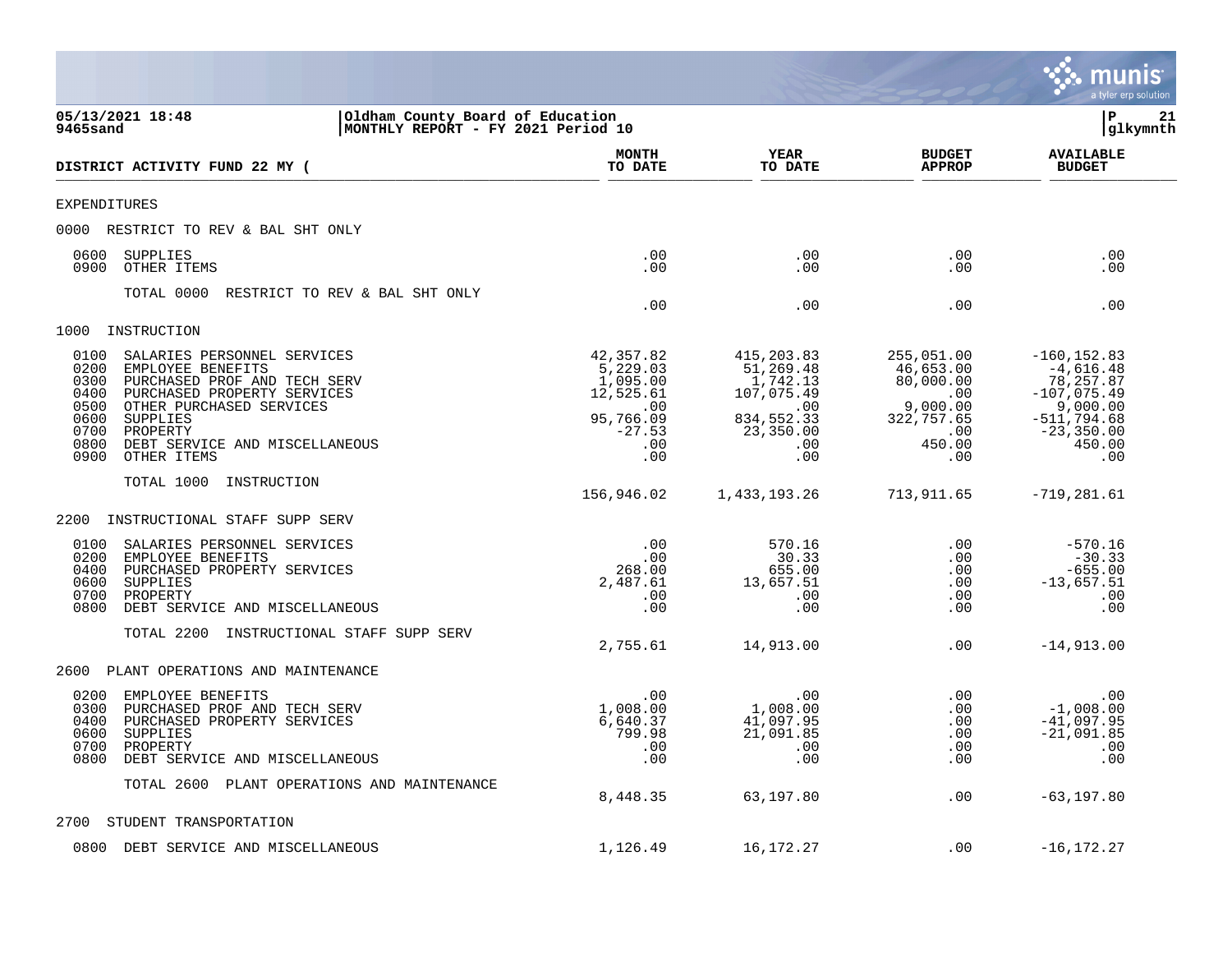

| 05/13/2021 18:48<br>9465sand        |                                             | Oldham County Board of Education<br>MONTHLY REPORT - FY 2021 Period 10 |                 |                                |                                   |
|-------------------------------------|---------------------------------------------|------------------------------------------------------------------------|-----------------|--------------------------------|-----------------------------------|
| DISTRICT ACTIVITY FUND 22 MY (      |                                             | <b>MONTH</b><br>TO DATE                                                | YEAR<br>TO DATE | <b>BUDGET</b><br><b>APPROP</b> | <b>AVAILABLE</b><br><b>BUDGET</b> |
| TOTAL 2700                          | STUDENT TRANSPORTATION                      | 1,126.49                                                               | 16,172.27       | .00                            | $-16, 172.27$                     |
| 5200<br><b>FUND TRANSFERS</b>       |                                             |                                                                        |                 |                                |                                   |
| 0900<br>OTHER ITEMS                 |                                             | 3,705.00                                                               | 456,152.03      | .00                            | $-456, 152.03$                    |
| TOTAL 5200<br><b>FUND TRANSFERS</b> |                                             | 3,705.00                                                               | 456,152.03      | .00                            | $-456, 152.03$                    |
| TOTAL EXPENDITURES                  |                                             | 172,981.47                                                             | 1,983,628.36    | 713,911.65                     | $-1, 269, 716, 71$                |
|                                     | TOTAL FOR DISTRICT ACTIVITY FUND 22 MY (22) | 688.64                                                                 | 2,240,277.54    | .00                            | $-2, 240, 277.54$                 |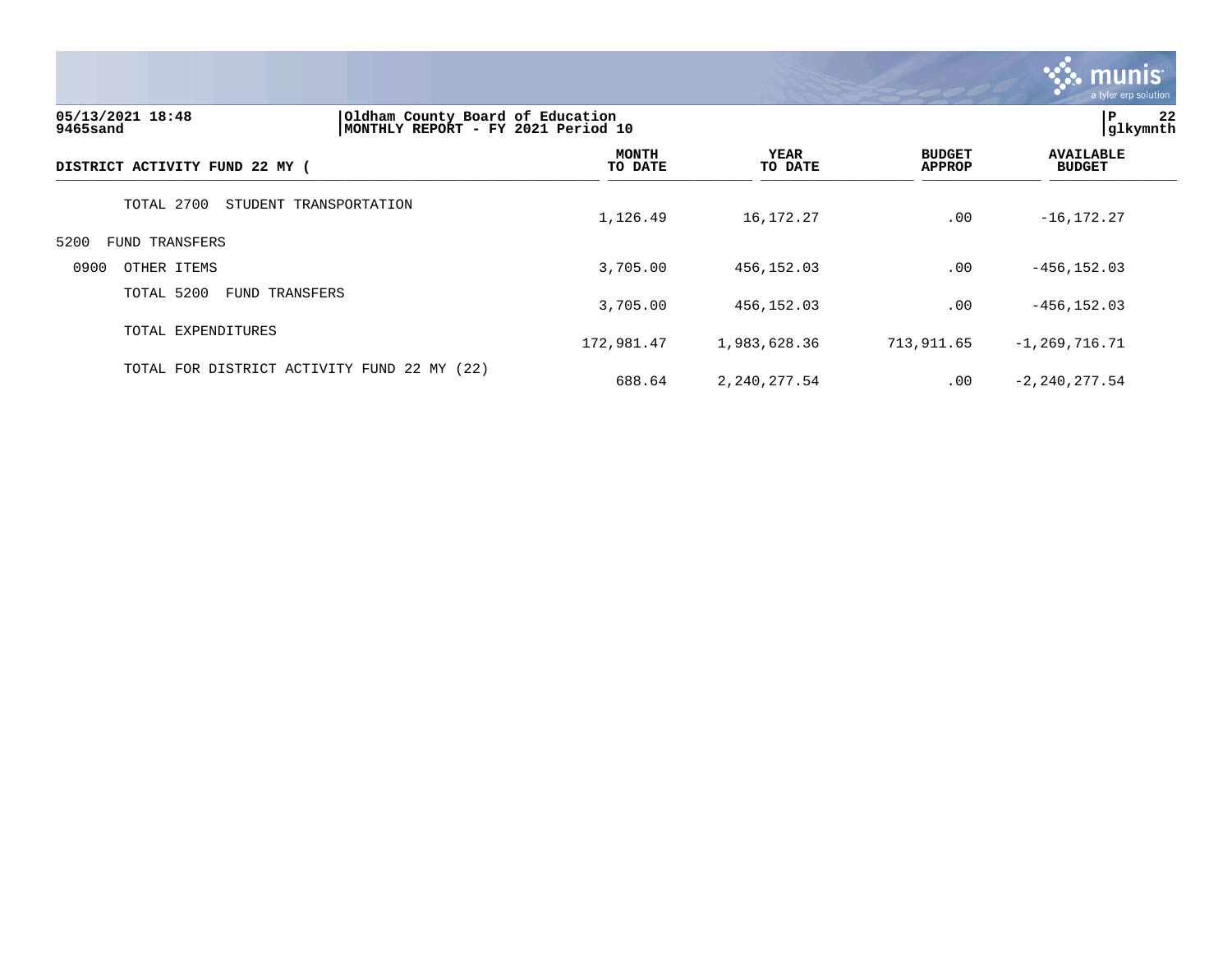|                                     |                                                                        |                         |                        |                                | munis <sup>.</sup><br>a tyler erp solution |  |
|-------------------------------------|------------------------------------------------------------------------|-------------------------|------------------------|--------------------------------|--------------------------------------------|--|
| 05/13/2021 18:48<br>9465sand        | Oldham County Board of Education<br>MONTHLY REPORT - FY 2021 Period 10 |                         |                        |                                | P<br>23<br>glkymnth                        |  |
| SCHOOL ACTIVITY FUND 25 (25)        |                                                                        | <b>MONTH</b><br>TO DATE | <b>YEAR</b><br>TO DATE | <b>BUDGET</b><br><b>APPROP</b> | <b>AVAILABLE</b><br><b>BUDGET</b>          |  |
| <b>REVENUES</b>                     |                                                                        |                         |                        |                                |                                            |  |
| 0999 BEGINNING BALANCE              |                                                                        |                         |                        |                                |                                            |  |
| TOTAL 0999 BEGINNING BALANCE        |                                                                        | .00                     | 954,519.19             | .00                            | $-954, 519.19$                             |  |
| RECEIPTS                            |                                                                        |                         |                        |                                |                                            |  |
| REVENUE FROM LOCAL SOURCES          |                                                                        |                         |                        |                                |                                            |  |
| STUDENT ACTIVITIES                  |                                                                        |                         |                        |                                |                                            |  |
| 1790 OTHER DIST/STUDENT ACTIVIT INC |                                                                        | .00                     | .00                    | 2,397,249.28                   | 2,397,249.28                               |  |
| TOTAL STUDENT ACTIVITIES            |                                                                        | .00                     | .00                    | 2,397,249.28                   | 2,397,249.28                               |  |
| TOTAL REVENUE FROM LOCAL SOURCES    |                                                                        | .00                     | .00                    | 2,397,249.28                   | 2,397,249.28                               |  |
| TOTAL RECEIPTS                      |                                                                        | .00                     | .00                    | 2,397,249.28                   | 2,397,249.28                               |  |
| TOTAL REVENUE                       |                                                                        | .00                     | 954,519.19             | 2,397,249.28                   | 1,442,730.09                               |  |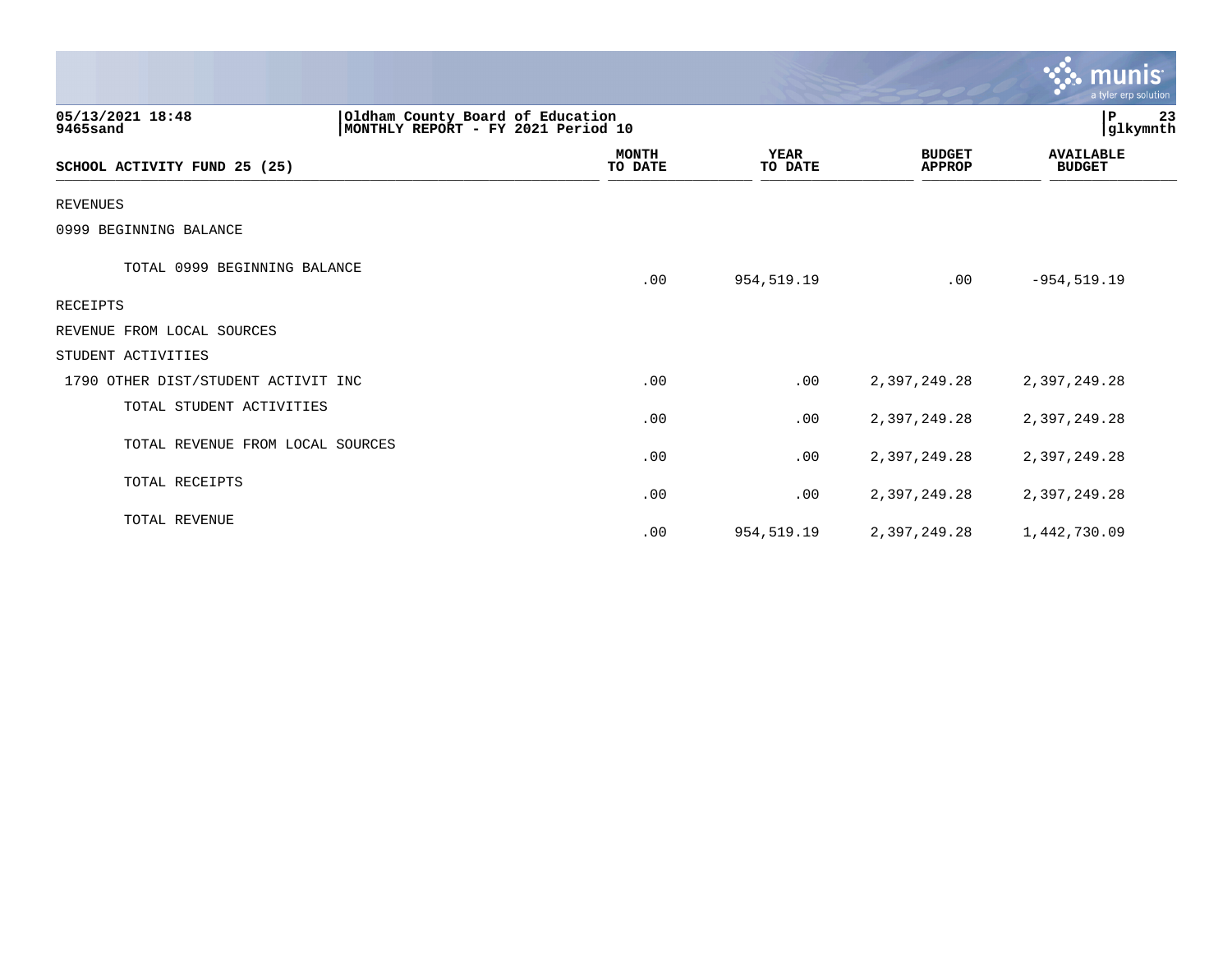

| 05/13/2021 18:48<br>Oldham County Board of Education<br>MONTHLY REPORT - FY 2021 Period 10<br>9465sand |                         |                        |                                | 24<br>P<br> glkymnth              |
|--------------------------------------------------------------------------------------------------------|-------------------------|------------------------|--------------------------------|-----------------------------------|
| SCHOOL ACTIVITY FUND 25 (25)                                                                           | <b>MONTH</b><br>TO DATE | <b>YEAR</b><br>TO DATE | <b>BUDGET</b><br><b>APPROP</b> | <b>AVAILABLE</b><br><b>BUDGET</b> |
| EXPENDITURES                                                                                           |                         |                        |                                |                                   |
| 1000<br>INSTRUCTION                                                                                    |                         |                        |                                |                                   |
| 0600<br>SUPPLIES<br>0800<br>DEBT SERVICE AND MISCELLANEOUS                                             | .00<br>.00              | .00<br>.00             | 4,800,000.00<br>.00            | 4,800,000.00<br>.00               |
| TOTAL 1000<br>INSTRUCTION                                                                              | .00                     | .00                    | 4,800,000.00                   | 4,800,000.00                      |
| 5200<br>FUND TRANSFERS                                                                                 |                         |                        |                                |                                   |
| 0900<br>OTHER ITEMS                                                                                    | .00                     | .00                    | $-2,402,750.72$                | $-2,402,750.72$                   |
| TOTAL 5200<br>FUND TRANSFERS                                                                           | .00                     | .00                    | $-2,402,750.72$                | $-2,402,750.72$                   |
| TOTAL EXPENDITURES                                                                                     | .00                     | .00                    | 2,397,249.28                   | 2,397,249.28                      |
| TOTAL FOR SCHOOL ACTIVITY FUND 25<br>(25)                                                              | .00                     | 954,519.19             | .00                            | $-954, 519.19$                    |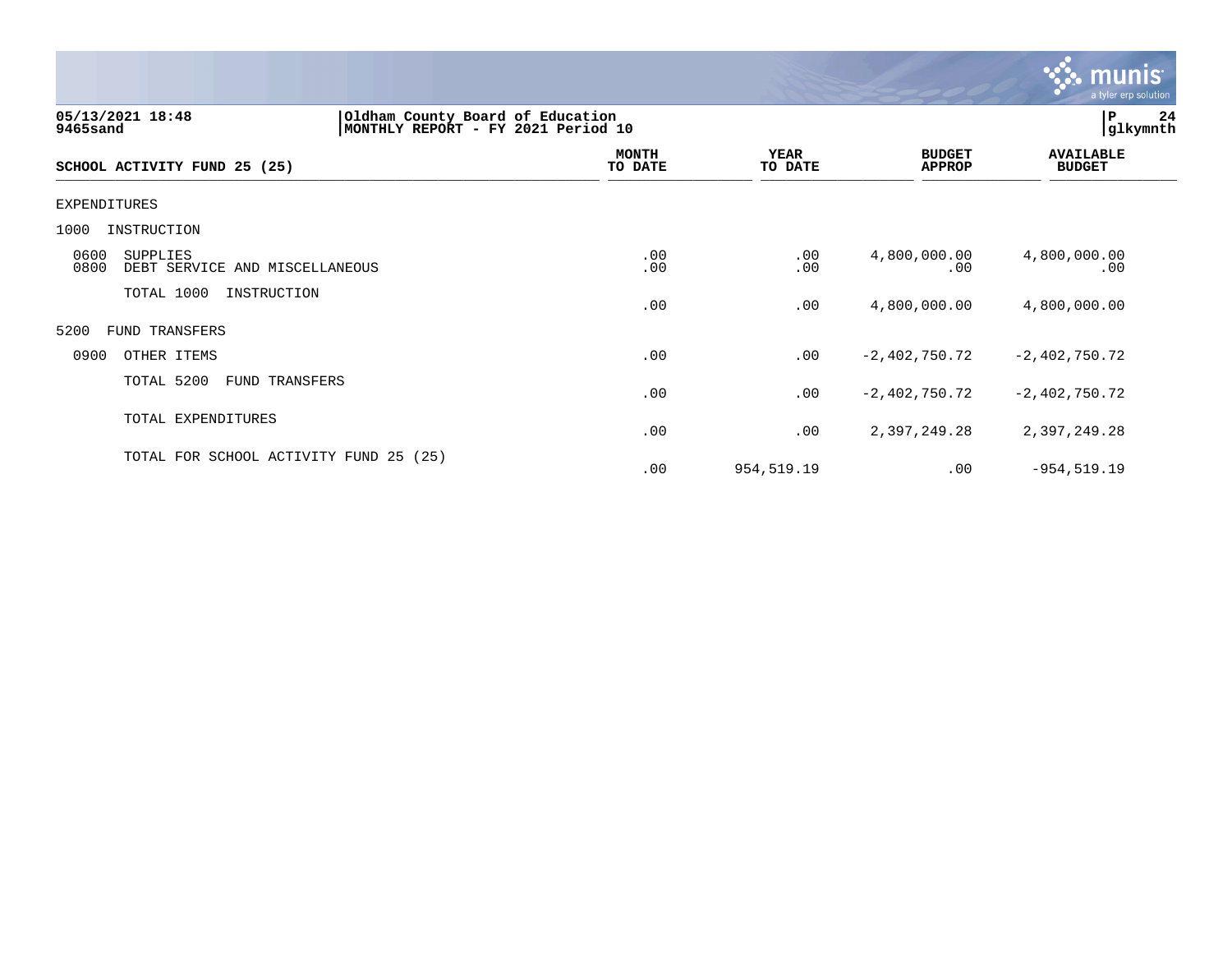|                                  |                                                                        |                         |                        |                                | munis<br>a tyler erp solution     |    |
|----------------------------------|------------------------------------------------------------------------|-------------------------|------------------------|--------------------------------|-----------------------------------|----|
| 05/13/2021 18:48<br>9465sand     | Oldham County Board of Education<br>MONTHLY REPORT - FY 2021 Period 10 |                         |                        |                                | lР<br> glkymnth                   | 25 |
| CAPITAL OUTLAY FUND (310)        |                                                                        | <b>MONTH</b><br>TO DATE | <b>YEAR</b><br>TO DATE | <b>BUDGET</b><br><b>APPROP</b> | <b>AVAILABLE</b><br><b>BUDGET</b> |    |
| <b>REVENUES</b>                  |                                                                        |                         |                        |                                |                                   |    |
| 0999 BEGINNING BALANCE           |                                                                        |                         |                        |                                |                                   |    |
| TOTAL 0999 BEGINNING BALANCE     |                                                                        | .00                     | 5, 447, 149.89         | .00                            | $-5,447,149.89$                   |    |
| RECEIPTS                         |                                                                        |                         |                        |                                |                                   |    |
| REVENUE FROM LOCAL SOURCES       |                                                                        |                         |                        |                                |                                   |    |
| EARNINGS ON INVESTMENTS          |                                                                        |                         |                        |                                |                                   |    |
| 1510 INTEREST ON INVESTMENTS     |                                                                        | .00                     | .00                    | .00                            | .00                               |    |
| TOTAL EARNINGS ON INVESTMENTS    |                                                                        | .00                     | .00                    | .00                            | .00                               |    |
| TOTAL REVENUE FROM LOCAL SOURCES |                                                                        | .00                     | .00                    | .00                            | .00                               |    |
| REVENUE FROM STATE SOURCES       |                                                                        |                         |                        |                                |                                   |    |
| RESTRICTED                       |                                                                        |                         |                        |                                |                                   |    |
| 3200 REVENUE-CAPITAL OUTLAY      |                                                                        | .00                     | 581,021.00             | 1,162,041.00                   | 581,020.00                        |    |
| TOTAL RESTRICTED                 |                                                                        | .00                     | 581,021.00             | 1,162,041.00                   | 581,020.00                        |    |
| TOTAL REVENUE FROM STATE SOURCES |                                                                        | .00                     | 581,021.00             | 1,162,041.00                   | 581,020.00                        |    |
| OTHER RECEIPTS                   |                                                                        |                         |                        |                                |                                   |    |
| INTERFUND TRANSFERS              |                                                                        |                         |                        |                                |                                   |    |
| 5210 FUND TRANSFER               |                                                                        | .00                     | .00                    | .00                            | .00                               |    |
| TOTAL INTERFUND TRANSFERS        |                                                                        | .00                     | .00                    | .00                            | .00                               |    |
| TOTAL OTHER RECEIPTS             |                                                                        | .00                     | .00                    | .00                            | .00                               |    |
| TOTAL RECEIPTS                   |                                                                        | .00                     | 581,021.00             | 1,162,041.00                   | 581,020.00                        |    |
| TOTAL REVENUE                    |                                                                        | .00                     | 6,028,170.89           | 1,162,041.00                   | $-4,866,129.89$                   |    |

**Contract**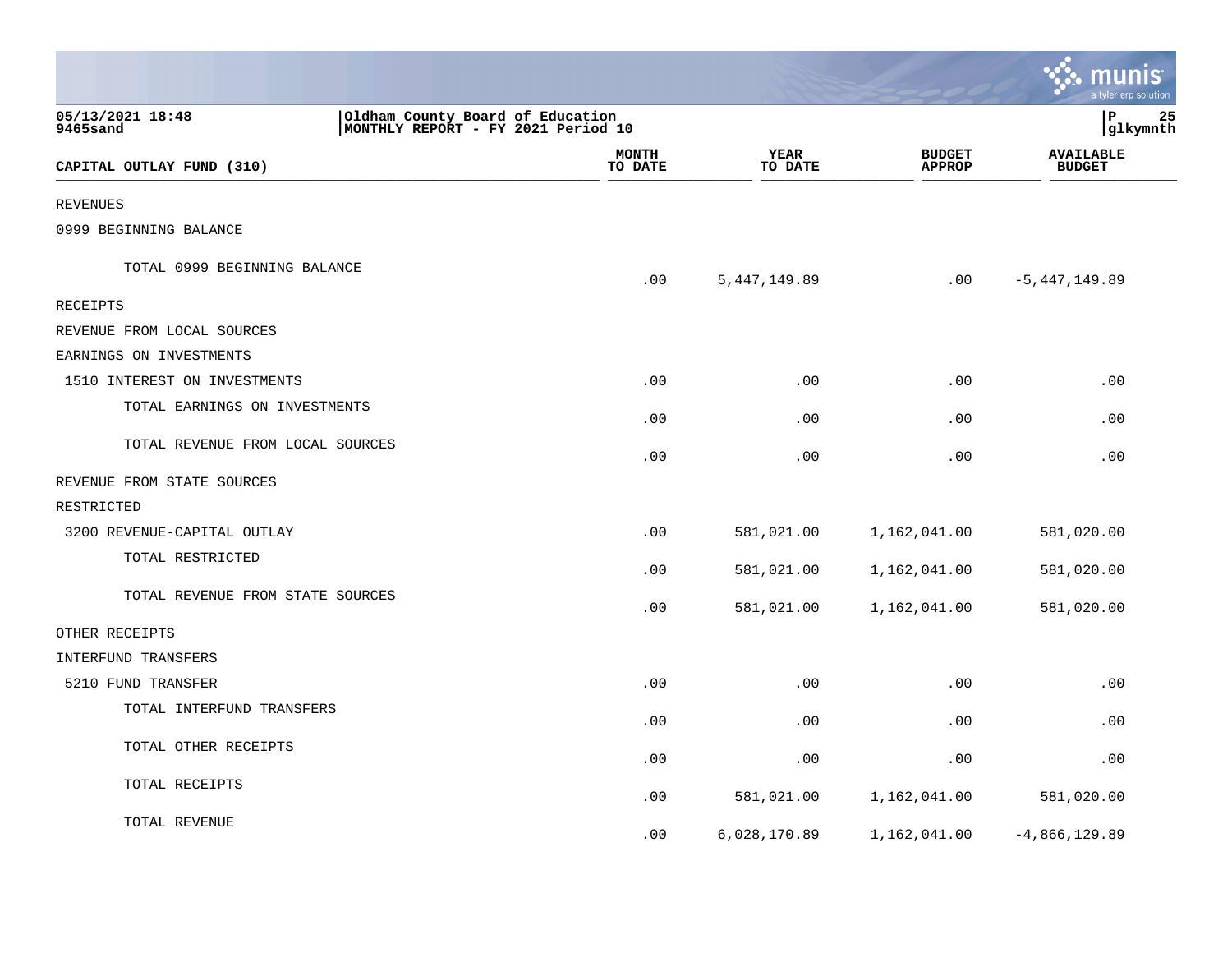|                                                                                                        |                         |                   |                                | munis<br>a tyler erp solution     |
|--------------------------------------------------------------------------------------------------------|-------------------------|-------------------|--------------------------------|-----------------------------------|
| 05/13/2021 18:48<br>Oldham County Board of Education<br>MONTHLY REPORT - FY 2021 Period 10<br>9465sand |                         |                   |                                | ΙP<br>26<br>glkymnth              |
| CAPITAL OUTLAY FUND (310)                                                                              | <b>MONTH</b><br>TO DATE | YEAR<br>TO DATE   | <b>BUDGET</b><br><b>APPROP</b> | <b>AVAILABLE</b><br><b>BUDGET</b> |
| EXPENDITURES                                                                                           |                         |                   |                                |                                   |
| 0000 RESTRICT TO REV & BAL SHT ONLY                                                                    |                         |                   |                                |                                   |
| OTHER ITEMS<br>0900                                                                                    | .00                     | .00               | .00                            | .00                               |
| TOTAL 0000 RESTRICT TO REV & BAL SHT ONLY                                                              | .00                     | .00               | .00                            | .00                               |
| 1000<br>INSTRUCTION                                                                                    |                         |                   |                                |                                   |
| 0100<br>SALARIES PERSONNEL SERVICES                                                                    | .00                     | .00               | .00                            | .00                               |
| TOTAL 1000 INSTRUCTION                                                                                 | .00                     | .00               | .00                            | .00                               |
| DISTRICT ADMIN SUPPORT<br>2300                                                                         |                         |                   |                                |                                   |
| 0300<br>PURCHASED PROF AND TECH SERV<br>0840<br>CONTINGENCY                                            | .00<br>.00              | .00<br>.00        | .00<br>.00                     | .00<br>.00                        |
| TOTAL 2300 DISTRICT ADMIN SUPPORT                                                                      | .00                     | .00               | .00                            | .00                               |
| PLANT OPERATIONS AND MAINTENANCE<br>2600                                                               |                         |                   |                                |                                   |
| 0400<br>PURCHASED PROPERTY SERVICES<br>0500<br>OTHER PURCHASED SERVICES<br>0700<br>PROPERTY            | .00<br>.00<br>.00       | .00<br>.00<br>.00 | .00<br>.00<br>.00              | .00<br>.00<br>.00                 |
| TOTAL 2600 PLANT OPERATIONS AND MAINTENANCE                                                            | .00                     | .00               | .00                            | .00                               |
| 4100 LAND/SITE ACQUISITIONS                                                                            |                         |                   |                                |                                   |
| 0300<br>PURCHASED PROF AND TECH SERV<br>0700<br>PROPERTY                                               | .00<br>.00.             | .00<br>.00        | .00<br>.00                     | .00<br>.00                        |
| TOTAL 4100 LAND/SITE ACQUISITIONS                                                                      | .00                     | .00               | .00                            | .00                               |
| LAND IMPROVEMENTS<br>4200                                                                              |                         |                   |                                |                                   |
| 0400 PURCHASED PROPERTY SERVICES                                                                       | .00                     | .00               | .00                            | .00                               |
| TOTAL 4200 LAND IMPROVEMENTS                                                                           | .00                     | .00               | .00                            | .00                               |
| ARCHITECTURAL/ENGIN<br>4300                                                                            |                         |                   |                                |                                   |
| 0400 PURCHASED PROPERTY SERVICES                                                                       | .00                     | .00               | .00                            | .00                               |
| TOTAL 4300 ARCHITECTURAL/ENGIN                                                                         |                         |                   |                                |                                   |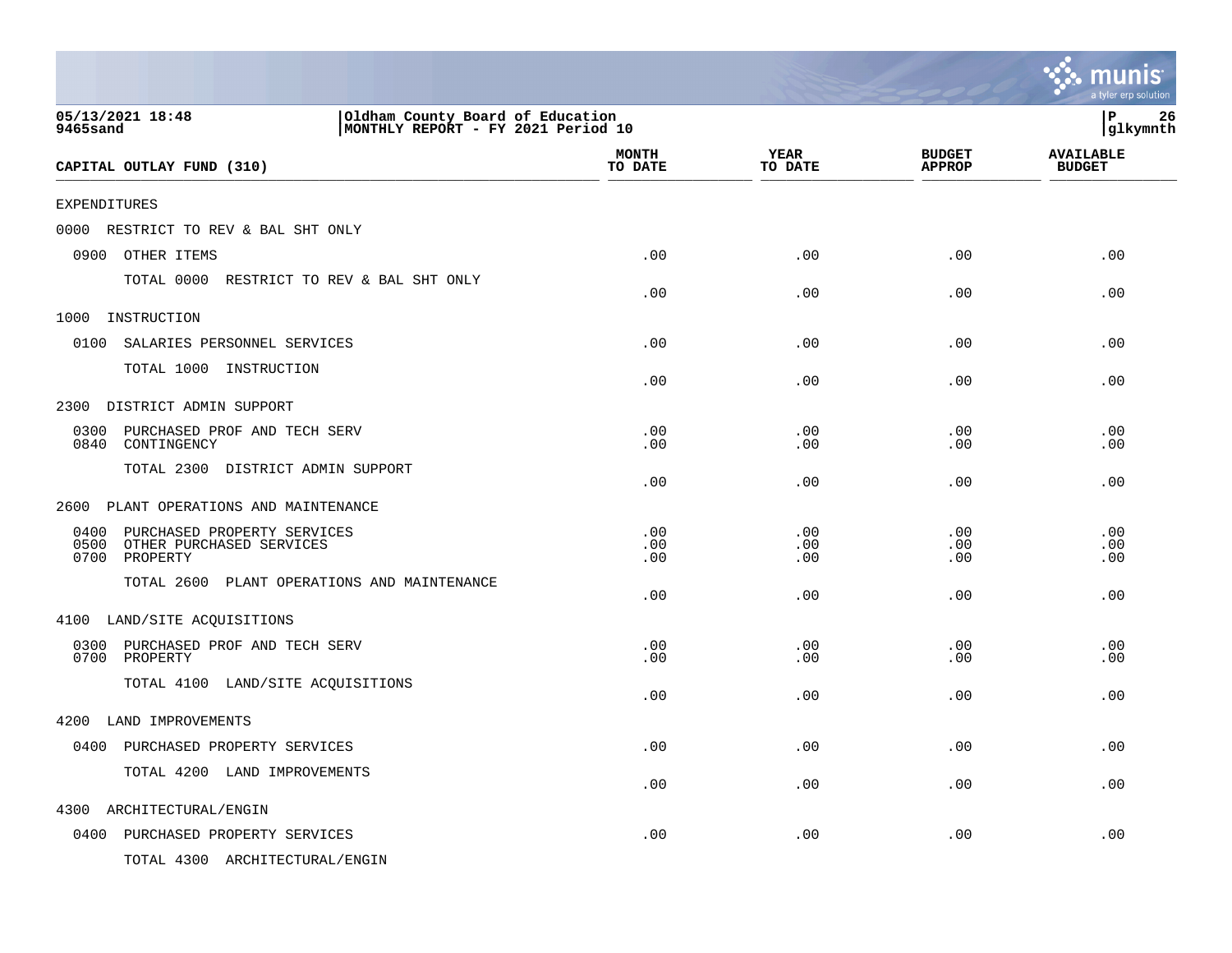

| 05/13/2021 18:48<br>Oldham County Board of Education<br>MONTHLY REPORT - FY 2021 Period 10<br>9465sand                                                    |                          |                          |                                | 27<br> P<br> glkymnth             |
|-----------------------------------------------------------------------------------------------------------------------------------------------------------|--------------------------|--------------------------|--------------------------------|-----------------------------------|
| CAPITAL OUTLAY FUND (310)                                                                                                                                 | <b>MONTH</b><br>TO DATE  | YEAR<br>TO DATE          | <b>BUDGET</b><br><b>APPROP</b> | <b>AVAILABLE</b><br><b>BUDGET</b> |
|                                                                                                                                                           | .00                      | .00                      | .00                            | .00                               |
| 4500 BUILDING ACQUISTIONS & CONSTRUCTION                                                                                                                  |                          |                          |                                |                                   |
| 0300<br>PURCHASED PROF AND TECH SERV<br>0400<br>PURCHASED PROPERTY SERVICES<br>0700<br>PROPERTY                                                           | .00<br>.00<br>.00        | .00<br>.00<br>.00        | .00<br>.00<br>.00              | .00<br>.00<br>.00                 |
| TOTAL 4500 BUILDING ACQUISTIONS & CONSTRUCTION                                                                                                            | .00                      | .00                      | .00                            | .00                               |
| 4600 SITE IMPROVEMENT                                                                                                                                     |                          |                          |                                |                                   |
| 0300<br>PURCHASED PROF AND TECH SERV<br>0400<br>PURCHASED PROPERTY SERVICES<br>0700<br>PROPERTY                                                           | .00<br>.00<br>.00        | .00<br>.00<br>.00        | .00<br>.00<br>.00              | .00<br>.00<br>.00                 |
| TOTAL 4600<br>SITE IMPROVEMENT                                                                                                                            | .00                      | .00                      | .00                            | .00                               |
| 4700 BUILDING IMPROVEMENTS                                                                                                                                |                          |                          |                                |                                   |
| PURCHASED PROF AND TECH SERV<br>0300<br>0400<br>PURCHASED PROPERTY SERVICES<br>0700<br>PROPERTY                                                           | .00<br>.00<br>.00        | .00<br>.00<br>.00        | .00<br>.00<br>.00              | .00<br>.00<br>.00                 |
| TOTAL 4700 BUILDING IMPROVEMENTS                                                                                                                          | .00                      | .00                      | .00                            | .00                               |
| 4900<br>OTHER - FACILITIES                                                                                                                                |                          |                          |                                |                                   |
| 0400<br>PURCHASED PROPERTY SERVICES                                                                                                                       | .00                      | .00                      | 1,162,041.00                   | 1,162,041.00                      |
| TOTAL 4900 OTHER - FACILITIES                                                                                                                             | .00                      | .00                      | 1,162,041.00                   | 1,162,041.00                      |
| 5100 DEBT SERVICE                                                                                                                                         |                          |                          |                                |                                   |
| PURCHASED PROF AND TECH SERV<br>0300<br>0400<br>PURCHASED PROPERTY SERVICES<br>0500<br>OTHER PURCHASED SERVICES<br>0800<br>DEBT SERVICE AND MISCELLANEOUS | .00<br>.00<br>.00<br>.00 | .00<br>.00<br>.00<br>.00 | .00<br>.00<br>.00<br>.00       | .00<br>.00<br>.00<br>.00          |
| TOTAL 5100 DEBT SERVICE                                                                                                                                   | .00                      | .00                      | .00                            | .00                               |
| FUND TRANSFERS<br>5200                                                                                                                                    |                          |                          |                                |                                   |
| 0900<br>OTHER ITEMS                                                                                                                                       | .00                      | .00                      | .00                            | .00                               |
| TOTAL 5200 FUND TRANSFERS                                                                                                                                 | .00.                     | .00                      | .00                            | .00                               |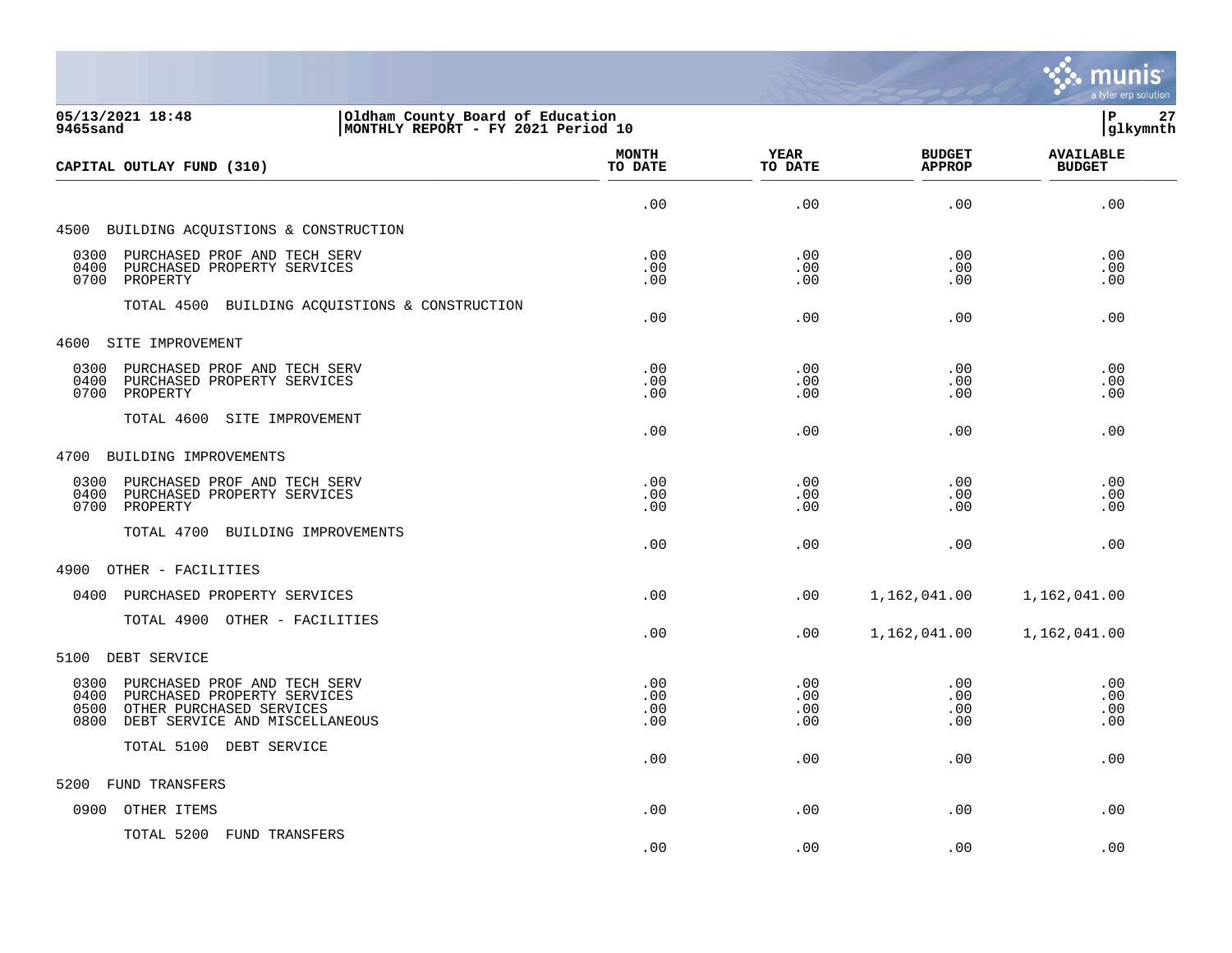|                                                                                                        |  |                         |                 |                                | <b>munis</b><br>a tyler erp solution |
|--------------------------------------------------------------------------------------------------------|--|-------------------------|-----------------|--------------------------------|--------------------------------------|
| 05/13/2021 18:48<br>Oldham County Board of Education<br>MONTHLY REPORT - FY 2021 Period 10<br>9465sand |  |                         |                 | 28<br>P<br>glkymnth            |                                      |
| CAPITAL OUTLAY FUND (310)                                                                              |  | <b>MONTH</b><br>TO DATE | YEAR<br>TO DATE | <b>BUDGET</b><br><b>APPROP</b> | <b>AVAILABLE</b><br><b>BUDGET</b>    |
| TOTAL EXPENDITURES                                                                                     |  | .00                     | .00             | 1,162,041.00                   | 1,162,041.00                         |
| TOTAL FOR CAPITAL OUTLAY FUND (310)                                                                    |  | .00                     | 6,028,170.89    | .00                            | $-6,028,170.89$                      |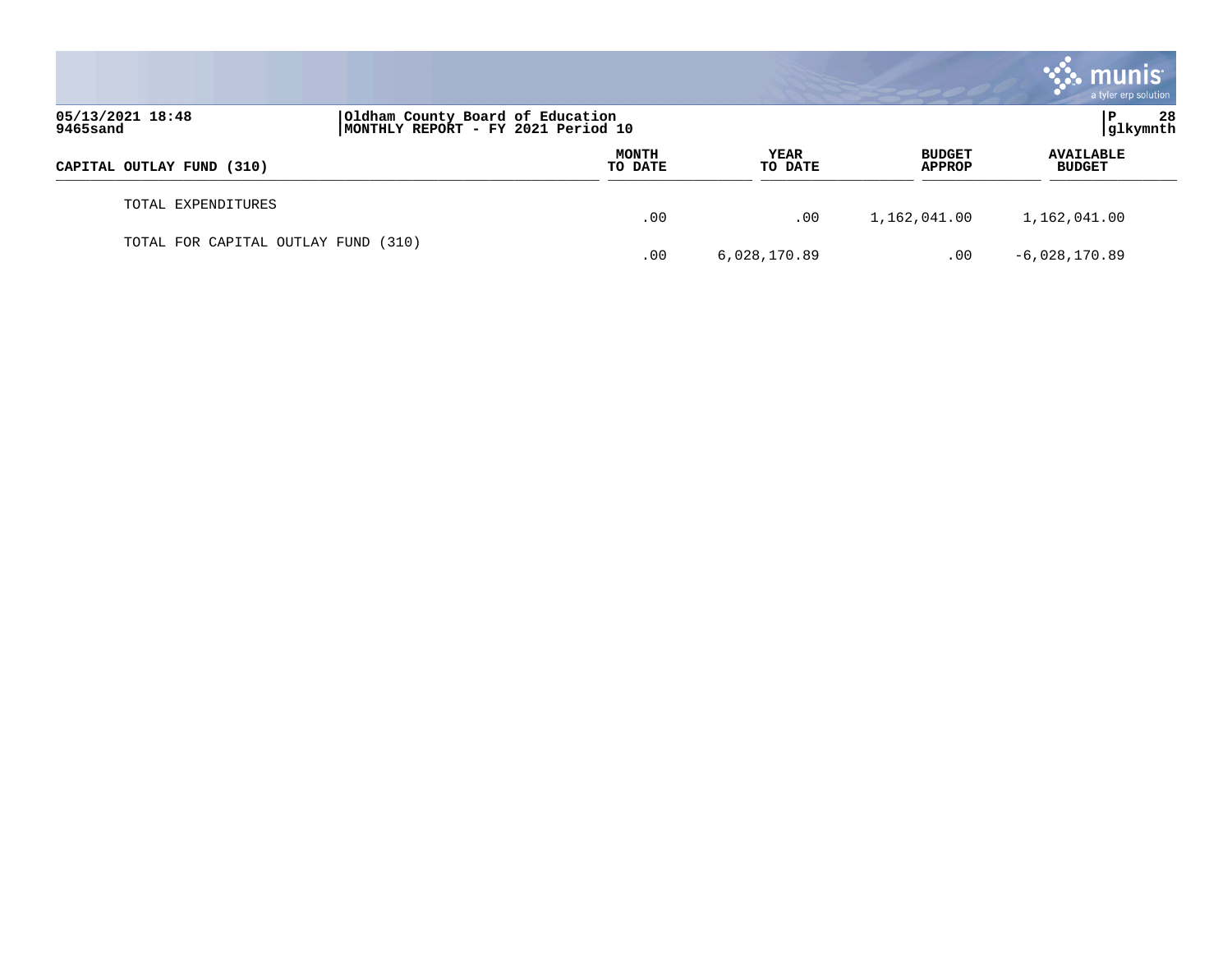|                                                                                                                                                     |                                                                        |                                       |                                                |                                                | munis $\dot{}$<br>a tyler erp solution    |
|-----------------------------------------------------------------------------------------------------------------------------------------------------|------------------------------------------------------------------------|---------------------------------------|------------------------------------------------|------------------------------------------------|-------------------------------------------|
| 05/13/2021 18:48<br>9465sand                                                                                                                        | Oldham County Board of Education<br>MONTHLY REPORT - FY 2021 Period 10 |                                       |                                                |                                                | lР<br>29<br> glkymnth                     |
| BLDING FUND (5CNT LEVY-DT SVC)                                                                                                                      |                                                                        | <b>MONTH</b><br>TO DATE               | YEAR<br>TO DATE                                | <b>BUDGET</b><br><b>APPROP</b>                 | <b>AVAILABLE</b><br><b>BUDGET</b>         |
| <b>REVENUES</b>                                                                                                                                     |                                                                        |                                       |                                                |                                                |                                           |
| 0999 BEGINNING BALANCE                                                                                                                              |                                                                        |                                       |                                                |                                                |                                           |
| TOTAL 0999 BEGINNING BALANCE                                                                                                                        |                                                                        | .00                                   | 12,080,130.08                                  | .00                                            | $-12,080,130.08$                          |
| <b>RECEIPTS</b>                                                                                                                                     |                                                                        |                                       |                                                |                                                |                                           |
| REVENUE FROM LOCAL SOURCES                                                                                                                          |                                                                        |                                       |                                                |                                                |                                           |
| AD VALOREM TAXES                                                                                                                                    |                                                                        |                                       |                                                |                                                |                                           |
| 1111 GENERAL REAL PROPERTY TAX<br>1113 PSC REAL PROPERTY TAX<br>1115 DELINQUENT PROPERTY TAX<br>1117 MOTOR VEHICLE TAX<br>1118 UNMINED MINERALS TAX |                                                                        | 89,856.60<br>.00<br>.00<br>.00<br>.00 | 15,659,520.06<br>$.00 \,$<br>.00<br>.00<br>.00 | 15,178,952.00<br>$.00 \,$<br>.00<br>.00<br>.00 | $-480,568.06$<br>.00<br>.00<br>.00<br>.00 |
| TOTAL AD VALOREM TAXES                                                                                                                              |                                                                        | 89,856.60                             | 15,659,520.06                                  | 15,178,952.00                                  | $-480,568.06$                             |
| PENALTIES & INTEREST ON TAXES                                                                                                                       |                                                                        |                                       |                                                |                                                |                                           |
| 1140 PENALTIES & INTEREST ON TAXES                                                                                                                  |                                                                        | .00                                   | .28                                            | .00                                            | $-.28$                                    |
| TOTAL PENALTIES & INTEREST ON TAXES                                                                                                                 |                                                                        | .00                                   | .28                                            | .00                                            | $-.28$                                    |
| OTHER TAXES                                                                                                                                         |                                                                        |                                       |                                                |                                                |                                           |
| 1191 OMITTED PROPERTY TAX                                                                                                                           |                                                                        | .00                                   | .00                                            | .00                                            | .00                                       |
| TOTAL OTHER TAXES                                                                                                                                   |                                                                        | .00                                   | .00                                            | .00                                            | .00                                       |
| EARNINGS ON INVESTMENTS                                                                                                                             |                                                                        |                                       |                                                |                                                |                                           |
| 1510 INTEREST ON INVESTMENTS                                                                                                                        |                                                                        | .00                                   | .00                                            | .00                                            | .00                                       |
| TOTAL EARNINGS ON INVESTMENTS                                                                                                                       |                                                                        | .00                                   | .00                                            | .00                                            | .00                                       |
| TOTAL REVENUE FROM LOCAL SOURCES                                                                                                                    |                                                                        | 89,856.60                             | 15,659,520.34                                  | 15,178,952.00                                  | $-480,568.34$                             |
| REVENUE FROM STATE SOURCES                                                                                                                          |                                                                        |                                       |                                                |                                                |                                           |
| RESTRICTED                                                                                                                                          |                                                                        |                                       |                                                |                                                |                                           |
| 3200 REVENUE-FSPK & EQUALIZATION                                                                                                                    |                                                                        | .00                                   | 2, 244, 234.00                                 | 4,582,233.00                                   | 2,337,999.00                              |

**College**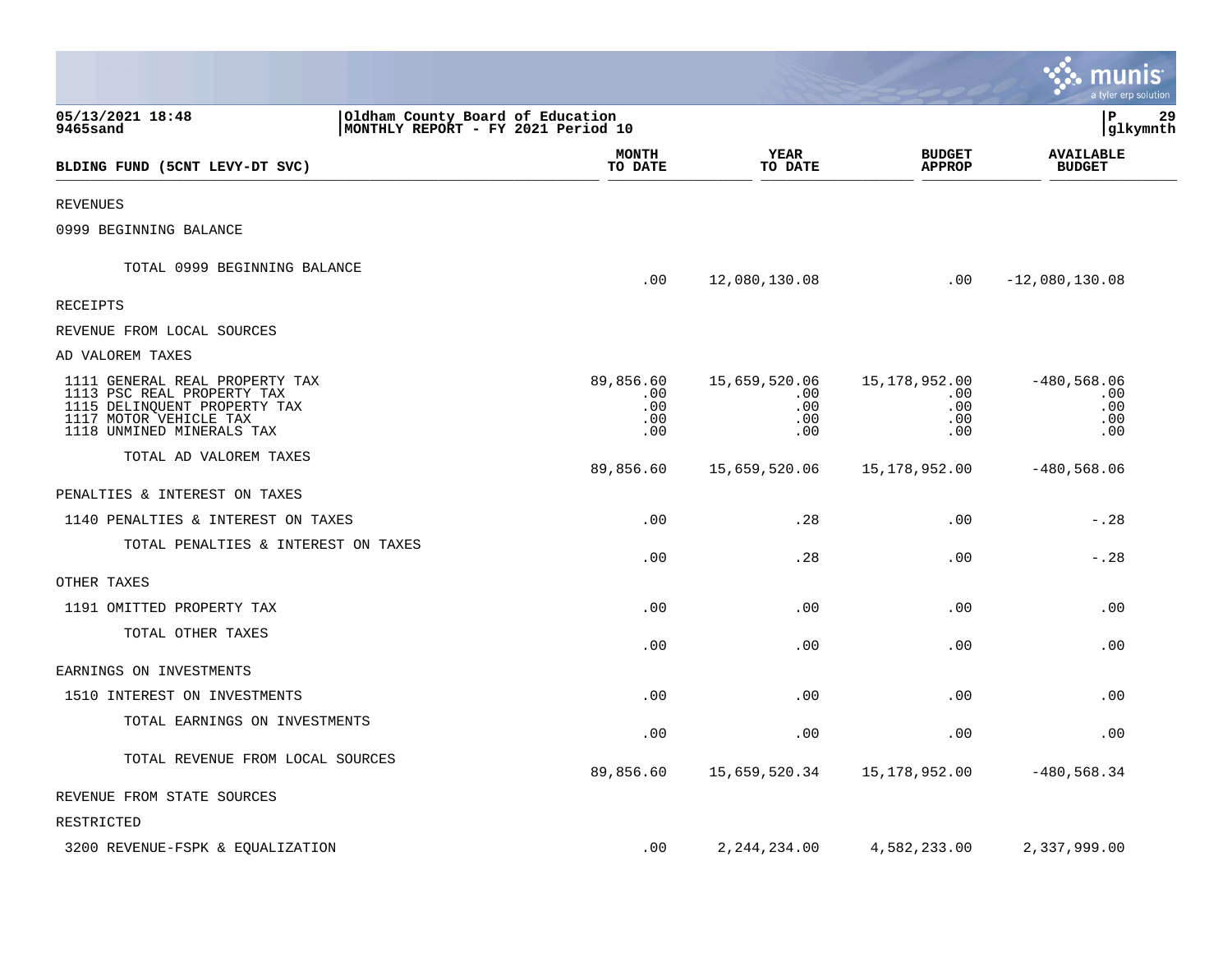|                                                                                                        |                         |                        |                                | <b>munis</b><br>a tyler erp solution |
|--------------------------------------------------------------------------------------------------------|-------------------------|------------------------|--------------------------------|--------------------------------------|
| 05/13/2021 18:48<br>Oldham County Board of Education<br>9465sand<br>MONTHLY REPORT - FY 2021 Period 10 |                         |                        |                                | 30<br>${\bf P}$<br>glkymnth          |
| BLDING FUND (5CNT LEVY-DT SVC)                                                                         | <b>MONTH</b><br>TO DATE | <b>YEAR</b><br>TO DATE | <b>BUDGET</b><br><b>APPROP</b> | <b>AVAILABLE</b><br><b>BUDGET</b>    |
| TOTAL RESTRICTED                                                                                       | .00                     | 2, 244, 234.00         | 4,582,233.00                   | 2,337,999.00                         |
| TOTAL REVENUE FROM STATE SOURCES                                                                       | .00                     | 2, 244, 234.00         | 4,582,233.00                   | 2,337,999.00                         |
| OTHER RECEIPTS                                                                                         |                         |                        |                                |                                      |
| INTERFUND TRANSFERS                                                                                    |                         |                        |                                |                                      |
| 5210 FUND TRANSFER                                                                                     | .00                     | .00                    | .00                            | .00                                  |
| TOTAL INTERFUND TRANSFERS                                                                              | .00                     | .00                    | .00                            | .00                                  |
| SALE OR COMP FOR LOSS OF ASSETS                                                                        |                         |                        |                                |                                      |
| 5312 LOSS COMP - LAND & IMPROVEMNTS<br>5342 LOSS COMP - EQUIPMENT ETC                                  | .00<br>.00              | .00<br>.00             | .00<br>.00                     | .00<br>.00                           |
| TOTAL SALE OR COMP FOR LOSS OF ASSETS                                                                  | .00                     | .00                    | .00                            | .00                                  |
| TOTAL OTHER RECEIPTS                                                                                   | .00                     | .00                    | .00                            | .00                                  |
| TOTAL RECEIPTS                                                                                         | 89,856.60               | 17,903,754.34          | 19,761,185.00                  | 1,857,430.66                         |
| TOTAL REVENUE                                                                                          | 89,856.60               | 29,983,884.42          | 19,761,185.00                  | $-10,222,699.42$                     |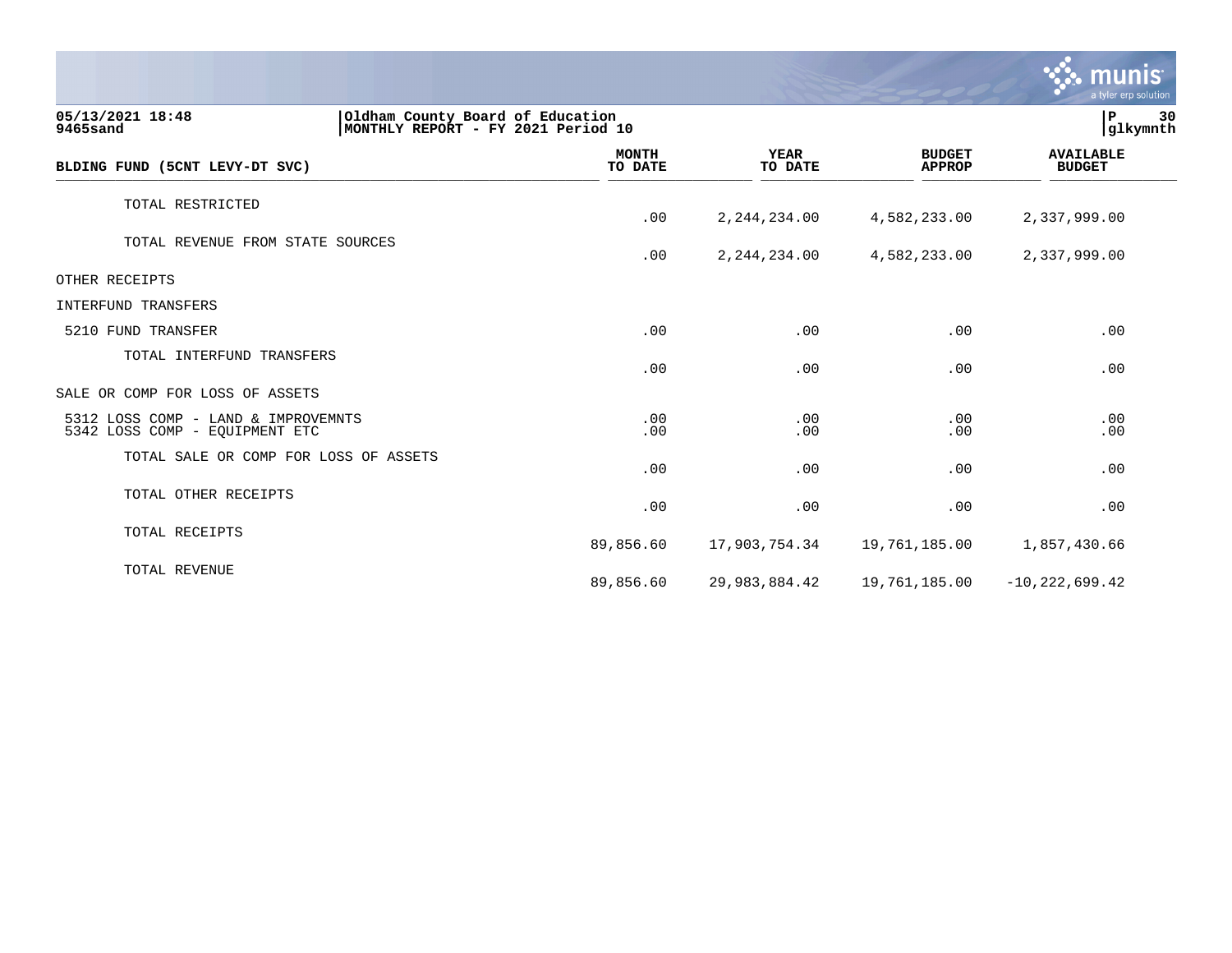|                                                                                                                                     |                                                                        |                          |                                | a tyler erp solution              |
|-------------------------------------------------------------------------------------------------------------------------------------|------------------------------------------------------------------------|--------------------------|--------------------------------|-----------------------------------|
| 05/13/2021 18:48<br>9465sand                                                                                                        | Oldham County Board of Education<br>MONTHLY REPORT - FY 2021 Period 10 |                          |                                | l P<br>31<br>glkymnth             |
| BLDING FUND (5CNT LEVY-DT SVC)                                                                                                      | <b>MONTH</b><br>TO DATE                                                | <b>YEAR</b><br>TO DATE   | <b>BUDGET</b><br><b>APPROP</b> | <b>AVAILABLE</b><br><b>BUDGET</b> |
| <b>EXPENDITURES</b>                                                                                                                 |                                                                        |                          |                                |                                   |
| RESTRICT TO REV & BAL SHT ONLY<br>0000                                                                                              |                                                                        |                          |                                |                                   |
| 0900<br>OTHER ITEMS                                                                                                                 | .00                                                                    | .00                      | .00                            | .00                               |
| TOTAL 0000<br>RESTRICT TO REV & BAL SHT ONLY                                                                                        | .00                                                                    | .00                      | .00                            | .00                               |
| 2300<br>DISTRICT ADMIN SUPPORT                                                                                                      |                                                                        |                          |                                |                                   |
| PURCHASED PROF AND TECH SERV<br>0300<br>0840<br>CONTINGENCY                                                                         | .00<br>.00                                                             | 233,544.95<br>.00        | 227,684.00<br>.00              | $-5,860.95$<br>.00                |
| TOTAL 2300 DISTRICT ADMIN SUPPORT                                                                                                   | .00                                                                    | 233,544.95               | 227,684.00                     | $-5,860.95$                       |
| LAND/SITE ACQUISITIONS<br>4100                                                                                                      |                                                                        |                          |                                |                                   |
| 0300<br>PURCHASED PROF AND TECH SERV<br>0700<br>PROPERTY                                                                            | .00<br>.00                                                             | .00<br>.00               | .00<br>.00                     | .00<br>.00                        |
| TOTAL 4100<br>LAND/SITE ACQUISITIONS                                                                                                | .00                                                                    | .00                      | .00                            | .00                               |
| 4500 BUILDING ACQUISTIONS & CONSTRUCTION                                                                                            |                                                                        |                          |                                |                                   |
| PURCHASED PROF AND TECH SERV<br>0300<br>PURCHASED PROPERTY SERVICES<br>0400<br>0500<br>OTHER PURCHASED SERVICES                     | .00<br>.00<br>.00                                                      | .00<br>.00<br>.00        | .00<br>.00<br>.00              | .00<br>.00<br>.00                 |
| TOTAL 4500 BUILDING ACQUISTIONS & CONSTRUCTION                                                                                      | .00                                                                    | .00                      | .00                            | .00                               |
| 4600<br>SITE IMPROVEMENT                                                                                                            |                                                                        |                          |                                |                                   |
| 0300<br>PURCHASED PROF AND TECH SERV<br>0400<br>PURCHASED PROPERTY SERVICES<br>0500<br>OTHER PURCHASED SERVICES<br>0700<br>PROPERTY | .00<br>.00<br>.00<br>.00                                               | .00<br>.00<br>.00<br>.00 | .00<br>.00<br>.00<br>.00       | .00<br>.00<br>.00<br>.00          |
| TOTAL 4600<br>SITE IMPROVEMENT                                                                                                      | .00                                                                    | .00                      | .00                            | .00                               |
| 4700<br>BUILDING IMPROVEMENTS                                                                                                       |                                                                        |                          |                                |                                   |
| 0300<br>PURCHASED PROF AND TECH SERV<br>0400<br>PURCHASED PROPERTY SERVICES<br>0700<br>PROPERTY                                     | .00<br>.00<br>.00                                                      | .00<br>.00<br>.00        | .00<br>.00<br>.00              | .00<br>.00<br>.00                 |
| TOTAL 4700<br>BUILDING IMPROVEMENTS                                                                                                 | .00                                                                    | .00                      | .00                            | .00                               |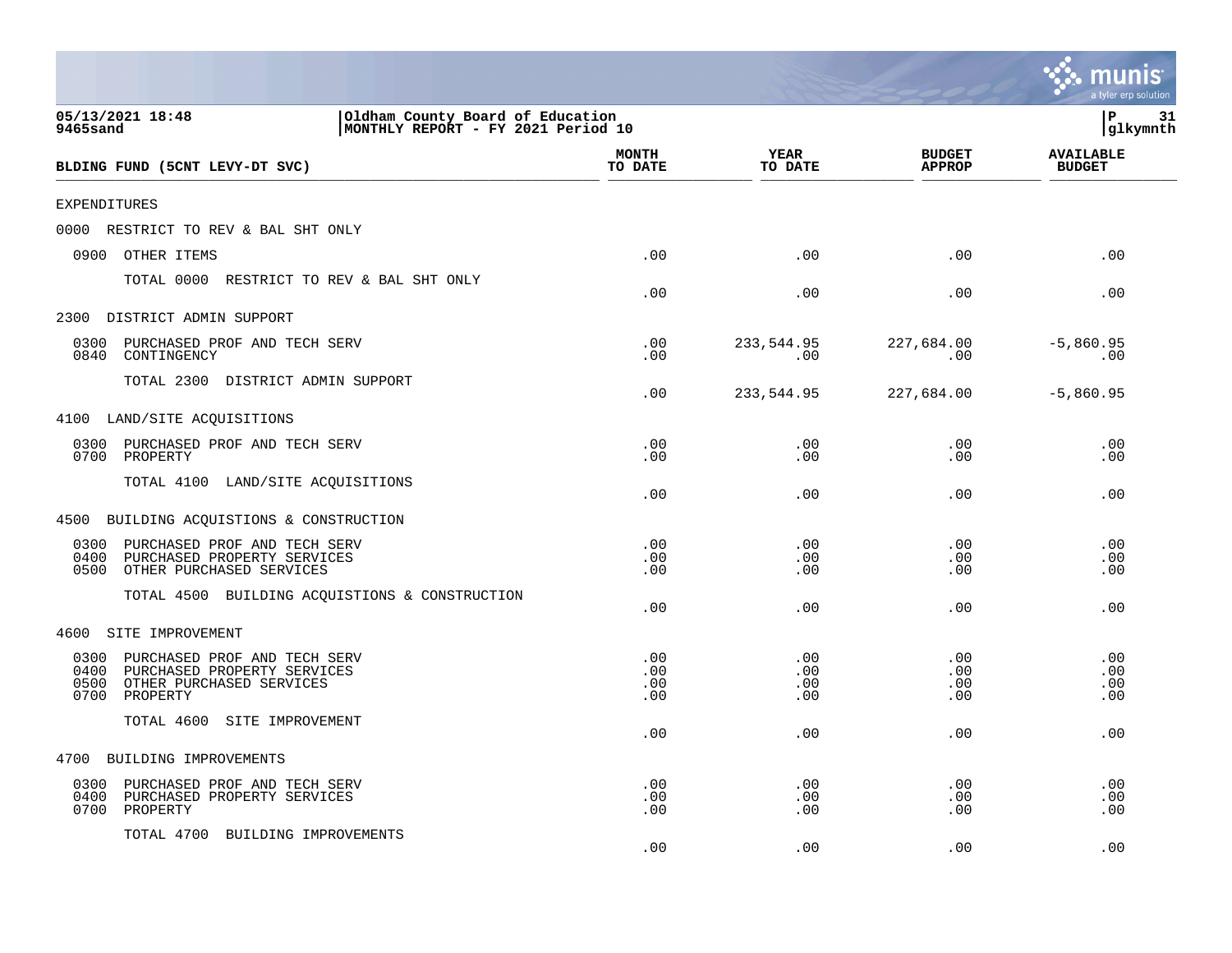|                                                                                                        |                         |                        |                                | munis <sup>.</sup><br>a tyler erp solution |    |
|--------------------------------------------------------------------------------------------------------|-------------------------|------------------------|--------------------------------|--------------------------------------------|----|
| Oldham County Board of Education<br>05/13/2021 18:48<br>MONTHLY REPORT - FY 2021 Period 10<br>9465sand |                         |                        |                                | ΙP<br>glkymnth                             | 32 |
| BLDING FUND (5CNT LEVY-DT SVC)                                                                         | <b>MONTH</b><br>TO DATE | <b>YEAR</b><br>TO DATE | <b>BUDGET</b><br><b>APPROP</b> | <b>AVAILABLE</b><br><b>BUDGET</b>          |    |
| 4900<br>OTHER - FACILITIES                                                                             |                         |                        |                                |                                            |    |
| 0400<br>PURCHASED PROPERTY SERVICES                                                                    | .00                     | .00                    | 5, 237, 209.56                 | 5,237,209.56                               |    |
| TOTAL 4900<br>OTHER - FACILITIES                                                                       | .00                     | .00                    | 5, 237, 209.56                 | 5, 237, 209.56                             |    |
| DEBT SERVICE<br>5100                                                                                   |                         |                        |                                |                                            |    |
| 0300<br>PURCHASED PROF AND TECH SERV<br>0800<br>DEBT SERVICE AND MISCELLANEOUS                         | .00<br>.00              | .00<br>.00             | .00<br>.00                     | .00<br>.00                                 |    |
| TOTAL 5100<br>DEBT SERVICE                                                                             | .00                     | .00                    | .00                            | .00                                        |    |
| 5200<br><b>FUND TRANSFERS</b>                                                                          |                         |                        |                                |                                            |    |
| 0900<br>OTHER ITEMS                                                                                    | 1,791,265.10            | 12,616,412.66          | 14,296,291.44                  | 1,679,878.78                               |    |
| TOTAL 5200<br>FUND TRANSFERS                                                                           | 1,791,265.10            | 12,616,412.66          | 14,296,291.44                  | 1,679,878.78                               |    |
| TOTAL EXPENDITURES                                                                                     | 1,791,265.10            | 12,849,957.61          | 19,761,185.00                  | 6, 911, 227.39                             |    |
| TOTAL FOR BLDING FUND<br>$(SCNT$ LEVY-DT SVC) $(320)$                                                  | $-1,701,408.50$         | 17, 133, 926.81        | .00                            | $-17, 133, 926.81$                         |    |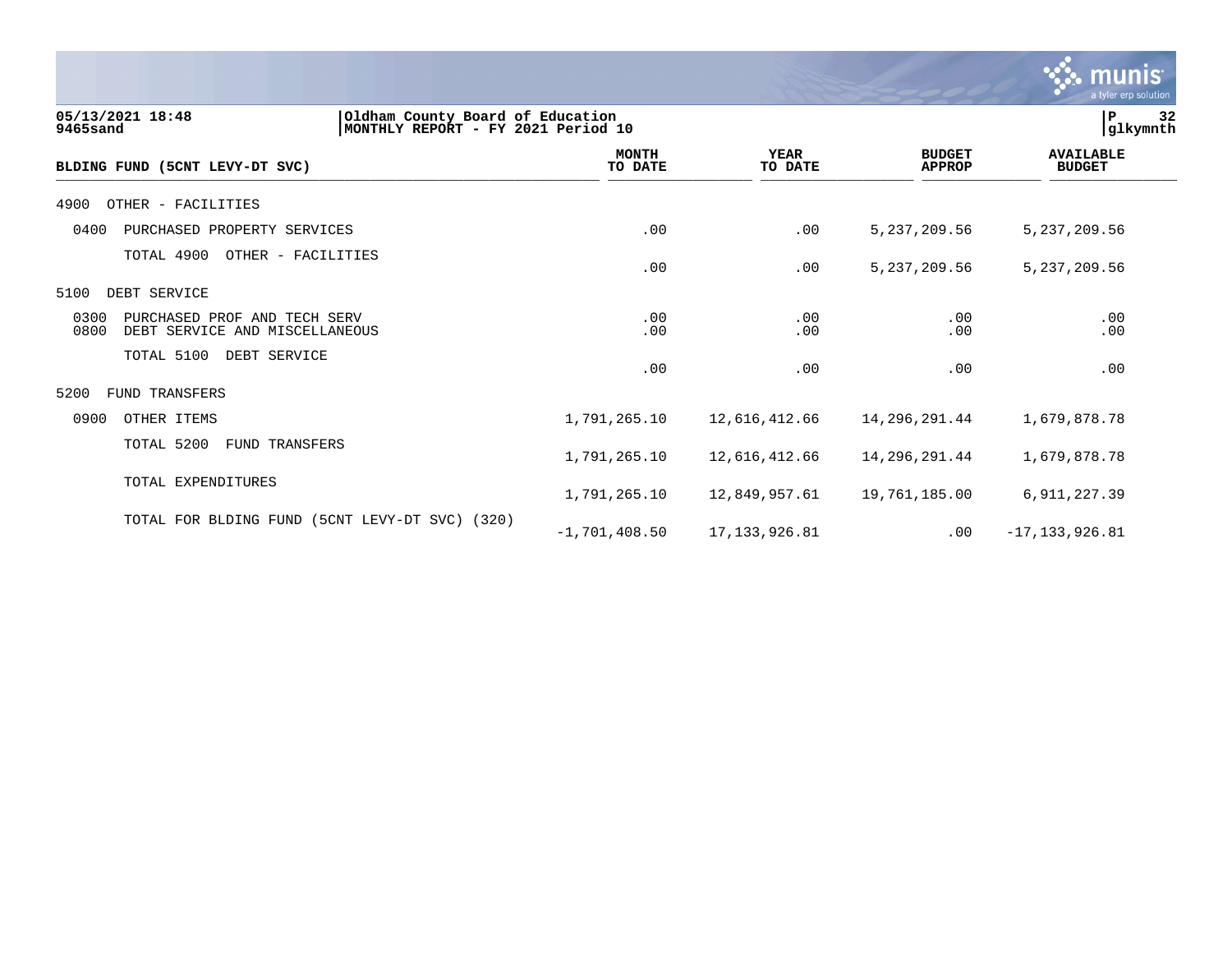|                                                                                                        |                         |                 |                                | <b>is munis</b><br>a tyler erp solution |
|--------------------------------------------------------------------------------------------------------|-------------------------|-----------------|--------------------------------|-----------------------------------------|
| 05/13/2021 18:48<br>Oldham County Board of Education<br>MONTHLY REPORT - FY 2021 Period 10<br>9465sand |                         |                 |                                | lР<br>33<br> glkymnth                   |
| CONSTRUCTION FUND (360)                                                                                | <b>MONTH</b><br>TO DATE | YEAR<br>TO DATE | <b>BUDGET</b><br><b>APPROP</b> | <b>AVAILABLE</b><br><b>BUDGET</b>       |
| <b>REVENUES</b>                                                                                        |                         |                 |                                |                                         |
| 0999 BEGINNING BALANCE                                                                                 |                         |                 |                                |                                         |
| TOTAL 0999 BEGINNING BALANCE                                                                           | .00                     | .00             | .00                            | .00                                     |
| RECEIPTS                                                                                               |                         |                 |                                |                                         |
| REVENUE FROM LOCAL SOURCES                                                                             |                         |                 |                                |                                         |
| EARNINGS ON INVESTMENTS                                                                                |                         |                 |                                |                                         |
| 1510 INTEREST ON INVESTMENTS                                                                           | 4,463.24                | 45,142.64       | .00                            | $-45, 142.64$                           |
| TOTAL EARNINGS ON INVESTMENTS                                                                          | 4,463.24                | 45, 142.64      | .00                            | $-45, 142.64$                           |
| OTHER REVENUE FROM LOCAL SOURCES                                                                       |                         |                 |                                |                                         |
| 1925 REIMBURSEMENTS (NON-GVT)<br>1990 MISC REV CAMDEN 18199                                            | .00<br>.00              | .00<br>.00      | .00<br>.00                     | .00<br>.00                              |
| TOTAL OTHER REVENUE FROM LOCAL SOURCES                                                                 | .00                     | .00             | .00                            | .00                                     |
| TOTAL REVENUE FROM LOCAL SOURCES                                                                       | 4,463.24                | 45,142.64       | .00                            | $-45, 142.64$                           |
| REVENUE FROM STATE SOURCES                                                                             |                         |                 |                                |                                         |
| EXPENDITURE REIMBURSEMENTS                                                                             |                         |                 |                                |                                         |
| 3131 MISCELLANEOUS REIMBURSEMENTS                                                                      | .00                     | .00             | .00                            | .00                                     |
| TOTAL EXPENDITURE REIMBURSEMENTS                                                                       | .00                     | .00             | .00                            | .00                                     |
| TOTAL REVENUE FROM STATE SOURCES                                                                       | .00                     | .00             | .00                            | .00                                     |
| OTHER RECEIPTS                                                                                         |                         |                 |                                |                                         |
| <b>BOND ISSUANCE</b>                                                                                   |                         |                 |                                |                                         |
| 5110 BOND PRINCIPAL PROCEEDS                                                                           | .00                     | .00             | .00                            | .00                                     |
| TOTAL BOND ISSUANCE                                                                                    | .00                     | .00             | .00                            | .00                                     |
| INTERFUND TRANSFERS                                                                                    |                         |                 |                                |                                         |

 $\mathcal{L}$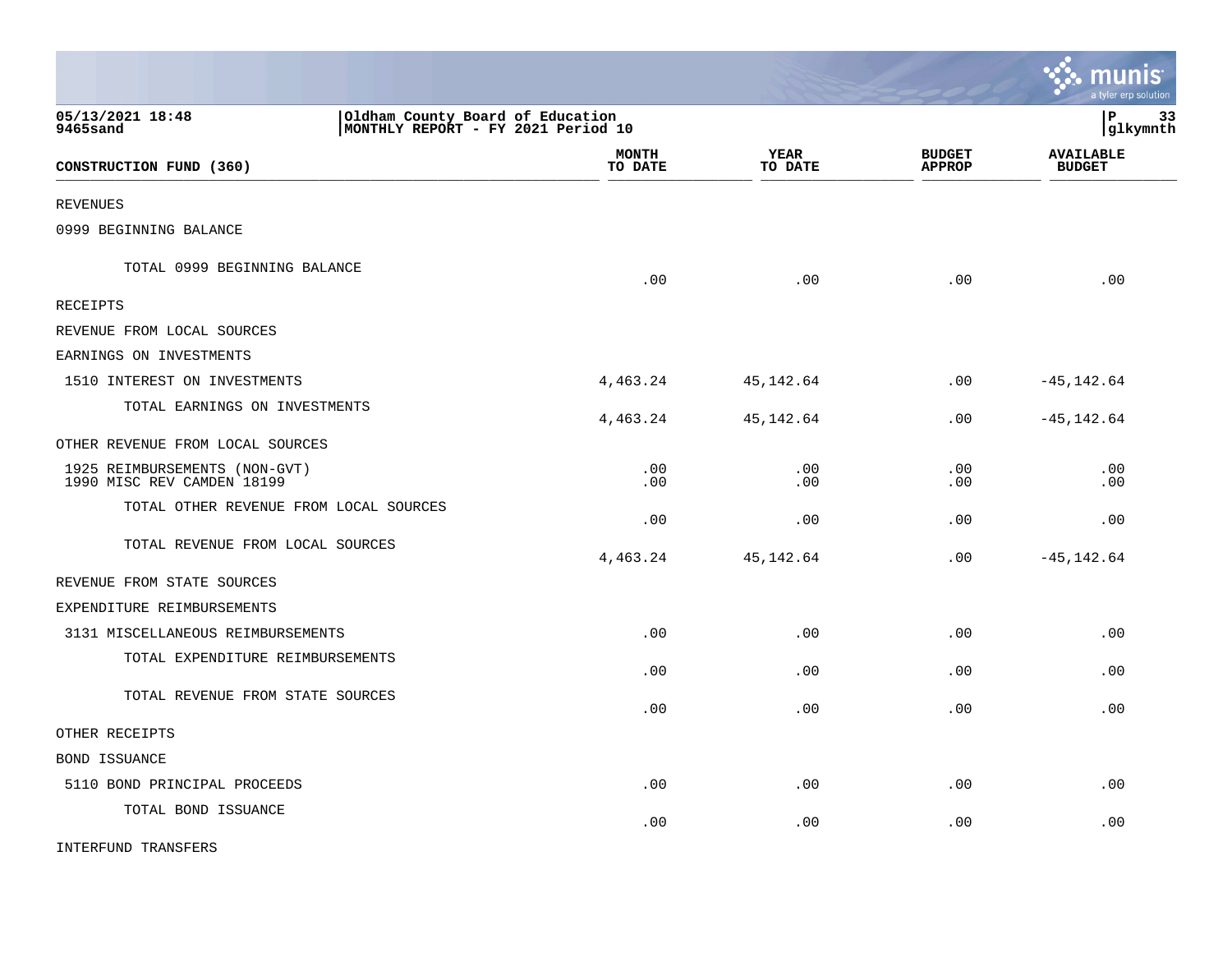

| 05/13/2021 18:48<br>9465sand | Oldham County Board of Education<br>MONTHLY REPORT - FY 2021 Period 10 | lР<br>34<br> glkymnth  |                                |                                   |
|------------------------------|------------------------------------------------------------------------|------------------------|--------------------------------|-----------------------------------|
| CONSTRUCTION FUND (360)      | <b>MONTH</b><br>TO DATE                                                | <b>YEAR</b><br>TO DATE | <b>BUDGET</b><br><b>APPROP</b> | <b>AVAILABLE</b><br><b>BUDGET</b> |
| 5210 FUND TRANSFER           | .00                                                                    | 196,000.00             | .00                            | $-196,000.00$                     |
| TOTAL INTERFUND TRANSFERS    | .00                                                                    | 196,000.00             | .00                            | $-196,000.00$                     |
| TOTAL OTHER RECEIPTS         | .00                                                                    | 196,000.00             | .00                            | $-196,000.00$                     |
| TOTAL RECEIPTS               | 4,463.24                                                               | 241, 142.64            | .00                            | $-241, 142.64$                    |
| TOTAL REVENUE                | 4,463.24                                                               | 241, 142.64            | .00                            | $-241, 142.64$                    |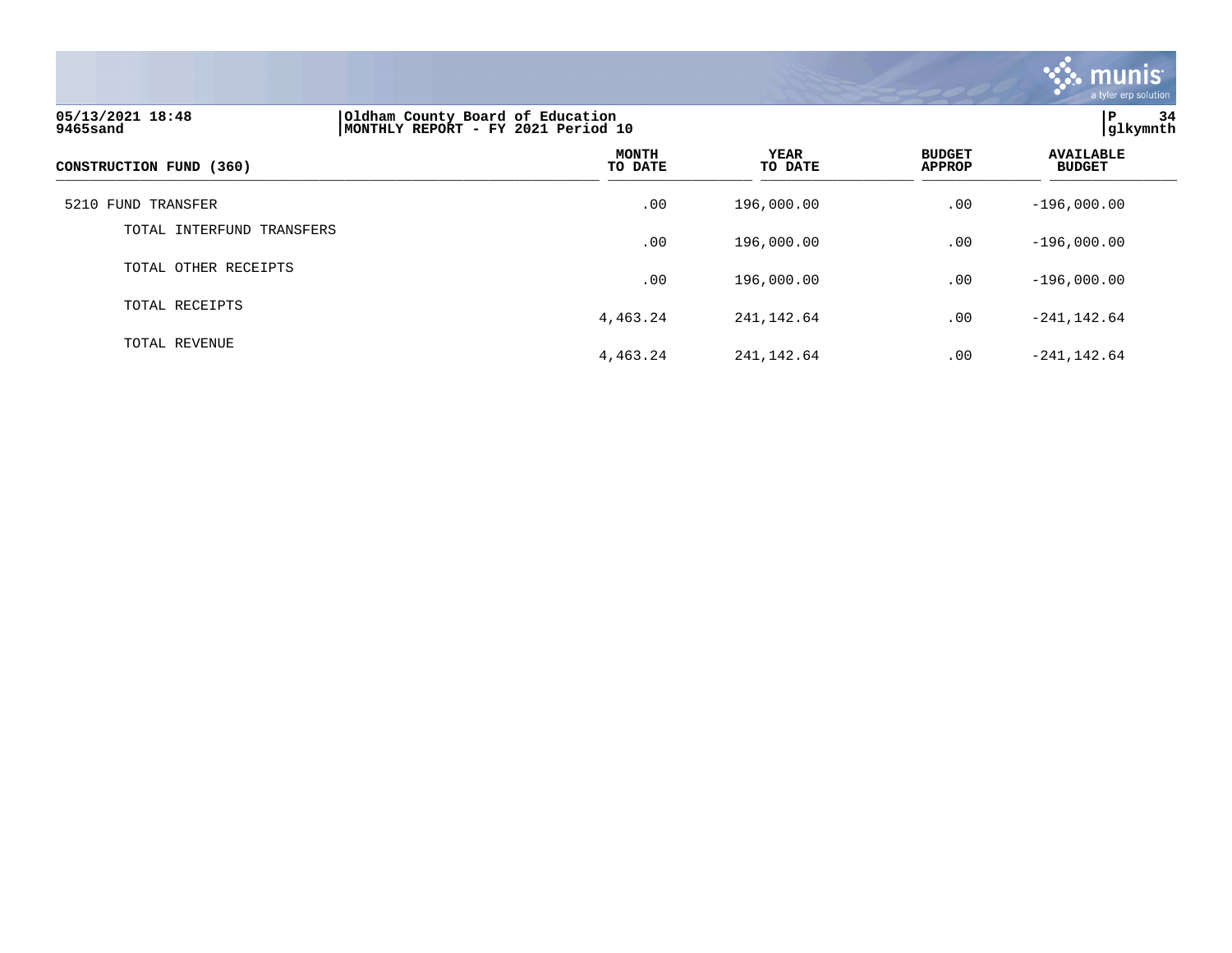|                                                                                                                                                                                                   |                                        |                                        |                                        | a tyler erp solution                   |
|---------------------------------------------------------------------------------------------------------------------------------------------------------------------------------------------------|----------------------------------------|----------------------------------------|----------------------------------------|----------------------------------------|
| 05/13/2021 18:48<br>Oldham County Board of Education<br>MONTHLY REPORT - FY 2021 Period 10<br>9465sand                                                                                            |                                        |                                        |                                        | P<br>35<br>glkymnth                    |
| CONSTRUCTION FUND (360)                                                                                                                                                                           | <b>MONTH</b><br>TO DATE                | YEAR<br>TO DATE                        | <b>BUDGET</b><br><b>APPROP</b>         | <b>AVAILABLE</b><br><b>BUDGET</b>      |
| EXPENDITURES                                                                                                                                                                                      |                                        |                                        |                                        |                                        |
| DISTRICT ADMIN SUPPORT<br>2300                                                                                                                                                                    |                                        |                                        |                                        |                                        |
| 0300<br>PURCHASED PROF AND TECH SERV                                                                                                                                                              | .00                                    | .00                                    | .00                                    | .00                                    |
| TOTAL 2300 DISTRICT ADMIN SUPPORT                                                                                                                                                                 | .00                                    | .00                                    | .00                                    | .00                                    |
| 4100 LAND/SITE ACQUISITIONS                                                                                                                                                                       |                                        |                                        |                                        |                                        |
| 0300<br>PURCHASED PROF AND TECH SERV<br>0700<br>PROPERTY                                                                                                                                          | .00<br>.00                             | .00<br>.00                             | .00<br>.00                             | .00<br>.00                             |
| TOTAL 4100 LAND/SITE ACQUISITIONS                                                                                                                                                                 | .00                                    | .00                                    | .00                                    | .00                                    |
| 4200<br>LAND IMPROVEMENTS                                                                                                                                                                         |                                        |                                        |                                        |                                        |
| 0300<br>PURCHASED PROF AND TECH SERV<br>0400<br>PURCHASED PROPERTY SERVICES                                                                                                                       | .00<br>.00                             | .00<br>.00                             | .00<br>.00                             | .00<br>.00                             |
| TOTAL 4200 LAND IMPROVEMENTS                                                                                                                                                                      | .00                                    | .00                                    | .00                                    | .00                                    |
| BUILDING ACQUISTIONS & CONSTRUCTION<br>4500                                                                                                                                                       |                                        |                                        |                                        |                                        |
| 0300<br>PURCHASED PROF AND TECH SERV<br>PURCHASED PROPERTY SERVICES<br>0400<br>0500<br>OTHER PURCHASED SERVICES<br>0700<br>PROPERTY                                                               | .00<br>.00<br>.00<br>.00               | .00<br>.00<br>.00<br>.00               | .00<br>.00<br>.00<br>.00               | .00<br>.00<br>.00<br>.00               |
| TOTAL 4500 BUILDING ACQUISTIONS & CONSTRUCTION                                                                                                                                                    | .00                                    | .00                                    | .00                                    | .00                                    |
| SITE IMPROVEMENT<br>4600                                                                                                                                                                          |                                        |                                        |                                        |                                        |
| 0400<br>PURCHASED PROPERTY SERVICES                                                                                                                                                               | .00                                    | .00                                    | .00                                    | .00                                    |
| TOTAL 4600 SITE IMPROVEMENT                                                                                                                                                                       | .00                                    | .00                                    | .00                                    | .00                                    |
| 4700<br>BUILDING IMPROVEMENTS                                                                                                                                                                     |                                        |                                        |                                        |                                        |
| 0300<br>PURCHASED PROF AND TECH SERV<br>0400<br>PURCHASED PROPERTY SERVICES<br>0500<br>OTHER PURCHASED SERVICES<br>0600<br>SUPPLIES<br>0700<br>PROPERTY<br>0800<br>DEBT SERVICE AND MISCELLANEOUS | .00<br>.00<br>.00<br>.00<br>.00<br>.00 | .00<br>.00<br>.00<br>.00<br>.00<br>.00 | .00<br>.00<br>.00<br>.00<br>.00<br>.00 | .00<br>.00<br>.00<br>.00<br>.00<br>.00 |
| TOTAL 4700 BUILDING IMPROVEMENTS                                                                                                                                                                  | .00                                    | .00                                    | .00                                    | .00                                    |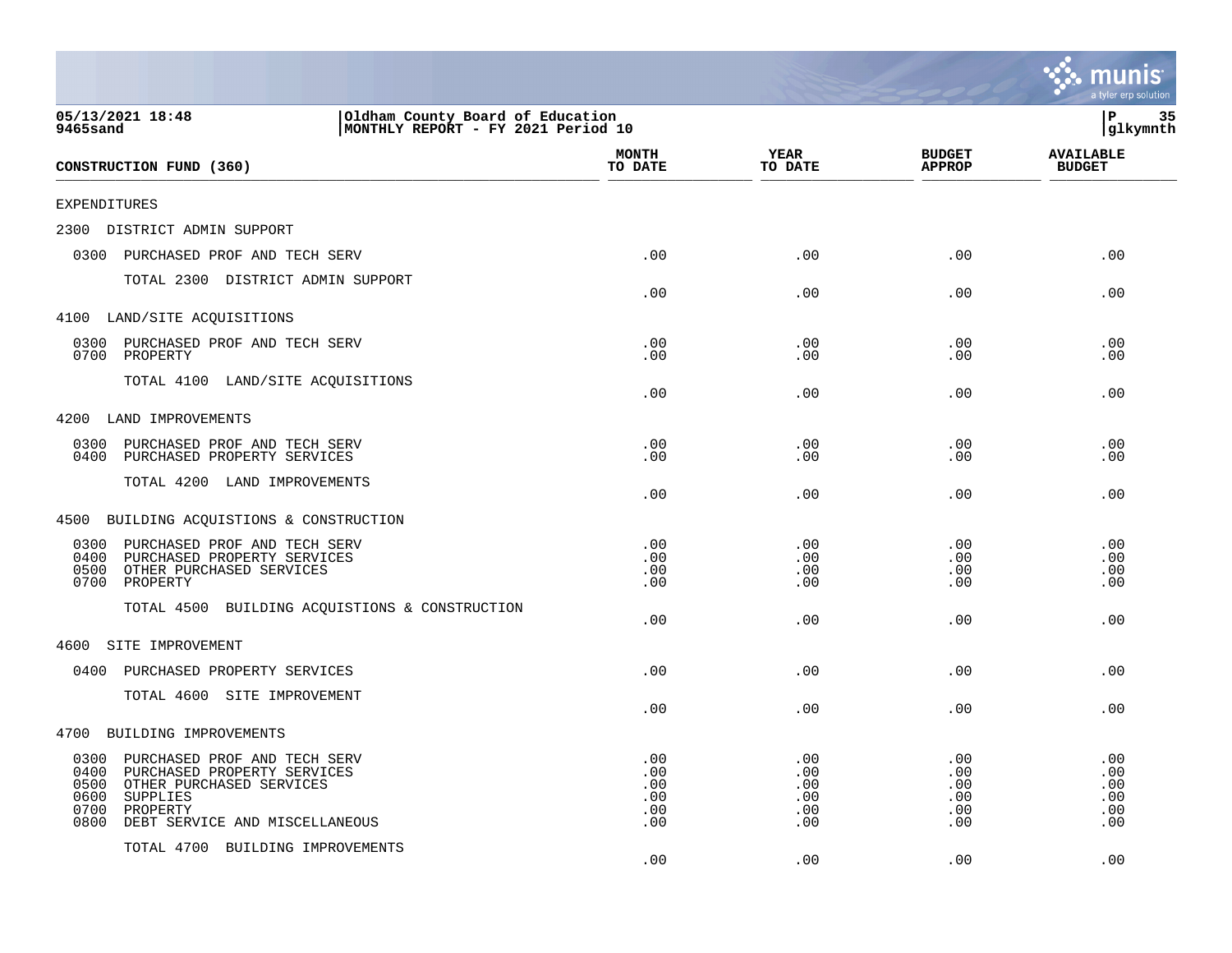

| 05/13/2021 18:48<br>9465sand                                                                                                                               | Oldham County Board of Education<br>MONTHLY REPORT - FY 2021 Period 10 |                                             |                                                        |                                 | $\mathbf P$<br>36<br>glkymnth                                    |  |
|------------------------------------------------------------------------------------------------------------------------------------------------------------|------------------------------------------------------------------------|---------------------------------------------|--------------------------------------------------------|---------------------------------|------------------------------------------------------------------|--|
| CONSTRUCTION FUND (360)                                                                                                                                    |                                                                        | <b>MONTH</b><br>TO DATE                     | <b>YEAR</b><br>TO DATE                                 | <b>BUDGET</b><br><b>APPROP</b>  | <b>AVAILABLE</b><br><b>BUDGET</b>                                |  |
| OTHER - FACILITIES<br>4900                                                                                                                                 |                                                                        |                                             |                                                        |                                 |                                                                  |  |
| 0300<br>PURCHASED PROF AND TECH SERV<br>0400<br>PURCHASED PROPERTY SERVICES<br>0500<br>OTHER PURCHASED SERVICES<br>0700<br>PROPERTY<br>0840<br>CONTINGENCY |                                                                        | .00<br>792,165.97<br>$.00 \,$<br>.00<br>.00 | 46,051.75<br>10, 221, 337.75<br>.00<br>9,214.55<br>.00 | .00<br>.00<br>.00<br>.00<br>.00 | $-46,051.75$<br>$-10, 221, 337.75$<br>.00<br>$-9, 214.55$<br>.00 |  |
| TOTAL 4900                                                                                                                                                 | OTHER - FACILITIES                                                     | 792,165.97                                  | 10,276,604.05                                          | .00                             | $-10, 276, 604.05$                                               |  |
| 5100<br>DEBT SERVICE                                                                                                                                       |                                                                        |                                             |                                                        |                                 |                                                                  |  |
| 0800<br>DEBT SERVICE AND MISCELLANEOUS<br>0900<br>OTHER ITEMS                                                                                              |                                                                        | .00<br>.00                                  | .00<br>.00                                             | .00<br>.00                      | .00<br>.00                                                       |  |
| TOTAL 5100<br>DEBT SERVICE                                                                                                                                 |                                                                        | .00                                         | .00                                                    | .00                             | .00                                                              |  |
| 5200<br>FUND TRANSFERS                                                                                                                                     |                                                                        |                                             |                                                        |                                 |                                                                  |  |
| 0900<br>OTHER ITEMS                                                                                                                                        |                                                                        | .00                                         | .00                                                    | .00                             | .00                                                              |  |
| TOTAL 5200<br>FUND TRANSFERS                                                                                                                               |                                                                        | .00                                         | .00                                                    | .00                             | .00                                                              |  |
| TOTAL EXPENDITURES                                                                                                                                         |                                                                        | 792,165.97                                  | 10,276,604.05                                          | .00                             | $-10, 276, 604.05$                                               |  |
| TOTAL FOR CONSTRUCTION FUND (360)                                                                                                                          |                                                                        | $-787.702.73$                               | $-10,035,461.41$                                       | .00                             | 10,035,461.41                                                    |  |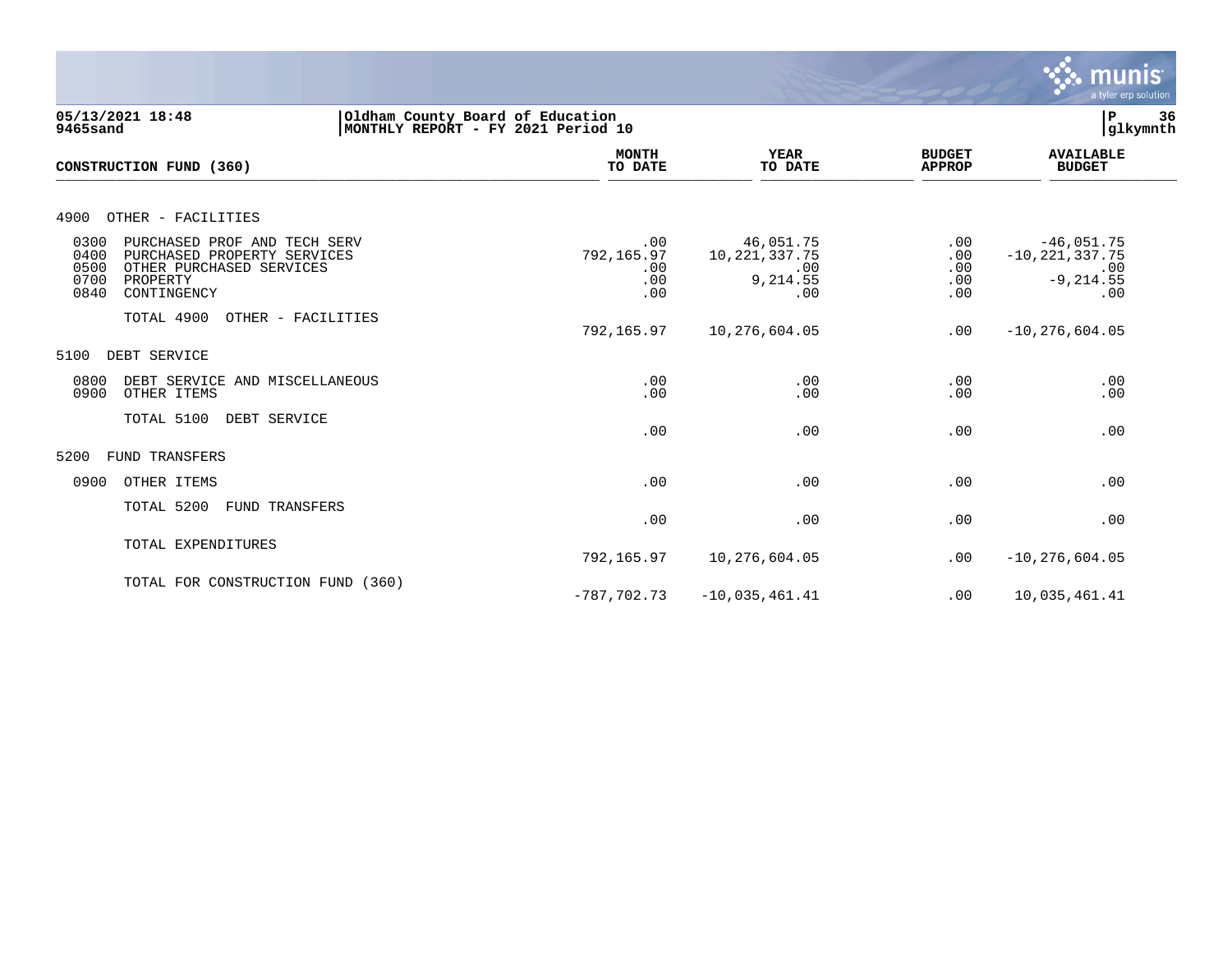|                                                            |                                                                        |                        |                                | munis<br>a tyler erp solution     |
|------------------------------------------------------------|------------------------------------------------------------------------|------------------------|--------------------------------|-----------------------------------|
| 05/13/2021 18:48<br><b>9465sand</b>                        | Oldham County Board of Education<br>MONTHLY REPORT - FY 2021 Period 10 |                        |                                | l P<br>37<br> glkymnth            |
| DEBT SERVICE FUND (400)                                    | <b>MONTH</b><br>TO DATE                                                | <b>YEAR</b><br>TO DATE | <b>BUDGET</b><br><b>APPROP</b> | <b>AVAILABLE</b><br><b>BUDGET</b> |
| REVENUES                                                   |                                                                        |                        |                                |                                   |
| 0999 BEGINNING BALANCE                                     |                                                                        |                        |                                |                                   |
| TOTAL 0999 BEGINNING BALANCE                               | .00                                                                    | .00                    | .00                            | .00                               |
| <b>RECEIPTS</b>                                            |                                                                        |                        |                                |                                   |
| REVENUE FROM LOCAL SOURCES                                 |                                                                        |                        |                                |                                   |
| EARNINGS ON INVESTMENTS                                    |                                                                        |                        |                                |                                   |
| 1510 INTEREST ON INVESTMENTS                               | .00                                                                    | .00                    | .00                            | .00                               |
| TOTAL EARNINGS ON INVESTMENTS                              | .00                                                                    | .00                    | .00                            | .00                               |
| TOTAL REVENUE FROM LOCAL SOURCES                           | .00                                                                    | .00                    | .00                            | .00                               |
| REVENUE FROM STATE SOURCES                                 |                                                                        |                        |                                |                                   |
| RESTRICTED                                                 |                                                                        |                        |                                |                                   |
| 3200 RESTRICTED STATE REVENUE                              | .00                                                                    | .00                    | .00                            | .00                               |
| TOTAL RESTRICTED                                           | .00                                                                    | .00                    | .00                            | .00                               |
| REVENUE ON BEHALF PAYMENTS                                 |                                                                        |                        |                                |                                   |
| 3900 REVENUE-ON BEHALF PMTS-STATE                          | .00                                                                    | .00                    | 434,323.00                     | 434,323.00                        |
| TOTAL REVENUE ON BEHALF PAYMENTS                           | .00                                                                    | .00                    | 434,323.00                     | 434,323.00                        |
| TOTAL REVENUE FROM STATE SOURCES                           | .00                                                                    | .00                    | 434,323.00                     | 434,323.00                        |
| OTHER RECEIPTS                                             |                                                                        |                        |                                |                                   |
| BOND ISSUANCE                                              |                                                                        |                        |                                |                                   |
| 5110 BOND PRINCIPAL PROCEEDS<br>5120 BOND PREMIUM PROCEEDS | .00<br>.00                                                             | .00<br>.00             | .00<br>.00                     | .00<br>.00                        |
| TOTAL BOND ISSUANCE                                        | .00                                                                    | .00                    | .00                            | .00                               |
| INTERFUND TRANSFERS                                        |                                                                        |                        |                                |                                   |

 $\mathcal{L}$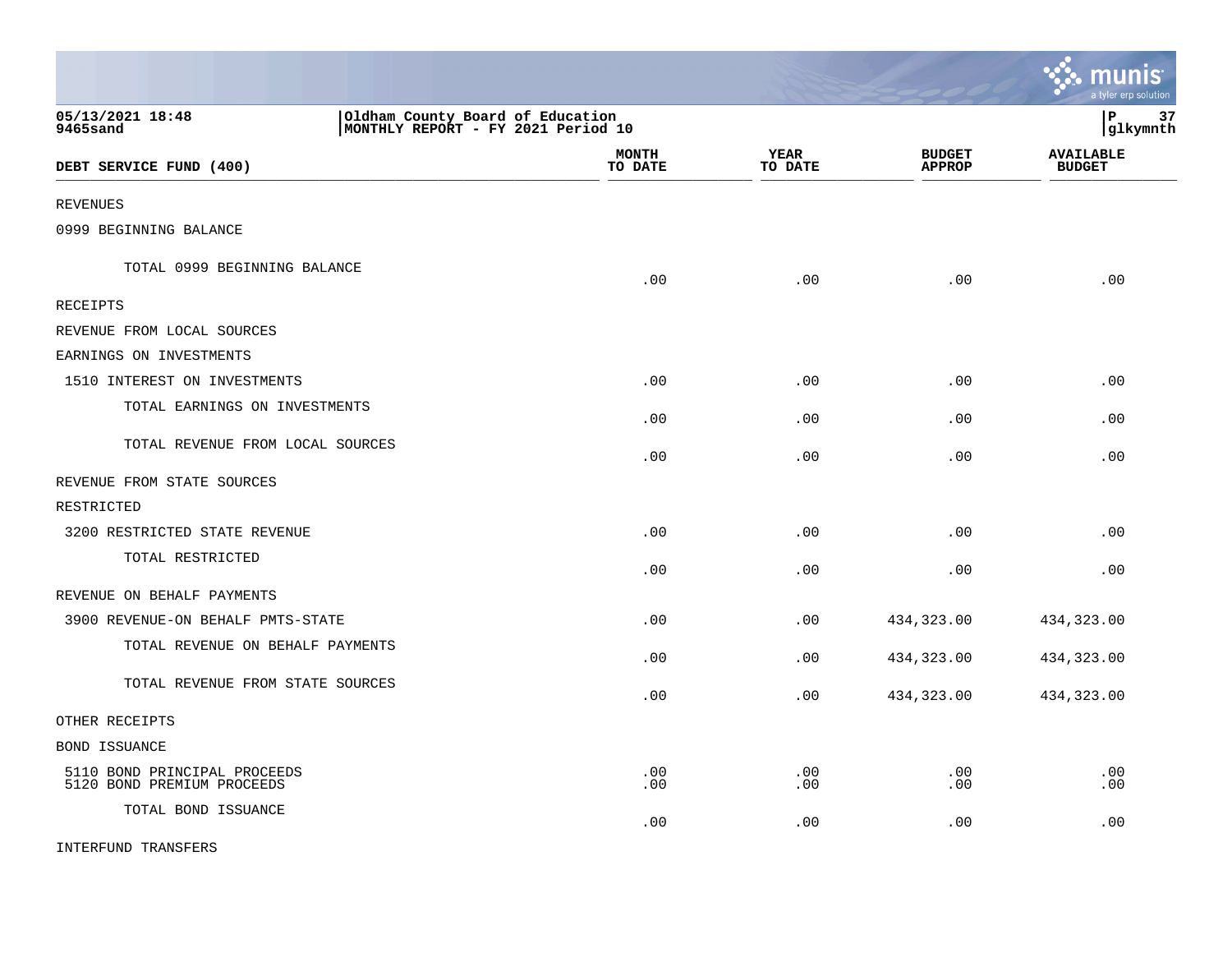

| 05/13/2021 18:48<br>9465sand | Oldham County Board of Education<br>MONTHLY REPORT - FY 2021 Period 10 | 38<br>Р<br>glkymnth    |                                |                                   |
|------------------------------|------------------------------------------------------------------------|------------------------|--------------------------------|-----------------------------------|
| DEBT SERVICE FUND (400)      | <b>MONTH</b><br>TO DATE                                                | <b>YEAR</b><br>TO DATE | <b>BUDGET</b><br><b>APPROP</b> | <b>AVAILABLE</b><br><b>BUDGET</b> |
| 5210 FUND TRANSFER           | 1,791,265.10                                                           | 12,420,412.66          | 14,296,291.44                  | 1,875,878.78                      |
| TOTAL INTERFUND TRANSFERS    | 1,791,265.10                                                           | 12,420,412.66          | 14,296,291.44                  | 1,875,878.78                      |
| TOTAL OTHER RECEIPTS         | 1,791,265.10                                                           | 12,420,412.66          | 14,296,291.44                  | 1,875,878.78                      |
| TOTAL RECEIPTS               | 1,791,265.10                                                           | 12,420,412.66          | 14,730,614.44                  | 2,310,201.78                      |
| TOTAL REVENUE                | 1,791,265.10                                                           | 12,420,412.66          | 14,730,614.44                  | 2,310,201.78                      |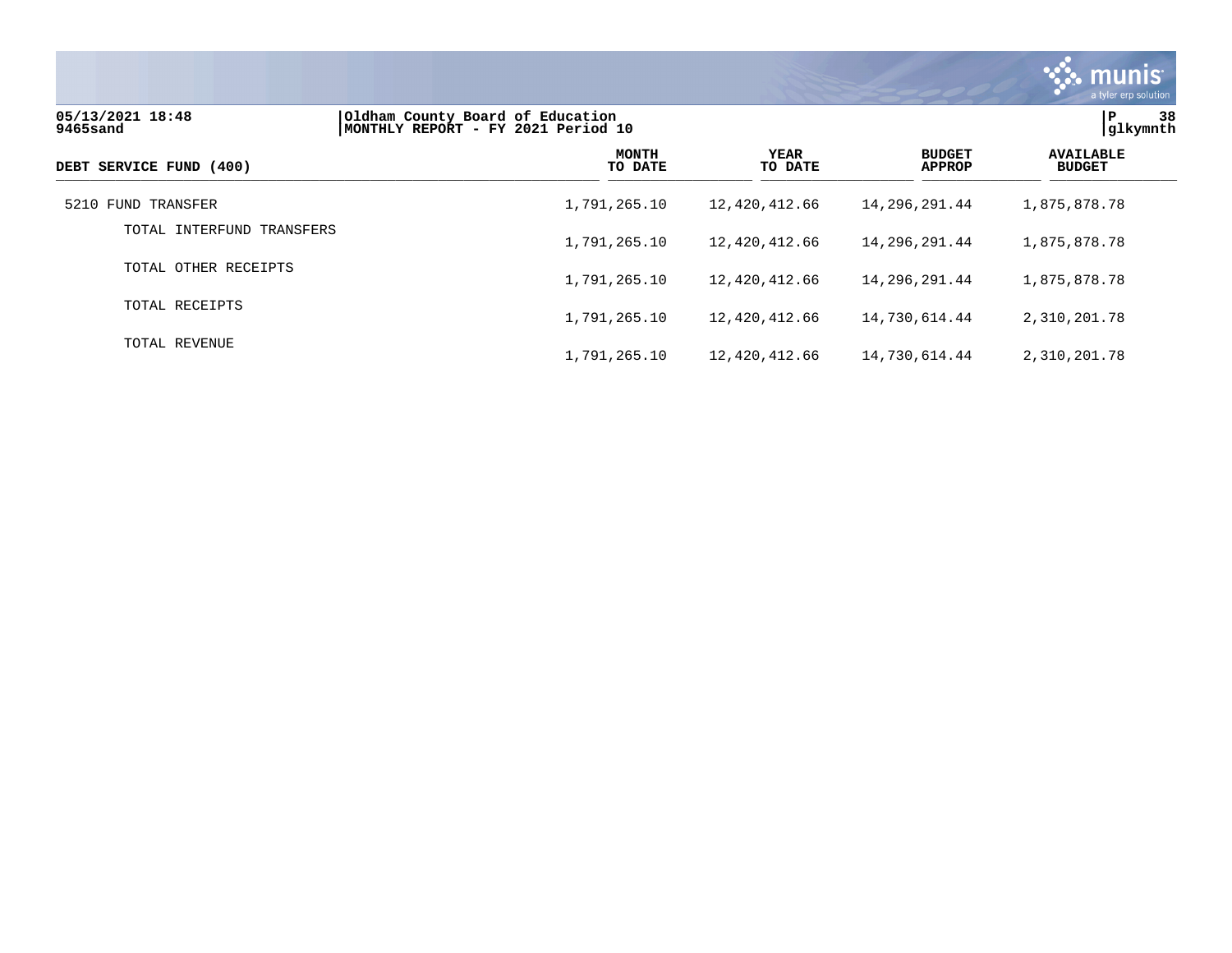|                                                                                                       |                                                                        |                                  |                                | a tyler erp solution              |
|-------------------------------------------------------------------------------------------------------|------------------------------------------------------------------------|----------------------------------|--------------------------------|-----------------------------------|
| 05/13/2021 18:48<br>9465sand                                                                          | Oldham County Board of Education<br>MONTHLY REPORT - FY 2021 Period 10 |                                  |                                | 39<br>P<br>glkymnth               |
| DEBT SERVICE FUND (400)                                                                               | <b>MONTH</b><br>TO DATE                                                | <b>YEAR</b><br>TO DATE           | <b>BUDGET</b><br><b>APPROP</b> | <b>AVAILABLE</b><br><b>BUDGET</b> |
| <b>EXPENDITURES</b>                                                                                   |                                                                        |                                  |                                |                                   |
| RESTRICT TO REV & BAL SHT ONLY<br>0000                                                                |                                                                        |                                  |                                |                                   |
| OTHER ITEMS<br>0900                                                                                   | .00                                                                    | .00                              | .00                            | .00                               |
| TOTAL 0000<br>RESTRICT TO REV & BAL SHT ONLY                                                          | .00                                                                    | .00                              | .00                            | .00                               |
| DEBT SERVICE<br>5100                                                                                  |                                                                        |                                  |                                |                                   |
| 0300<br>PURCHASED PROF AND TECH SERV<br>0800<br>DEBT SERVICE AND MISCELLANEOUS<br>0900<br>OTHER ITEMS | .00<br>1,791,265.10<br>.00                                             | $.00 \,$<br>12,420,412.66<br>.00 | .00<br>14,730,614.44<br>.00    | .00<br>2,310,201.78<br>.00        |
| TOTAL 5100<br>DEBT SERVICE                                                                            | 1,791,265.10                                                           | 12,420,412.66                    | 14,730,614.44                  | 2,310,201.78                      |
| FUND TRANSFERS<br>5200                                                                                |                                                                        |                                  |                                |                                   |
| 0300<br>PURCHASED PROF AND TECH SERV<br>0900<br>OTHER ITEMS                                           | .00<br>.00                                                             | .00<br>.00                       | .00<br>.00                     | .00<br>.00                        |
| TOTAL 5200<br>FUND TRANSFERS                                                                          | .00                                                                    | .00                              | .00                            | .00                               |
| TOTAL EXPENDITURES                                                                                    | 1,791,265.10                                                           | 12,420,412.66                    | 14,730,614.44                  | 2,310,201.78                      |
| TOTAL FOR DEBT SERVICE FUND (400)                                                                     | .00                                                                    | .00                              | .00                            | .00                               |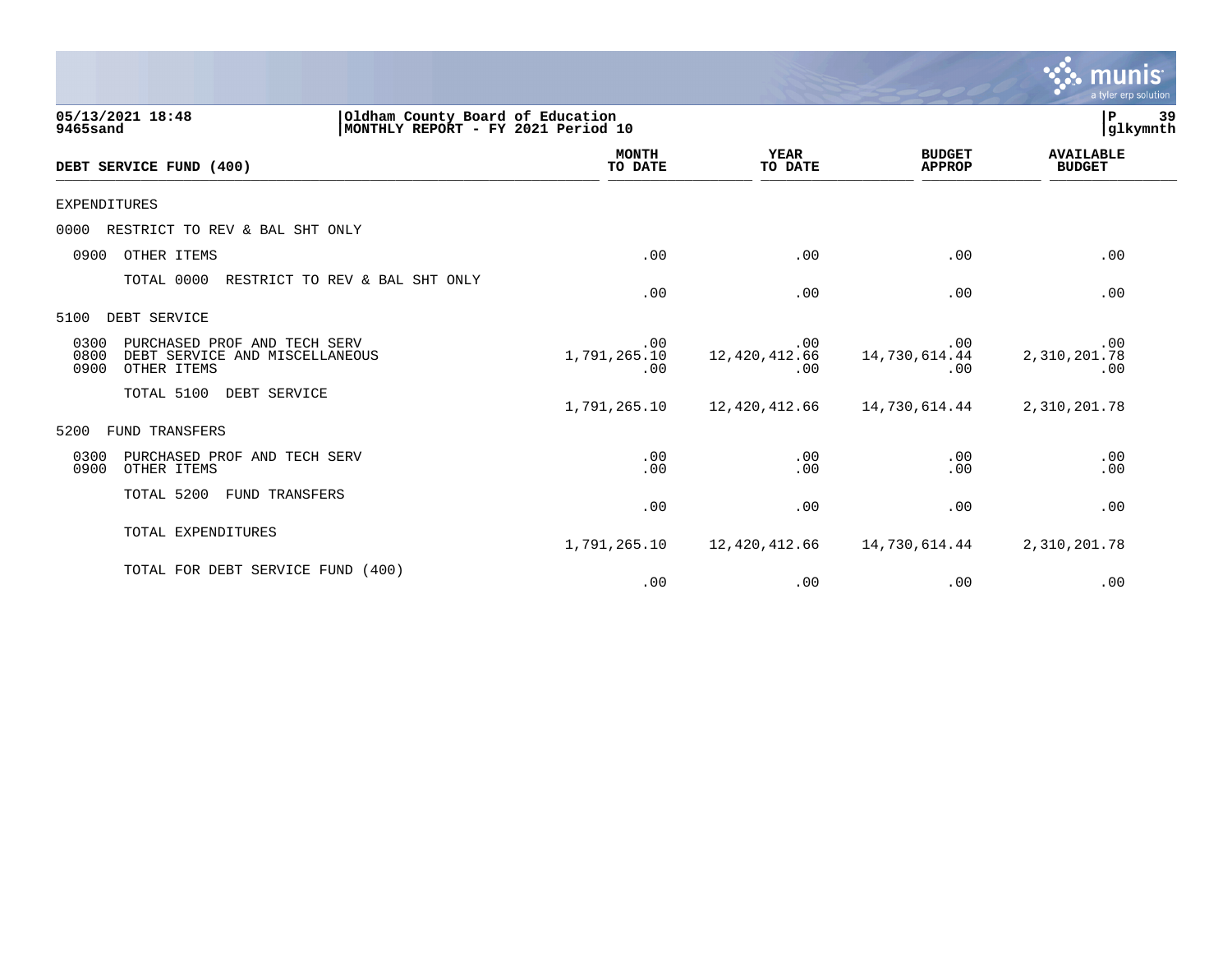|                                                                                                                                                                                                                                                                                                                                                                                                                                                                                    |                                                                        |                                                                                                            |                                                                                                                        |                                                                                                                                     | a tyler erp solution                                                                                              |
|------------------------------------------------------------------------------------------------------------------------------------------------------------------------------------------------------------------------------------------------------------------------------------------------------------------------------------------------------------------------------------------------------------------------------------------------------------------------------------|------------------------------------------------------------------------|------------------------------------------------------------------------------------------------------------|------------------------------------------------------------------------------------------------------------------------|-------------------------------------------------------------------------------------------------------------------------------------|-------------------------------------------------------------------------------------------------------------------|
| 05/13/2021 18:48<br>9465sand                                                                                                                                                                                                                                                                                                                                                                                                                                                       | Oldham County Board of Education<br>MONTHLY REPORT - FY 2021 Period 10 |                                                                                                            |                                                                                                                        |                                                                                                                                     | l P<br>40<br> glkymnth                                                                                            |
| FOOD SERVICE FUND (51)                                                                                                                                                                                                                                                                                                                                                                                                                                                             |                                                                        | MONTH<br>TO DATE                                                                                           | YEAR<br>TO DATE                                                                                                        | <b>BUDGET</b><br><b>APPROP</b>                                                                                                      | <b>AVAILABLE</b><br><b>BUDGET</b>                                                                                 |
| <b>REVENUES</b>                                                                                                                                                                                                                                                                                                                                                                                                                                                                    |                                                                        |                                                                                                            |                                                                                                                        |                                                                                                                                     |                                                                                                                   |
| 0999 BEGINNING BALANCE                                                                                                                                                                                                                                                                                                                                                                                                                                                             |                                                                        |                                                                                                            |                                                                                                                        |                                                                                                                                     |                                                                                                                   |
| TOTAL 0999 BEGINNING BALANCE                                                                                                                                                                                                                                                                                                                                                                                                                                                       |                                                                        | .00                                                                                                        |                                                                                                                        | 1, 163, 340. 56 1, 453, 954. 68                                                                                                     | 290,614.12                                                                                                        |
| RECEIPTS                                                                                                                                                                                                                                                                                                                                                                                                                                                                           |                                                                        |                                                                                                            |                                                                                                                        |                                                                                                                                     |                                                                                                                   |
| REVENUE FROM LOCAL SOURCES                                                                                                                                                                                                                                                                                                                                                                                                                                                         |                                                                        |                                                                                                            |                                                                                                                        |                                                                                                                                     |                                                                                                                   |
| EARNINGS ON INVESTMENTS                                                                                                                                                                                                                                                                                                                                                                                                                                                            |                                                                        |                                                                                                            |                                                                                                                        |                                                                                                                                     |                                                                                                                   |
| 1510 INTEREST ON INVESTMENTS                                                                                                                                                                                                                                                                                                                                                                                                                                                       |                                                                        | 561.46                                                                                                     | 5,527.01                                                                                                               | 2,128.24                                                                                                                            | $-3,398.77$                                                                                                       |
| TOTAL EARNINGS ON INVESTMENTS                                                                                                                                                                                                                                                                                                                                                                                                                                                      |                                                                        | 561.46                                                                                                     | 5,527.01                                                                                                               | 2,128.24                                                                                                                            | $-3,398.77$                                                                                                       |
| FOOD SERVICE                                                                                                                                                                                                                                                                                                                                                                                                                                                                       |                                                                        |                                                                                                            |                                                                                                                        |                                                                                                                                     |                                                                                                                   |
| 1611 REIMBURSABLE SCHOOL LUNCH PROG<br>1612 REIMBURSABLE SCH BREAKFAST PRG<br>1613 REIMBURSABLE SPECIAL MILK PROG<br>1621 NON-REIMBURSABLE LUNCH PROG<br>1622 NON-REIMBURSABLE BREAKFAST PRG<br>1623 NON-REIMBURSABLE MILK PROGRAM<br>1624 NON-REIMBURSBLE A LA CARTE PRG<br>1627 NON-REIMB VENDING MACH PROG<br>1629 NON-REIMBURSBLE OTHER FOOD PRG<br>1630 SPECIAL FUNCTIONS<br>1631 CATERING FOOD SERVICE<br>1633 GROUP SALES FOOD SERVICE<br>1634 EXTENDED SCHOOL FOOD SERVICE |                                                                        | 14,725.75<br>478.44<br>.00<br>.00<br>.00<br>.00<br>3,334.58<br>.00<br>3,527.29<br>.00<br>.00<br>.00<br>.00 | 58,652.83<br>2,404.54<br>.00<br>.00<br>.00<br>$.00 \ \rm$<br>12,897.81<br>.00<br>23,564.64<br>.00<br>.00<br>.00<br>.00 | 2,086,168.89<br>337,352.60<br>.00<br>.00<br>.00<br>$.00 \,$<br>267,750.31<br>$.00 \,$<br>23,777.24<br>.00<br>.00<br>$.00 \,$<br>.00 | 2,027,516.06<br>334,948.06<br>.00<br>.00<br>.00<br>.00<br>254,852.50<br>.00<br>212.60<br>.00<br>.00<br>.00<br>.00 |
| 1636 IN-SERVICE FOOD SERVICE<br>TOTAL FOOD SERVICE                                                                                                                                                                                                                                                                                                                                                                                                                                 |                                                                        | .00                                                                                                        | .00                                                                                                                    | .00                                                                                                                                 | .00                                                                                                               |
|                                                                                                                                                                                                                                                                                                                                                                                                                                                                                    |                                                                        | 22,066.06                                                                                                  | 97,519.82                                                                                                              | 2,715,049.04                                                                                                                        | 2,617,529.22                                                                                                      |
| OTHER REVENUE FROM LOCAL SOURCES                                                                                                                                                                                                                                                                                                                                                                                                                                                   |                                                                        |                                                                                                            |                                                                                                                        |                                                                                                                                     |                                                                                                                   |
| 1920 CONTRIBUTIONS/DONATIONS<br>1980 REFUND OF PRIOR YR EXPENDITURE<br>1990 MISCELLANEOUS REVENUE<br>1994 RETURN FOR INSUFFICIENT CHECKS                                                                                                                                                                                                                                                                                                                                           |                                                                        | .00<br>.00<br>199.82<br>.00                                                                                | .00<br>.00<br>186.93<br>.00                                                                                            | .00<br>.00<br>4,926.40<br>$.00 \,$                                                                                                  | .00<br>.00<br>4,739.47<br>.00                                                                                     |
| TOTAL OTHER REVENUE FROM LOCAL SOURCES                                                                                                                                                                                                                                                                                                                                                                                                                                             |                                                                        | 199.82                                                                                                     | 186.93                                                                                                                 | 4,926.40                                                                                                                            | 4,739.47                                                                                                          |
| TOTAL REVENUE FROM LOCAL SOURCES                                                                                                                                                                                                                                                                                                                                                                                                                                                   |                                                                        | 22,827.34                                                                                                  | 103,233.76                                                                                                             | 2,722,103.68                                                                                                                        | 2,618,869.92                                                                                                      |
| REVENUE FROM STATE SOURCES                                                                                                                                                                                                                                                                                                                                                                                                                                                         |                                                                        |                                                                                                            |                                                                                                                        |                                                                                                                                     |                                                                                                                   |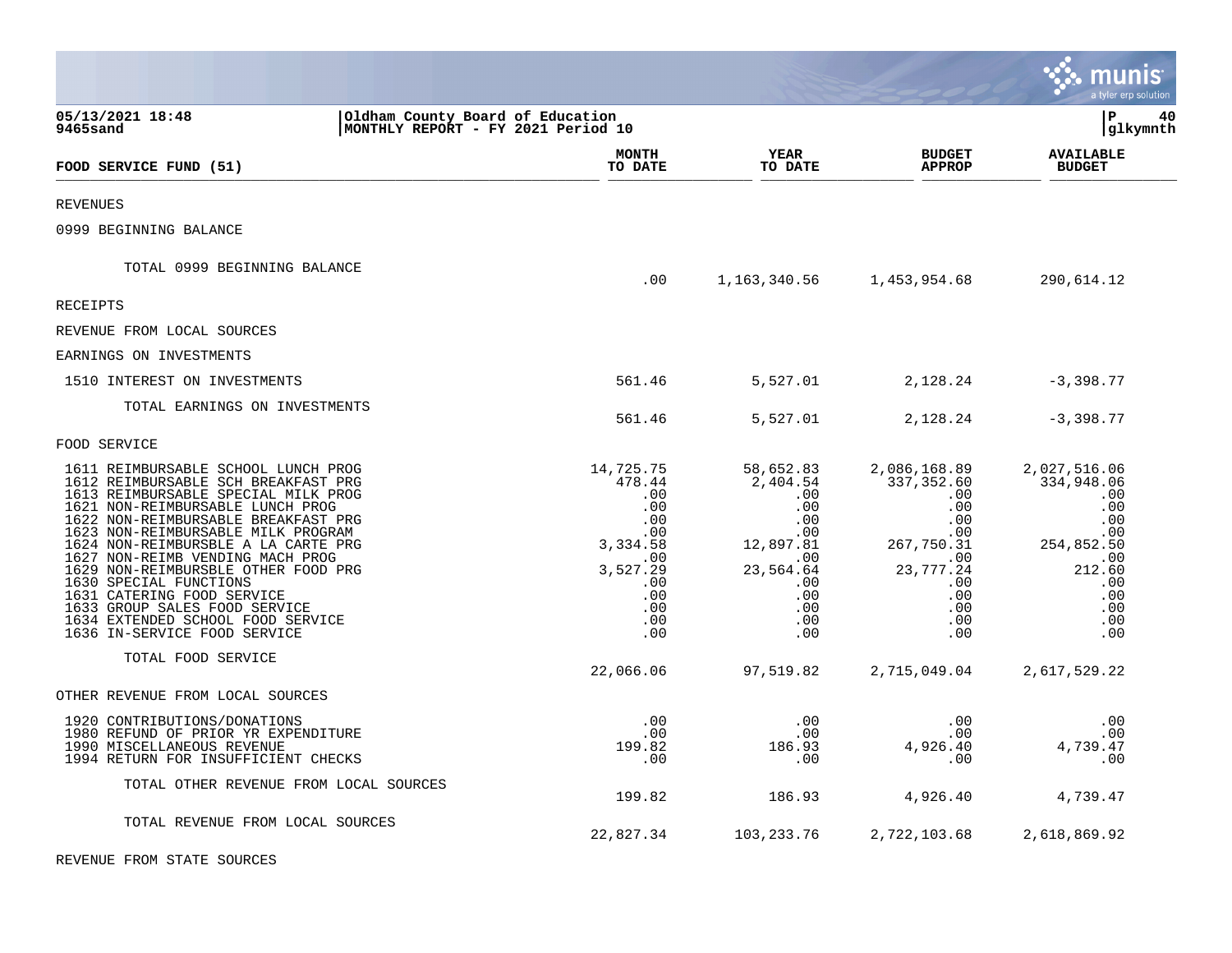|                                                                                                        |                         |                        |                                | a tyler erp solution              |
|--------------------------------------------------------------------------------------------------------|-------------------------|------------------------|--------------------------------|-----------------------------------|
| 05/13/2021 18:48<br>Oldham County Board of Education<br>9465sand<br>MONTHLY REPORT - FY 2021 Period 10 |                         |                        |                                | P<br>41<br>glkymnth               |
| FOOD SERVICE FUND (51)                                                                                 | <b>MONTH</b><br>TO DATE | <b>YEAR</b><br>TO DATE | <b>BUDGET</b><br><b>APPROP</b> | <b>AVAILABLE</b><br><b>BUDGET</b> |
| RESTRICTED                                                                                             |                         |                        |                                |                                   |
| 3200 RESTRICTED STATE REVENUE                                                                          | 40,546.45               | 47,393.83              | 41,373.94                      | $-6,019.89$                       |
| TOTAL RESTRICTED                                                                                       | 40,546.45               | 47,393.83              | 41,373.94                      | $-6,019.89$                       |
| REVENUE ON BEHALF PAYMENTS                                                                             |                         |                        |                                |                                   |
| 3900 REVENUE-ON BEHALF PMTS-STATE                                                                      | .00                     | .00                    | 259,400.00                     | 259,400.00                        |
| TOTAL REVENUE ON BEHALF PAYMENTS                                                                       | .00                     | .00                    | 259,400.00                     | 259,400.00                        |
| TOTAL REVENUE FROM STATE SOURCES                                                                       | 40,546.45               | 47,393.83              | 300,773.94                     | 253,380.11                        |
| REVENUE FROM FEDERAL SOURCES                                                                           |                         |                        |                                |                                   |
| RESTRICTED THROUGH THE STATE                                                                           |                         |                        |                                |                                   |
| 4500 RESTRICTED FED THRU STATE                                                                         | 575,535.06              | 2,067,224.86           | 1,375,745.06                   | $-691, 479.80$                    |
| TOTAL RESTRICTED THROUGH THE STATE                                                                     | 575,535.06              | 2,067,224.86           | 1,375,745.06                   | $-691, 479.80$                    |
| CHILD NUTRITION PROGRAM DONATED COMMODIT                                                               |                         |                        |                                |                                   |
| 4950 CHILD NUTR PRG DONATED COMMOD                                                                     | .00                     | 13,830.01              | 165,174.27                     | 151,344.26                        |
| TOTAL CHILD NUTRITION PROGRAM DONATED COMMODIT                                                         | .00                     | 13,830.01              | 165,174.27                     | 151,344.26                        |
| TOTAL REVENUE FROM FEDERAL SOURCES                                                                     | 575,535.06              | 2,081,054.87           | 1,540,919.33                   | $-540, 135.54$                    |
| OTHER RECEIPTS                                                                                         |                         |                        |                                |                                   |
| INTERFUND TRANSFERS                                                                                    |                         |                        |                                |                                   |
| 5210 FUND TRANSFER                                                                                     | .00                     | .00                    | .00                            | .00                               |
| TOTAL INTERFUND TRANSFERS                                                                              | .00                     | .00                    | .00                            | .00                               |
| SALE OR COMP FOR LOSS OF ASSETS                                                                        |                         |                        |                                |                                   |
| 5332 LOSS COMP - BUILDINGS<br>5341 SALE OF EQUIPMENT ETC<br>5342 LOSS COMP - EQUIPMENT ETC             | .00<br>.00<br>.00       | .00<br>.00<br>.00      | .00<br>.00<br>.00              | .00<br>.00<br>.00                 |

TOTAL SALE OR COMP FOR LOSS OF ASSETS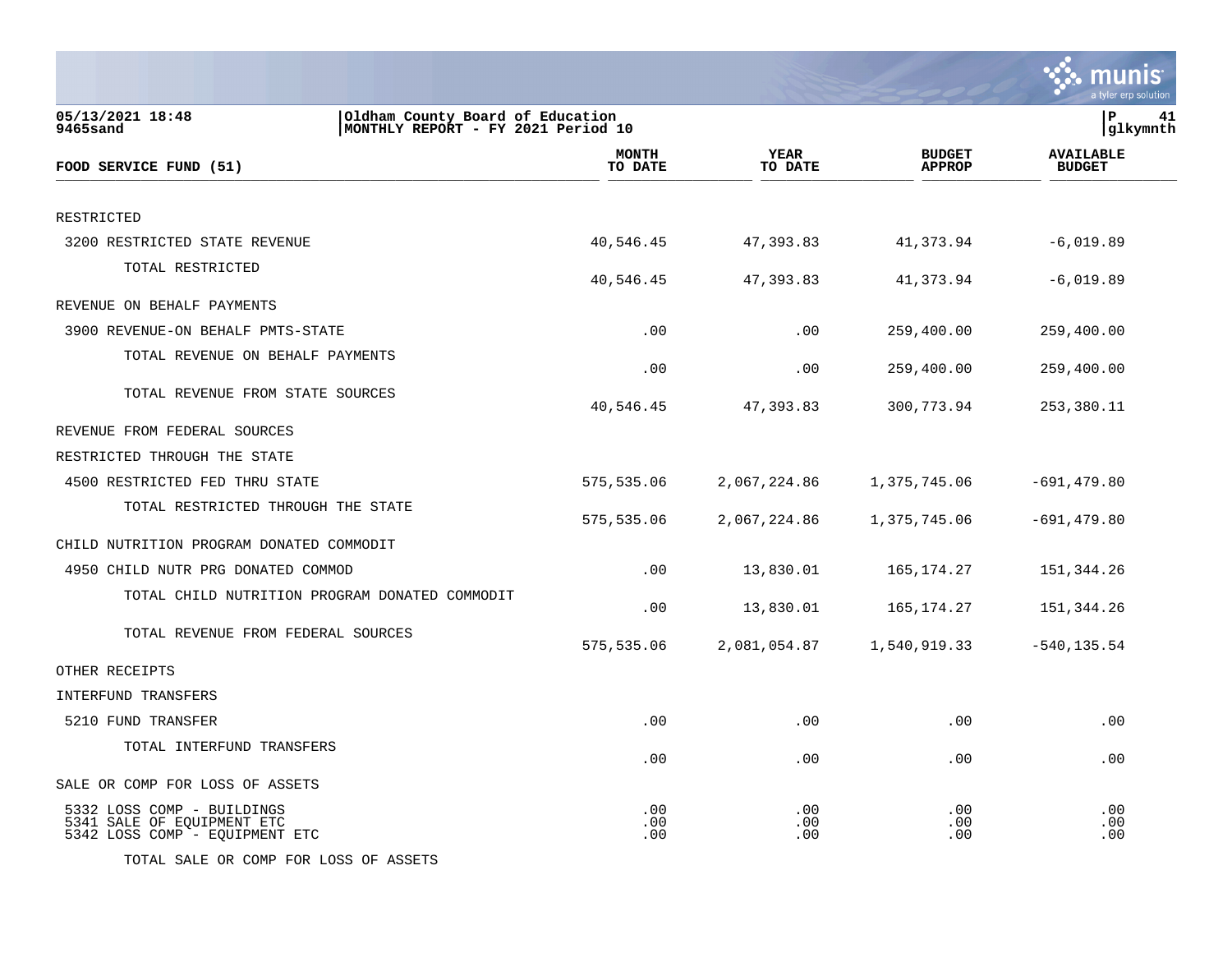|                              |                                                                        |                 |                                | <b>munis</b><br>a tyler erp solution |
|------------------------------|------------------------------------------------------------------------|-----------------|--------------------------------|--------------------------------------|
| 05/13/2021 18:48<br>9465sand | Oldham County Board of Education<br>MONTHLY REPORT - FY 2021 Period 10 |                 |                                | 42<br>P<br>glkymnth                  |
| FOOD SERVICE FUND (51)       | <b>MONTH</b><br>TO DATE                                                | YEAR<br>TO DATE | <b>BUDGET</b><br><b>APPROP</b> | <b>AVAILABLE</b><br><b>BUDGET</b>    |
|                              | .00                                                                    | .00             | .00                            | .00                                  |
| TOTAL OTHER RECEIPTS         | .00                                                                    | .00             | .00                            | .00                                  |
| TOTAL RECEIPTS               | 638,908.85                                                             | 2,231,682.46    | 4,563,796.95                   | 2,332,114.49                         |
| TOTAL REVENUE                | 638,908.85                                                             | 3,395,023.02    | 6,017,751.63                   | 2,622,728.61                         |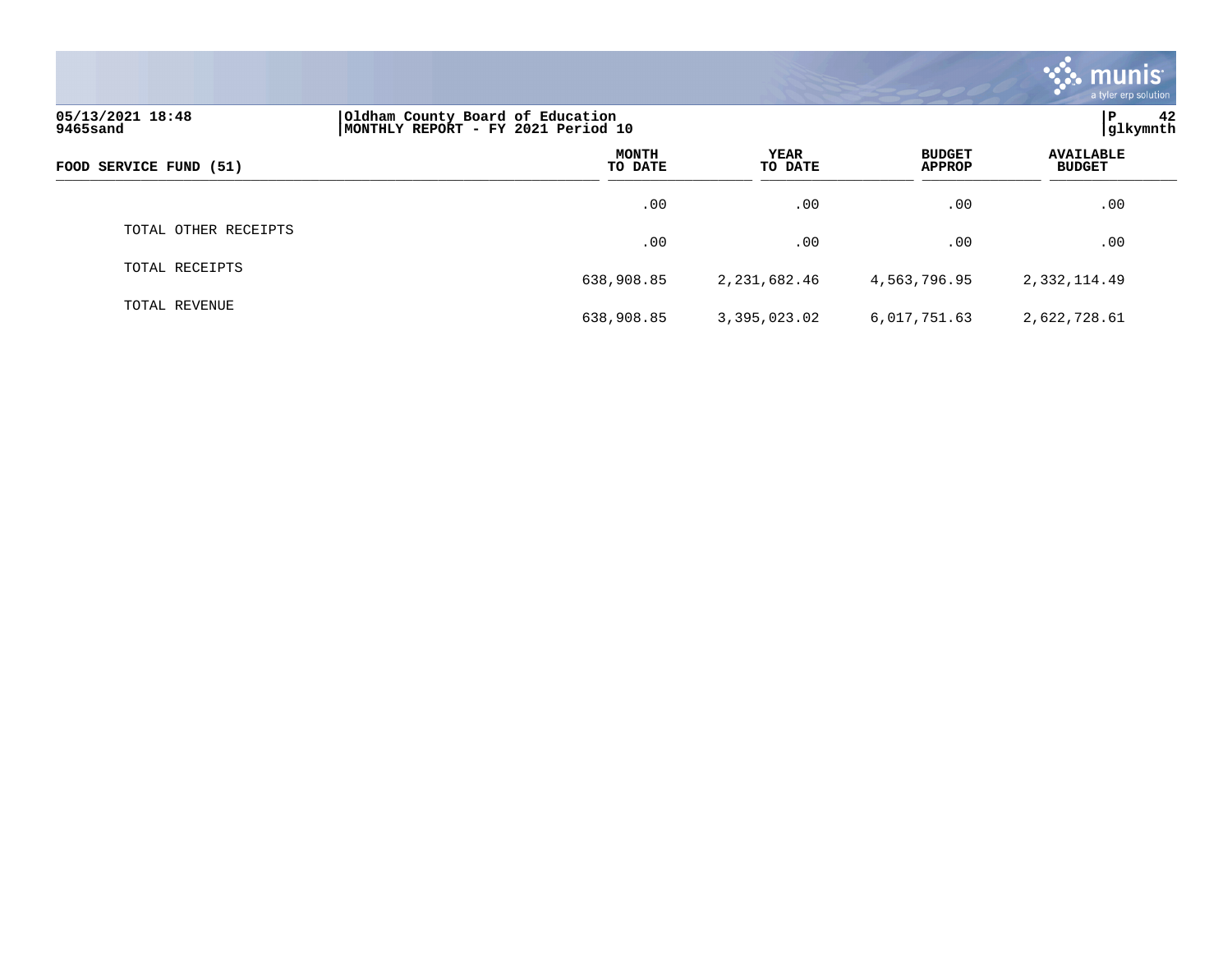

| 9465sand                                                                             | 05/13/2021 18:48                                                                                                                                                                                                                                 | Oldham County Board of Education<br> MONTHLY REPORT - FY 2021 Period 10 |                                                                                                           |                                                                                                                      |                                                                                                                                                   | ${\bf P}$<br>glkymnth                                                                                                                           | 43 |
|--------------------------------------------------------------------------------------|--------------------------------------------------------------------------------------------------------------------------------------------------------------------------------------------------------------------------------------------------|-------------------------------------------------------------------------|-----------------------------------------------------------------------------------------------------------|----------------------------------------------------------------------------------------------------------------------|---------------------------------------------------------------------------------------------------------------------------------------------------|-------------------------------------------------------------------------------------------------------------------------------------------------|----|
|                                                                                      | FOOD SERVICE FUND (51)                                                                                                                                                                                                                           |                                                                         | <b>MONTH</b><br>TO DATE                                                                                   | <b>YEAR</b><br>TO DATE                                                                                               | <b>BUDGET</b><br><b>APPROP</b>                                                                                                                    | <b>AVAILABLE</b><br><b>BUDGET</b>                                                                                                               |    |
| EXPENDITURES                                                                         |                                                                                                                                                                                                                                                  |                                                                         |                                                                                                           |                                                                                                                      |                                                                                                                                                   |                                                                                                                                                 |    |
| 3100                                                                                 | FOOD SERVICE OPERATION                                                                                                                                                                                                                           |                                                                         |                                                                                                           |                                                                                                                      |                                                                                                                                                   |                                                                                                                                                 |    |
| 0100<br>0200<br>0280<br>0300<br>0400<br>0500<br>0600<br>0700<br>0800<br>0840<br>0900 | SALARIES PERSONNEL SERVICES<br>EMPLOYEE BENEFITS<br>ON-BEHALF<br>PURCHASED PROF AND TECH SERV<br>PURCHASED PROPERTY SERVICES<br>OTHER PURCHASED SERVICES<br>SUPPLIES<br>PROPERTY<br>DEBT SERVICE AND MISCELLANEOUS<br>CONTINGENCY<br>OTHER ITEMS |                                                                         | 115,519.79<br>36, 359. 14<br>.00<br>.00<br>544.00<br>750.36<br>33, 155. 57<br>.00<br>557.73<br>.00<br>.00 | 967,228.76<br>299,537.55<br>.00<br>1,864.00<br>5,304.00<br>38,608.95<br>892,120.10<br>.00<br>12,175.90<br>.00<br>.00 | 1,424,932.30<br>420,522.00<br>259,400.00<br>5,169.18<br>33,031.78<br>139,502.75<br>2,034,626.60<br>180,284.92<br>36,743.00<br>1,293,502.73<br>.00 | 457,703.54<br>120,984.45<br>259,400.00<br>3,305.18<br>27,727.78<br>100,893.80<br>1,142,506.50<br>180,284.92<br>24,567.10<br>1,293,502.73<br>.00 |    |
|                                                                                      | TOTAL 3100                                                                                                                                                                                                                                       | FOOD SERVICE OPERATION                                                  | 186,886.59                                                                                                | 2, 216, 839. 26                                                                                                      | 5,827,715.26                                                                                                                                      | 3,610,876.00                                                                                                                                    |    |
| 5200                                                                                 | FUND TRANSFERS                                                                                                                                                                                                                                   |                                                                         |                                                                                                           |                                                                                                                      |                                                                                                                                                   |                                                                                                                                                 |    |
| 0900                                                                                 | OTHER ITEMS                                                                                                                                                                                                                                      |                                                                         | 15,915.00                                                                                                 | 121,595.00                                                                                                           | 190,036.37                                                                                                                                        | 68,441.37                                                                                                                                       |    |
|                                                                                      | TOTAL 5200<br>FUND TRANSFERS                                                                                                                                                                                                                     |                                                                         | 15,915.00                                                                                                 | 121,595.00                                                                                                           | 190,036.37                                                                                                                                        | 68,441.37                                                                                                                                       |    |
|                                                                                      | TOTAL EXPENDITURES                                                                                                                                                                                                                               |                                                                         | 202,801.59                                                                                                | 2,338,434.26                                                                                                         | 6,017,751.63                                                                                                                                      | 3,679,317.37                                                                                                                                    |    |
|                                                                                      | TOTAL FOR FOOD SERVICE FUND (51)                                                                                                                                                                                                                 |                                                                         | 436,107.26                                                                                                | 1,056,588.76                                                                                                         | .00                                                                                                                                               | $-1,056,588.76$                                                                                                                                 |    |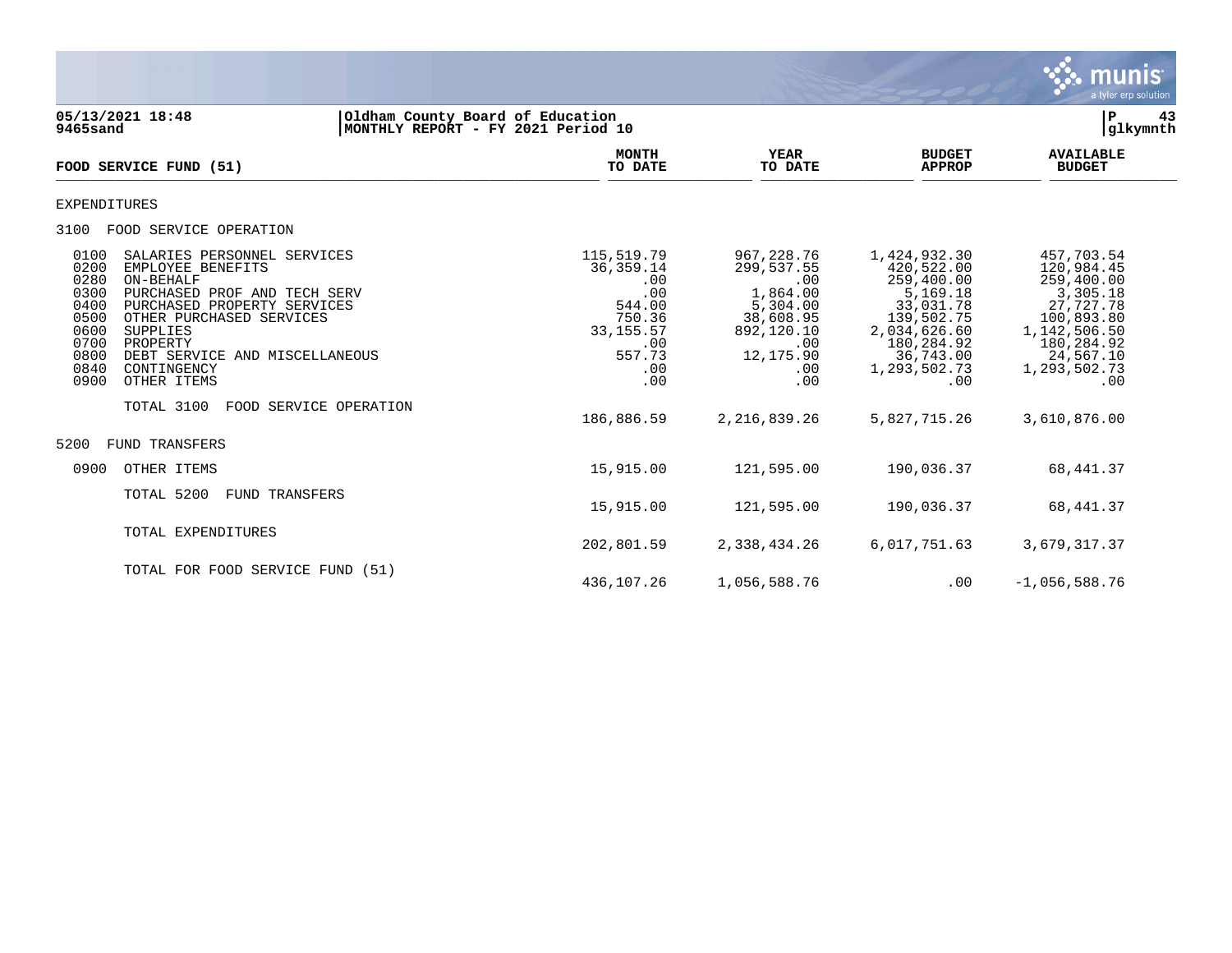|                                        |                                                                        |                         |                        |                                | tyler erp solutior                |
|----------------------------------------|------------------------------------------------------------------------|-------------------------|------------------------|--------------------------------|-----------------------------------|
| 05/13/2021 18:48<br>9465sand           | Oldham County Board of Education<br>MONTHLY REPORT - FY 2021 Period 10 |                         |                        |                                | ΙP<br>44<br> glkymnth             |
| DAYCARE PROGRAM (52)                   |                                                                        | <b>MONTH</b><br>TO DATE | <b>YEAR</b><br>TO DATE | <b>BUDGET</b><br><b>APPROP</b> | <b>AVAILABLE</b><br><b>BUDGET</b> |
| <b>REVENUES</b>                        |                                                                        |                         |                        |                                |                                   |
| 0999 BEGINNING BALANCE                 |                                                                        |                         |                        |                                |                                   |
| TOTAL 0999 BEGINNING BALANCE           |                                                                        | .00                     | 827,306.33             | 827,306.33                     | .00                               |
| <b>RECEIPTS</b>                        |                                                                        |                         |                        |                                |                                   |
| REVENUE FROM LOCAL SOURCES             |                                                                        |                         |                        |                                |                                   |
| TUITION                                |                                                                        |                         |                        |                                |                                   |
| 1310 TUITION FROM INDIVIDUALS          |                                                                        | 174,871.05              | 1,202,819.26           | 3,421,458.00                   | 2,218,638.74                      |
| TOTAL TUITION                          |                                                                        | 174,871.05              | 1,202,819.26           | 3,421,458.00                   | 2, 218, 638.74                    |
| EARNINGS ON INVESTMENTS                |                                                                        |                         |                        |                                |                                   |
| 1510 INTEREST ON INVESTMENTS           |                                                                        | 602.94                  | 6,509.12               | 13,000.00                      | 6,490.88                          |
| TOTAL EARNINGS ON INVESTMENTS          |                                                                        | 602.94                  | 6,509.12               | 13,000.00                      | 6,490.88                          |
| OTHER REVENUE FROM LOCAL SOURCES       |                                                                        |                         |                        |                                |                                   |
| 1920 CONTRIBUTIONS / DONATIONS         |                                                                        | .00                     | .00                    | .00                            | .00                               |
| TOTAL OTHER REVENUE FROM LOCAL SOURCES |                                                                        | .00                     | .00                    | .00                            | .00                               |
| TOTAL REVENUE FROM LOCAL SOURCES       |                                                                        | 175,473.99              | 1,209,328.38           | 3,434,458.00                   | 2, 225, 129.62                    |
| REVENUE FROM STATE SOURCES             |                                                                        |                         |                        |                                |                                   |
| REVENUE ON BEHALF PAYMENTS             |                                                                        |                         |                        |                                |                                   |
| 3900 REVENUE-ON BEHALF PMTS-STATE      |                                                                        | .00                     | .00                    | 307,200.00                     | 307,200.00                        |
| TOTAL REVENUE ON BEHALF PAYMENTS       |                                                                        | .00                     | .00                    | 307,200.00                     | 307,200.00                        |
| TOTAL REVENUE FROM STATE SOURCES       |                                                                        | .00                     | .00                    | 307,200.00                     | 307,200.00                        |
| REVENUE FROM FEDERAL SOURCES           |                                                                        |                         |                        |                                |                                   |
| RESTRICTED THROUGH THE STATE           |                                                                        |                         |                        |                                |                                   |
| 4500 RESTRICTED FED THRU STATE         |                                                                        | .00                     | .00                    | .00                            | .00                               |

 $\mathcal{L}^{\text{max}}$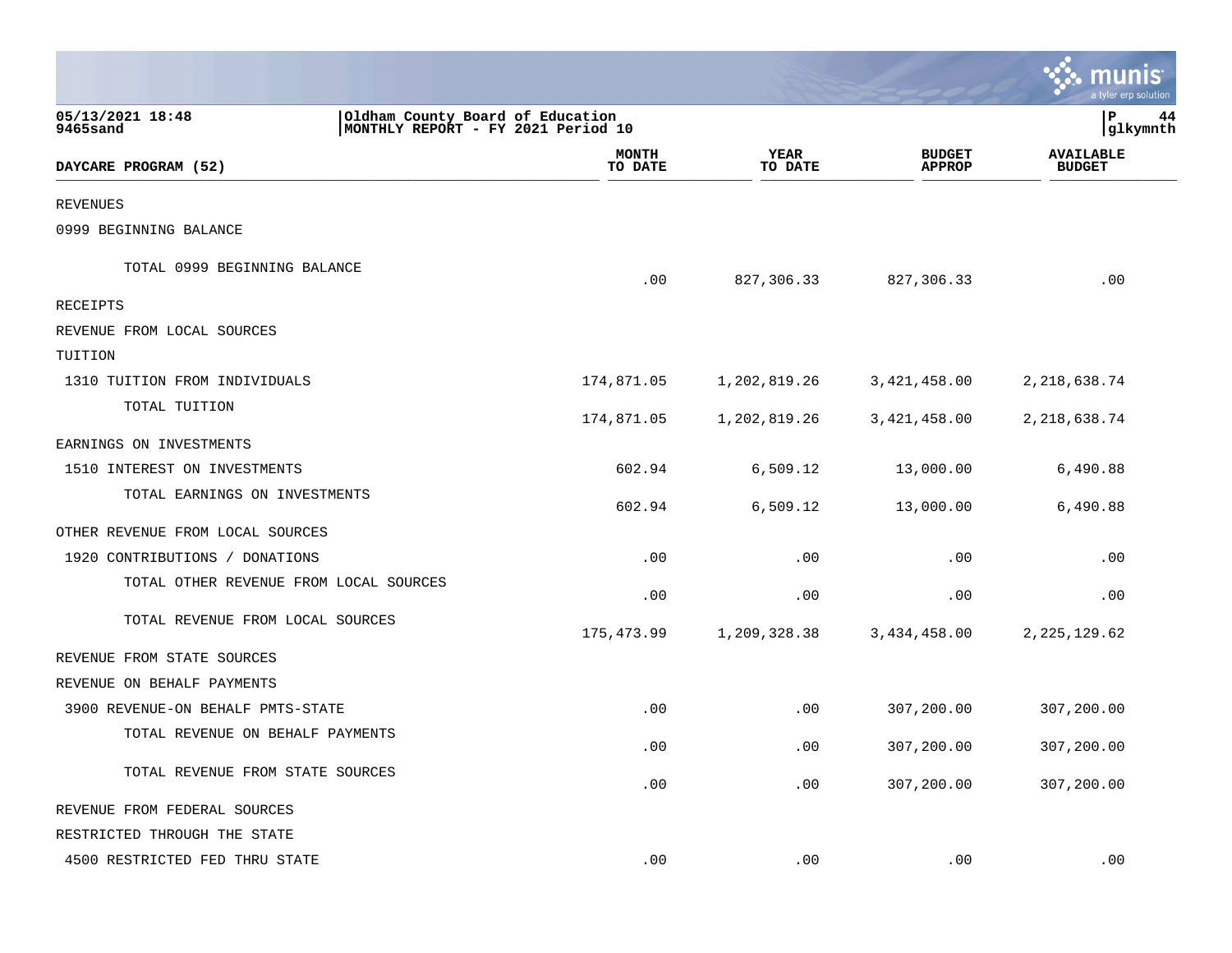|                                                                                                        |                         |                        |                                | munis<br>a tyler erp solution     |
|--------------------------------------------------------------------------------------------------------|-------------------------|------------------------|--------------------------------|-----------------------------------|
| 05/13/2021 18:48<br>Oldham County Board of Education<br>MONTHLY REPORT - FY 2021 Period 10<br>9465sand |                         |                        |                                | 45<br>${\bf P}$<br>glkymnth       |
| DAYCARE PROGRAM (52)                                                                                   | <b>MONTH</b><br>TO DATE | <b>YEAR</b><br>TO DATE | <b>BUDGET</b><br><b>APPROP</b> | <b>AVAILABLE</b><br><b>BUDGET</b> |
| TOTAL RESTRICTED THROUGH THE STATE                                                                     | .00                     | .00                    | .00                            | .00                               |
| TOTAL REVENUE FROM FEDERAL SOURCES                                                                     | .00                     | .00                    | .00                            | .00                               |
| OTHER RECEIPTS                                                                                         |                         |                        |                                |                                   |
| INTERFUND TRANSFERS                                                                                    |                         |                        |                                |                                   |
| 5210 FUND TRANSFER                                                                                     | .00                     | .00                    | .00                            | .00                               |
| TOTAL INTERFUND TRANSFERS                                                                              | .00                     | .00                    | .00                            | .00                               |
| TOTAL OTHER RECEIPTS                                                                                   | .00                     | .00                    | .00                            | .00                               |
| TOTAL RECEIPTS                                                                                         | 175,473.99              | 1,209,328.38           | 3,741,658.00                   | 2,532,329.62                      |
| TOTAL REVENUE                                                                                          | 175,473.99              | 2,036,634.71           | 4,568,964.33                   | 2,532,329.62                      |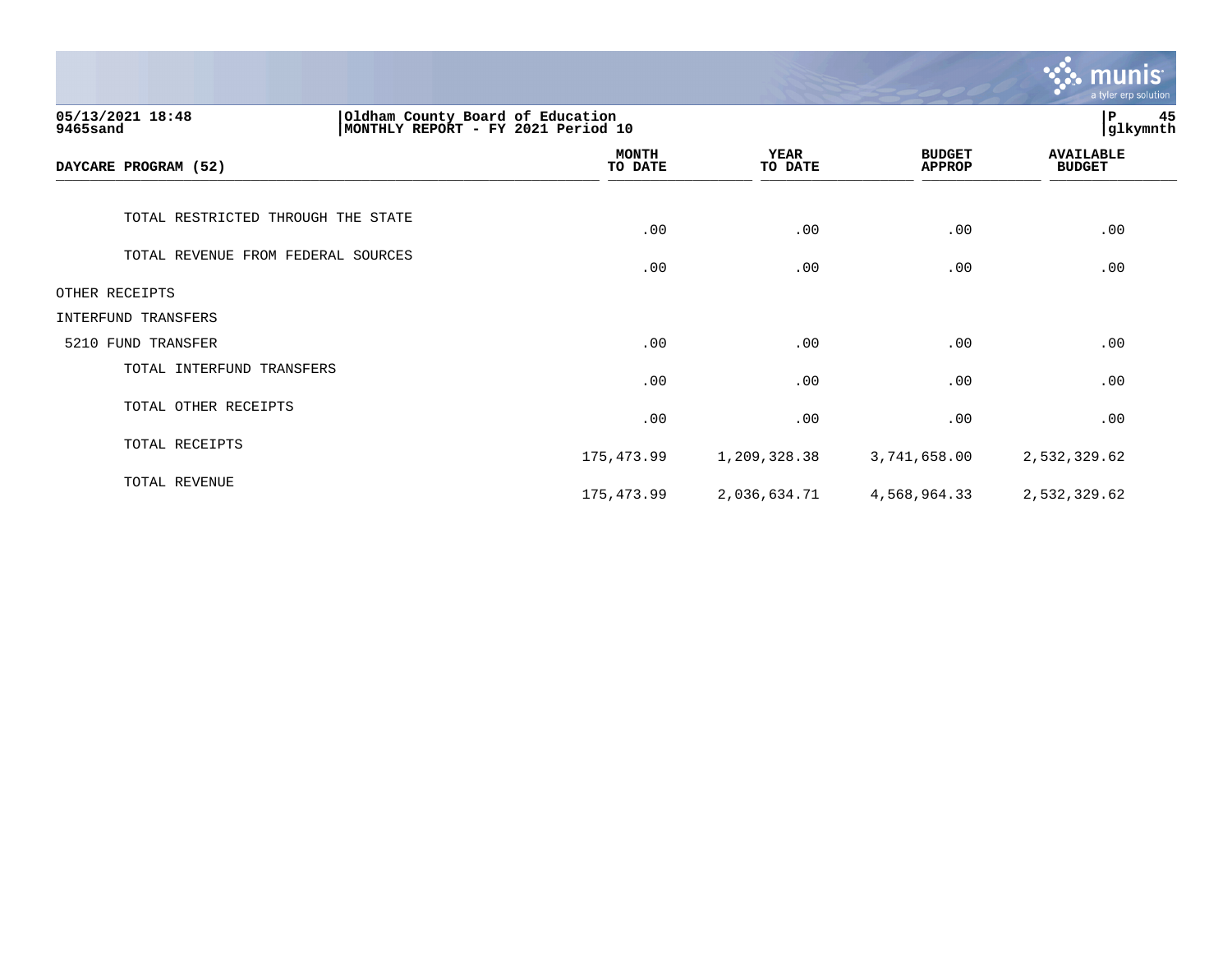

| 05/13/2021 18:48<br>9465sand                                                                                                                                                               | Oldham County Board of Education<br>MONTHLY REPORT - FY 2021 Period 10                                                                                                          |                                                                                                          |                                                                                                                     |                                                                                                                                                  | P<br>glkymnth                                                                                                                                    | 46 |
|--------------------------------------------------------------------------------------------------------------------------------------------------------------------------------------------|---------------------------------------------------------------------------------------------------------------------------------------------------------------------------------|----------------------------------------------------------------------------------------------------------|---------------------------------------------------------------------------------------------------------------------|--------------------------------------------------------------------------------------------------------------------------------------------------|--------------------------------------------------------------------------------------------------------------------------------------------------|----|
| DAYCARE PROGRAM (52)                                                                                                                                                                       |                                                                                                                                                                                 | <b>MONTH</b><br>TO DATE                                                                                  | <b>YEAR</b><br>TO DATE                                                                                              | <b>BUDGET</b><br><b>APPROP</b>                                                                                                                   | <b>AVAILABLE</b><br><b>BUDGET</b>                                                                                                                |    |
| EXPENDITURES                                                                                                                                                                               |                                                                                                                                                                                 |                                                                                                          |                                                                                                                     |                                                                                                                                                  |                                                                                                                                                  |    |
| 3200<br>DAY CARE OPERATIONS                                                                                                                                                                |                                                                                                                                                                                 |                                                                                                          |                                                                                                                     |                                                                                                                                                  |                                                                                                                                                  |    |
| 0100<br>0200<br>EMPLOYEE BENEFITS<br>0280<br>ON-BEHALF<br>0300<br>0400<br>0500<br>0600<br>SUPPLIES<br>0700<br>PROPERTY<br>0800<br>0840<br>CONTINGENCY<br>0900<br>OTHER ITEMS<br>TOTAL 3200 | SALARIES PERSONNEL SERVICES<br>PURCHASED PROF AND TECH SERV<br>PURCHASED PROPERTY SERVICES<br>OTHER PURCHASED SERVICES<br>DEBT SERVICE AND MISCELLANEOUS<br>DAY CARE OPERATIONS | 8,735.89<br>18,514.60<br>.00<br>76.00<br>340.00<br>230.40<br>7,502.41<br>.00<br>$-10.00$<br>25.00<br>.00 | 353,436.35<br>125,918.44<br>.00<br>6,247.00<br>585.00<br>923.90<br>55, 355.82<br>.00<br>15, 172. 43<br>25.00<br>.00 | 1,913,270.00<br>253,405.00<br>307,200.00<br>64,454.12<br>24,300.00<br>8,550.00<br>392,147.73<br>1,000.00<br>1,817,356.67<br>$-212,719.19$<br>.00 | 1,559,833.65<br>127,486.56<br>307,200.00<br>58,207.12<br>23,715.00<br>7,626.10<br>336,791.91<br>1,000.00<br>1,802,184.24<br>$-212,744.19$<br>.00 |    |
|                                                                                                                                                                                            |                                                                                                                                                                                 | 35,414.30                                                                                                | 557,663.94                                                                                                          | 4,568,964.33                                                                                                                                     | 4,011,300.39                                                                                                                                     |    |
| 5200<br><b>FUND TRANSFERS</b>                                                                                                                                                              |                                                                                                                                                                                 |                                                                                                          |                                                                                                                     |                                                                                                                                                  |                                                                                                                                                  |    |
| 0900<br>OTHER ITEMS                                                                                                                                                                        |                                                                                                                                                                                 | .00                                                                                                      | 471,746.49                                                                                                          | .00                                                                                                                                              | $-471,746.49$                                                                                                                                    |    |
| TOTAL 5200                                                                                                                                                                                 | <b>FUND TRANSFERS</b>                                                                                                                                                           | .00                                                                                                      | 471,746.49                                                                                                          | .00                                                                                                                                              | $-471,746.49$                                                                                                                                    |    |
|                                                                                                                                                                                            | TOTAL EXPENDITURES                                                                                                                                                              | 35,414.30                                                                                                | 1,029,410.43                                                                                                        | 4,568,964.33                                                                                                                                     | 3,539,553.90                                                                                                                                     |    |
|                                                                                                                                                                                            | TOTAL FOR DAYCARE PROGRAM (52)                                                                                                                                                  | 140,059.69                                                                                               | 1,007,224.28                                                                                                        | .00                                                                                                                                              | $-1,007,224.28$                                                                                                                                  |    |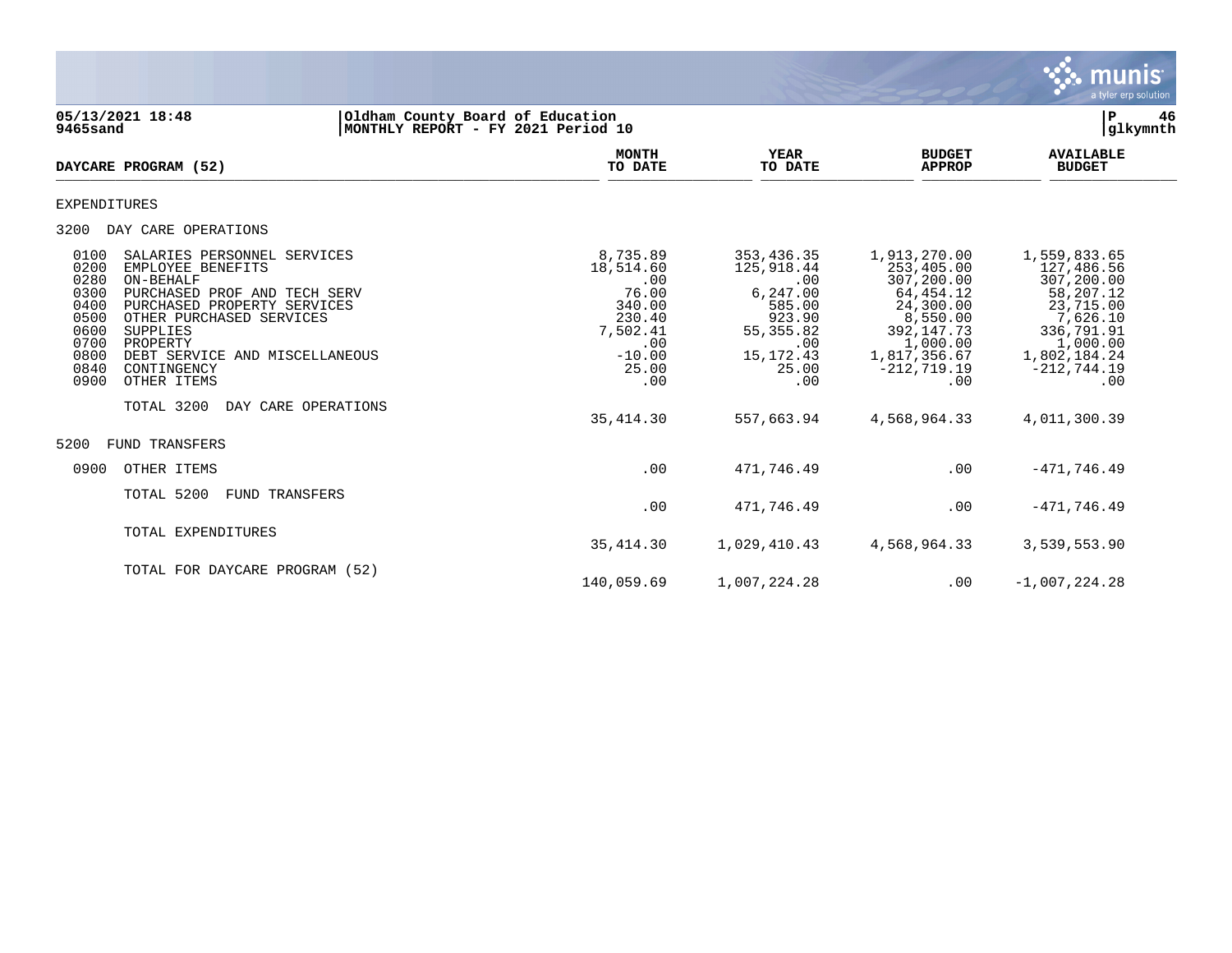|                                       |                                                                        |                         |                        |                                | nıs<br>m<br>a tyler erp solution  |
|---------------------------------------|------------------------------------------------------------------------|-------------------------|------------------------|--------------------------------|-----------------------------------|
| 05/13/2021 18:48<br>9465sand          | Oldham County Board of Education<br>MONTHLY REPORT - FY 2021 Period 10 |                         |                        |                                | P<br>47<br>glkymnth               |
| FIDUCIARY FUNDS - AGENCY FUNDS        |                                                                        | <b>MONTH</b><br>TO DATE | <b>YEAR</b><br>TO DATE | <b>BUDGET</b><br><b>APPROP</b> | <b>AVAILABLE</b><br><b>BUDGET</b> |
| <b>REVENUES</b>                       |                                                                        |                         |                        |                                |                                   |
| 0999 BEGINNING BALANCE                |                                                                        |                         |                        |                                |                                   |
| TOTAL 0999 BEGINNING BALANCE          |                                                                        | .00                     | .00                    | .00                            | .00                               |
| <b>RECEIPTS</b>                       |                                                                        |                         |                        |                                |                                   |
| REVENUE FROM LOCAL SOURCES            |                                                                        |                         |                        |                                |                                   |
| TUITION                               |                                                                        |                         |                        |                                |                                   |
| 1310 TUITION FROM INDIVIDUALS         |                                                                        | .00                     | .00                    | .00                            | .00                               |
| TOTAL TUITION                         |                                                                        | .00                     | .00                    | .00                            | .00                               |
| STUDENT ACTIVITIES                    |                                                                        |                         |                        |                                |                                   |
| 1720 SALES-STUDENT ACTIVITIES         |                                                                        | .00                     | .00                    | .00                            | .00                               |
| TOTAL STUDENT ACTIVITIES              |                                                                        | .00                     | .00                    | .00                            | .00                               |
| TOTAL REVENUE FROM LOCAL SOURCES      |                                                                        | .00                     | .00                    | .00                            | .00                               |
| REVENUE FROM STATE SOURCES            |                                                                        |                         |                        |                                |                                   |
| RESTRICTED                            |                                                                        |                         |                        |                                |                                   |
| 3200 REVENUE-KY MOTORCYCLE PROGRAM    |                                                                        | .00                     | .00                    | .00                            | .00                               |
| TOTAL RESTRICTED                      |                                                                        | .00                     | .00                    | .00                            | .00                               |
| TOTAL REVENUE FROM STATE SOURCES      |                                                                        | .00                     | .00                    | .00                            | .00                               |
| OTHER RECEIPTS                        |                                                                        |                         |                        |                                |                                   |
| SALE OR COMP FOR LOSS OF ASSETS       |                                                                        |                         |                        |                                |                                   |
| 5341 SALE OF EQUIPMENT ETC            |                                                                        | .00                     | .00                    | .00                            | .00                               |
| TOTAL SALE OR COMP FOR LOSS OF ASSETS |                                                                        | .00                     | .00                    | .00                            | .00                               |
| TOTAL OTHER RECEIPTS                  |                                                                        | .00                     | .00                    | .00                            | .00                               |

**The State**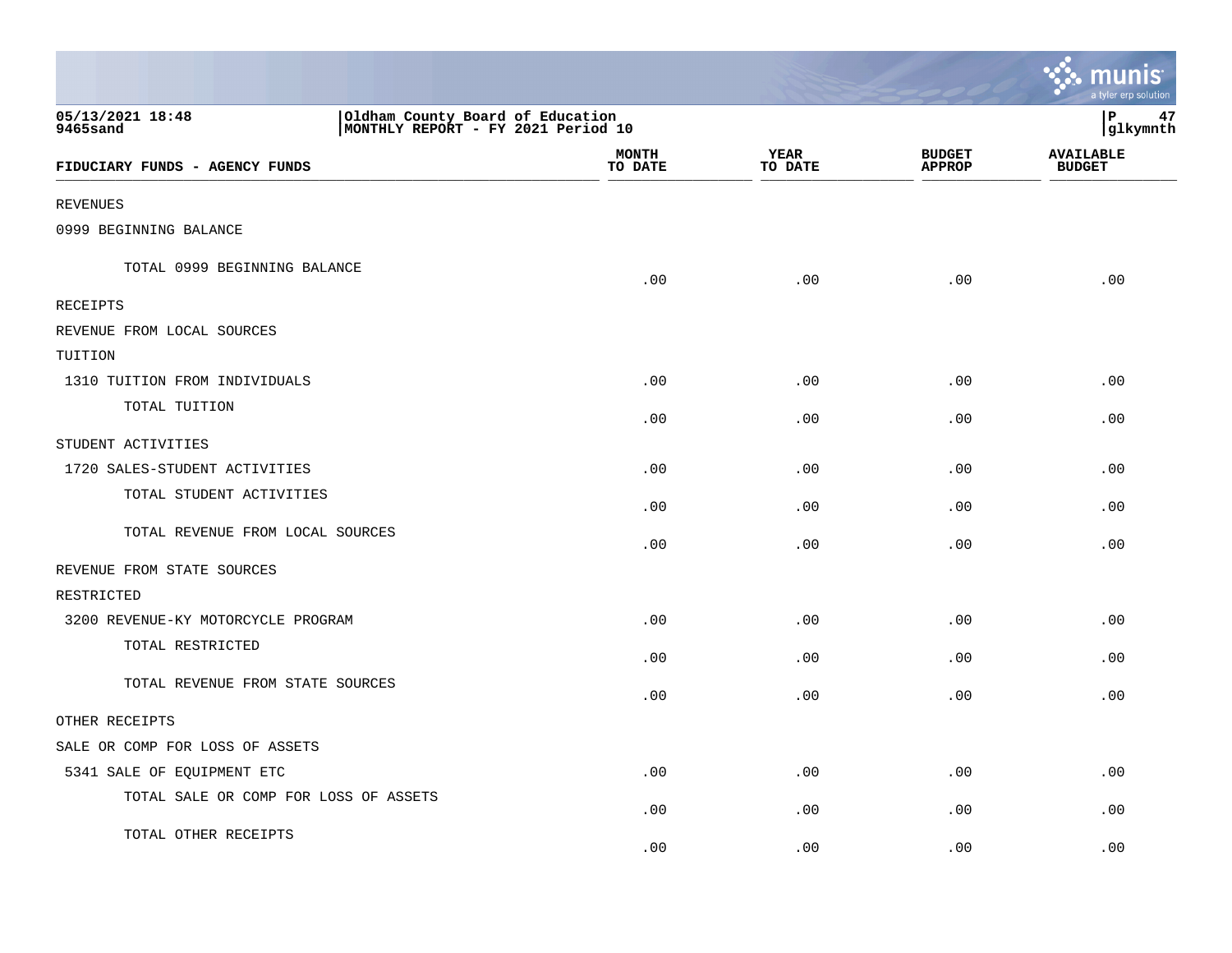|                                |                                                                        |                 |                                | munis<br>a tyler erp solution     |
|--------------------------------|------------------------------------------------------------------------|-----------------|--------------------------------|-----------------------------------|
| 05/13/2021 18:48<br>9465sand   | Oldham County Board of Education<br>MONTHLY REPORT - FY 2021 Period 10 |                 |                                | 48<br>l P<br>glkymnth             |
| FIDUCIARY FUNDS - AGENCY FUNDS | <b>MONTH</b><br>TO DATE                                                | YEAR<br>TO DATE | <b>BUDGET</b><br><b>APPROP</b> | <b>AVAILABLE</b><br><b>BUDGET</b> |
| TOTAL RECEIPTS                 | .00                                                                    | .00             | .00                            | .00                               |
| TOTAL REVENUE                  | .00                                                                    | .00             | .00                            | .00                               |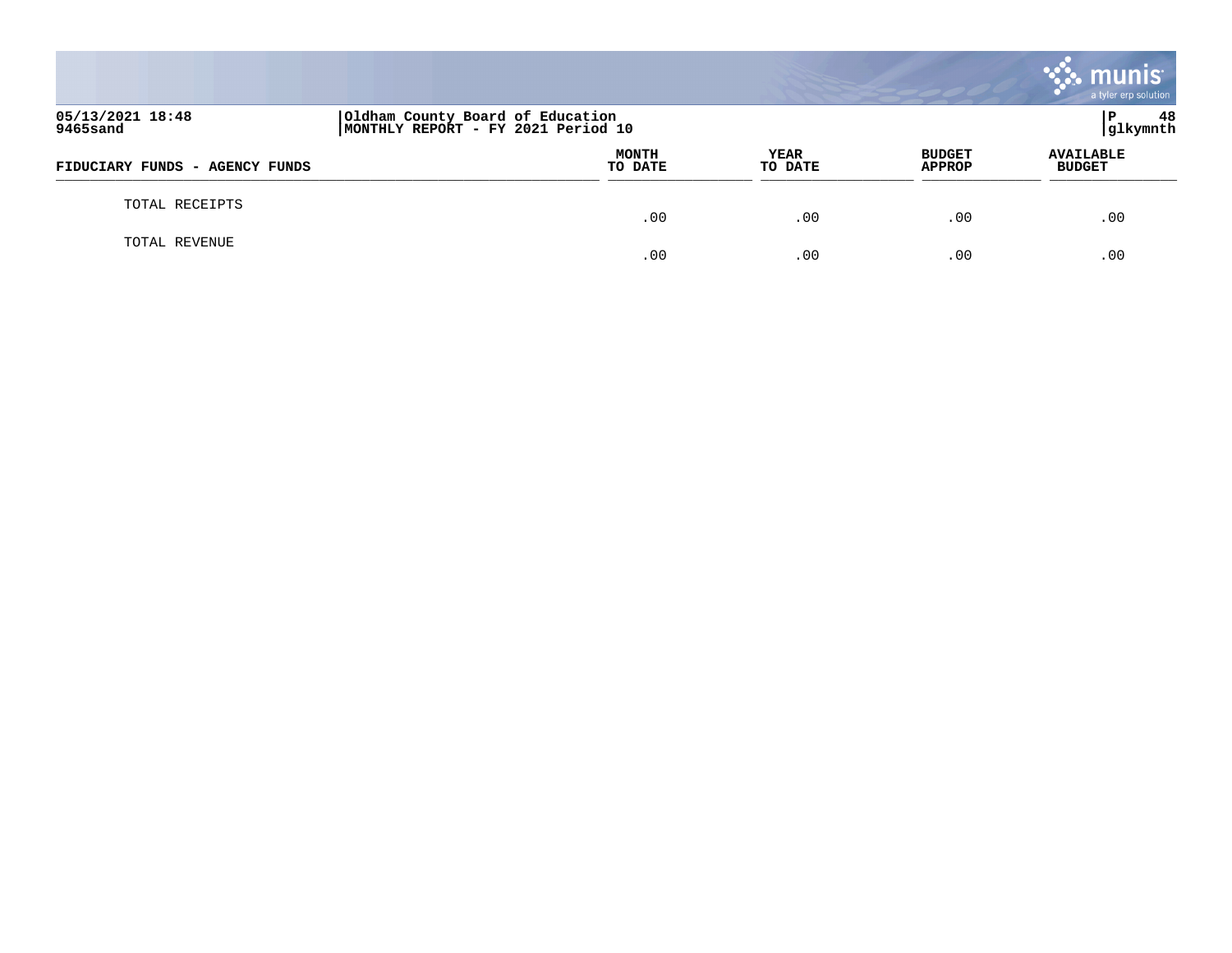

## **05/13/2021 18:48 |Oldham County Board of Education |P 49 9465sand |MONTHLY REPORT - FY 2021 Period 10 |glkymnth**

| FIDUCIARY FUNDS - AGENCY FUNDS                                                                                                                                                    | <b>MONTH</b><br>TO DATE                | <b>YEAR</b><br>TO DATE                 | <b>BUDGET</b><br><b>APPROP</b>         | <b>AVAILABLE</b><br><b>BUDGET</b>      |
|-----------------------------------------------------------------------------------------------------------------------------------------------------------------------------------|----------------------------------------|----------------------------------------|----------------------------------------|----------------------------------------|
| EXPENDITURES                                                                                                                                                                      |                                        |                                        |                                        |                                        |
| INSTRUCTION<br>1000                                                                                                                                                               |                                        |                                        |                                        |                                        |
| 0300<br>PURCHASED PROF AND TECH SERV<br>0500<br>OTHER PURCHASED SERVICES<br>0600<br>SUPPLIES<br>0700<br>PROPERTY<br>0800<br>DEBT SERVICE AND MISCELLANEOUS<br>0840<br>CONTINGENCY | .00<br>.00<br>.00<br>.00<br>.00<br>.00 | .00<br>.00<br>.00<br>.00<br>.00<br>.00 | .00<br>.00<br>.00<br>.00<br>.00<br>.00 | .00<br>.00<br>.00<br>.00<br>.00<br>.00 |
| TOTAL 1000<br>INSTRUCTION                                                                                                                                                         | .00                                    | .00                                    | .00                                    | .00                                    |
| TOTAL EXPENDITURES                                                                                                                                                                | .00                                    | .00                                    | .00                                    | .00                                    |
| TOTAL FOR FIDUCIARY FUNDS - AGENCY FUNDS (60)                                                                                                                                     | .00                                    | .00                                    | .00                                    | .00                                    |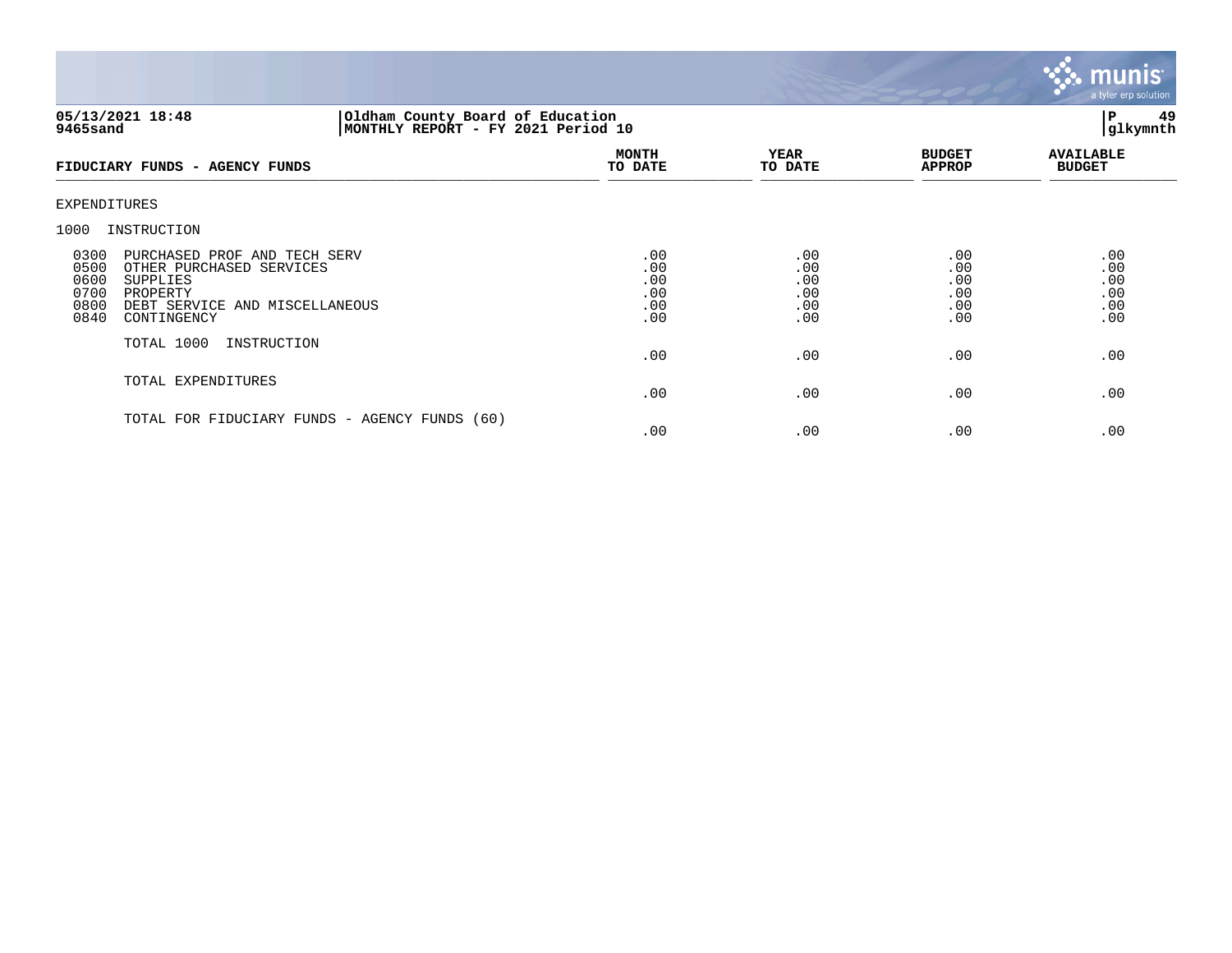|                                                                    |                                                                        |                         |                        |                                | $\mathbf{C}$ munis<br>a tyler erp solution |
|--------------------------------------------------------------------|------------------------------------------------------------------------|-------------------------|------------------------|--------------------------------|--------------------------------------------|
| 05/13/2021 18:48<br>9465sand                                       | Oldham County Board of Education<br>MONTHLY REPORT - FY 2021 Period 10 |                         |                        |                                | l P<br>50<br> glkymnth                     |
| FIDUCIARY - PENS/INVST/PRIVATE                                     |                                                                        | <b>MONTH</b><br>TO DATE | <b>YEAR</b><br>TO DATE | <b>BUDGET</b><br><b>APPROP</b> | <b>AVAILABLE</b><br><b>BUDGET</b>          |
| <b>REVENUES</b>                                                    |                                                                        |                         |                        |                                |                                            |
| 0999 BEGINNING BALANCE                                             |                                                                        |                         |                        |                                |                                            |
| TOTAL 0999 BEGINNING BALANCE                                       |                                                                        | .00                     | 6,553.73               | .00                            | $-6, 553.73$                               |
| <b>RECEIPTS</b>                                                    |                                                                        |                         |                        |                                |                                            |
| REVENUE FROM LOCAL SOURCES                                         |                                                                        |                         |                        |                                |                                            |
| EARNINGS ON INVESTMENTS                                            |                                                                        |                         |                        |                                |                                            |
| 1510 INTEREST ON INVESTMENTS<br>1530 NET INCREASE INVESTT FAIR VAL |                                                                        | .00<br>.00              | 7.18<br>$-7.87$        | .00<br>.00                     | $-7.18$<br>7.87                            |
| TOTAL EARNINGS ON INVESTMENTS                                      |                                                                        | .00                     | $-.69$                 | .00                            | .69                                        |
| OTHER REVENUE FROM LOCAL SOURCES                                   |                                                                        |                         |                        |                                |                                            |
| 1920 CONTRIBUTIONS / DONATIONS                                     |                                                                        | .00                     | .00                    | .00                            | .00                                        |
| TOTAL OTHER REVENUE FROM LOCAL SOURCES                             |                                                                        | .00                     | .00                    | .00                            | .00                                        |
| TOTAL REVENUE FROM LOCAL SOURCES                                   |                                                                        | .00                     | $-.69$                 | .00                            | .69                                        |
| TOTAL RECEIPTS                                                     |                                                                        | .00                     | $-.69$                 | .00                            | .69                                        |
| TOTAL REVENUE                                                      |                                                                        | .00                     | 6,553.04               | .00                            | $-6, 553.04$                               |

 $\sim$   $\sim$   $\sim$   $\sim$   $\sim$   $\sim$   $\sim$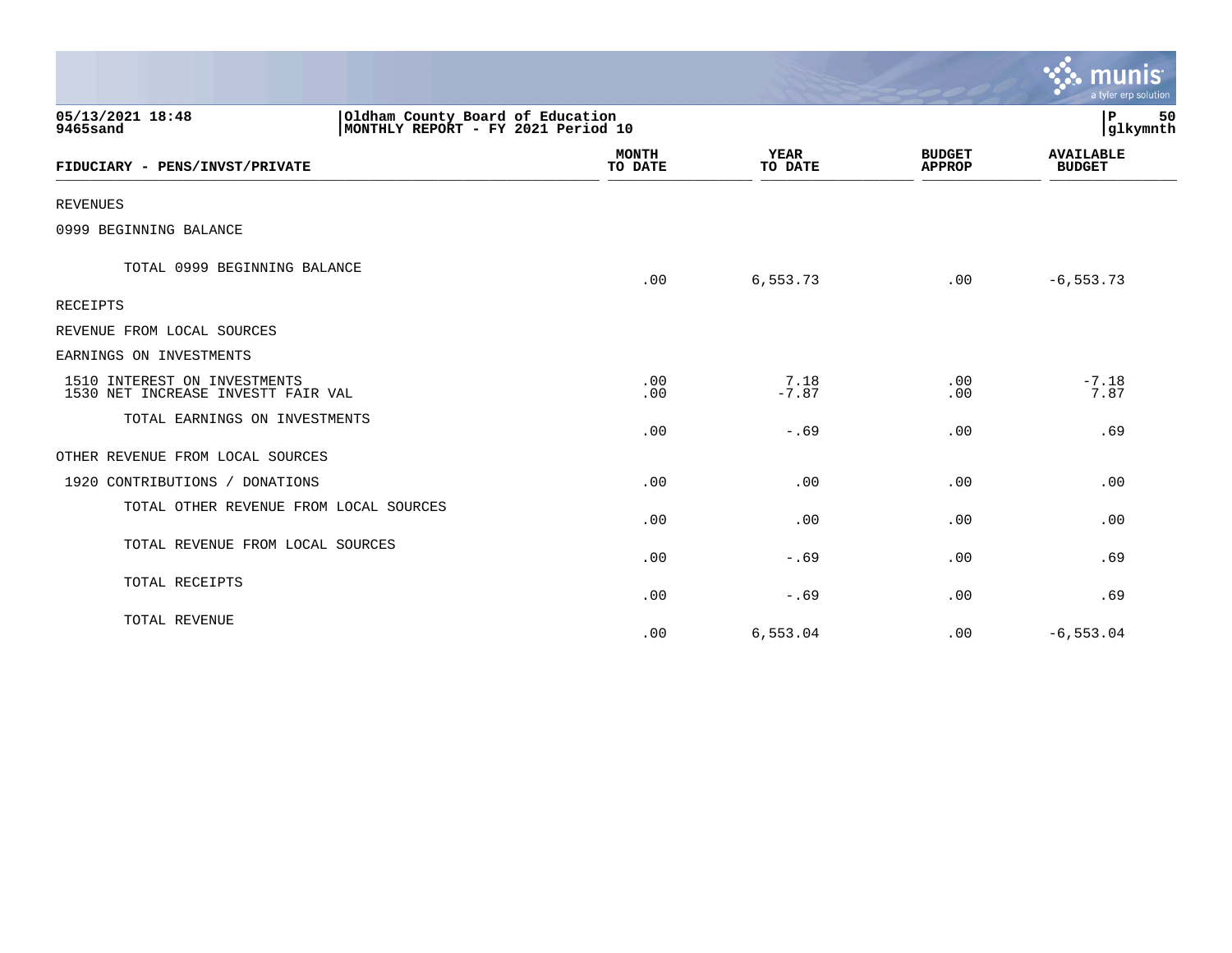

| 05/13/2021 18:48<br>Oldham County Board of Education<br>9465sand<br>MONTHLY REPORT - FY | 2021 Period 10          |                        | 51<br>P<br>glkymnth            |                                   |
|-----------------------------------------------------------------------------------------|-------------------------|------------------------|--------------------------------|-----------------------------------|
| FIDUCIARY - PENS/INVST/PRIVATE                                                          | <b>MONTH</b><br>TO DATE | <b>YEAR</b><br>TO DATE | <b>BUDGET</b><br><b>APPROP</b> | <b>AVAILABLE</b><br><b>BUDGET</b> |
| EXPENDITURES                                                                            |                         |                        |                                |                                   |
| 2500<br>BUSINESS SUPPORT SERVICES                                                       |                         |                        |                                |                                   |
| 0300<br>PURCHASED PROF AND TECH SERV                                                    | .00                     | 121.99                 | .00                            | $-121.99$                         |
| TOTAL 2500<br>BUSINESS SUPPORT SERVICES                                                 | .00                     | 121.99                 | .00                            | $-121.99$                         |
| 3300<br>COMMUNITY SERVICES                                                              |                         |                        |                                |                                   |
| 0600<br>SUPPLIES                                                                        | .00                     | 1,500.00               | .00                            | $-1,500.00$                       |
| TOTAL 3300<br>COMMUNITY SERVICES                                                        | .00                     | 1,500.00               | .00                            | $-1,500.00$                       |
| TOTAL EXPENDITURES                                                                      | .00                     | 1,621.99               | .00                            | $-1,621.99$                       |
| TOTAL FOR FIDUCIARY - PENS/INVST/PRIVATE<br>(7000)                                      | .00                     | 4,931.05               | .00                            | $-4,931.05$                       |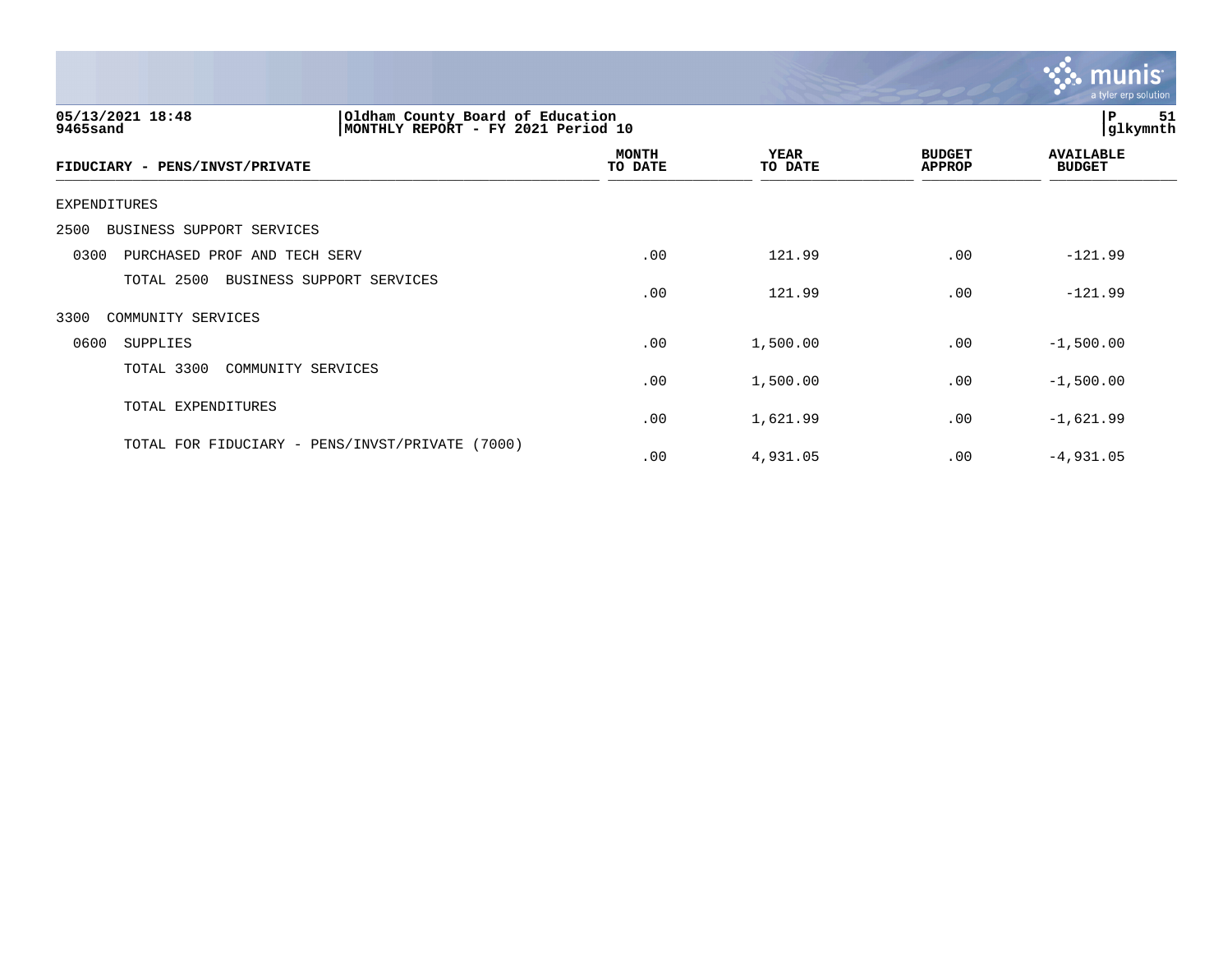|                                                                                                         |                         |                        |                                | <b>munis</b><br>a tyler erp solution |  |
|---------------------------------------------------------------------------------------------------------|-------------------------|------------------------|--------------------------------|--------------------------------------|--|
| Oldham County Board of Education<br> MONTHLY REPORT - FY 2021 Period 10<br>05/13/2021 18:48<br>9465sand |                         |                        |                                | 52<br>P<br>glkymnth                  |  |
| GOVERNMENTAL CAPITAL ASSETS (8                                                                          | <b>MONTH</b><br>TO DATE | <b>YEAR</b><br>TO DATE | <b>BUDGET</b><br><b>APPROP</b> | <b>AVAILABLE</b><br><b>BUDGET</b>    |  |
| <b>REVENUES</b>                                                                                         |                         |                        |                                |                                      |  |
| <b>RECEIPTS</b>                                                                                         |                         |                        |                                |                                      |  |
| OTHER RECEIPTS                                                                                          |                         |                        |                                |                                      |  |
| SALE OR COMP FOR LOSS OF ASSETS                                                                         |                         |                        |                                |                                      |  |
| 5311 SALE OF LAND & IMPROVEMENTS<br>5331 SALE OF BUILDINGS<br>5341 SALE OF EQUIPMENT ETC                | .00<br>.00<br>.00       | .00<br>.00<br>.00      | .00<br>.00<br>.00              | .00<br>.00<br>.00                    |  |
| TOTAL SALE OR COMP FOR LOSS OF ASSETS                                                                   | .00                     | .00                    | .00                            | .00                                  |  |
| TOTAL OTHER RECEIPTS                                                                                    | .00                     | .00                    | .00                            | .00                                  |  |
| TOTAL RECEIPTS                                                                                          | .00                     | .00                    | .00                            | .00                                  |  |
| TOTAL REVENUE                                                                                           | .00                     | .00                    | .00                            | .00                                  |  |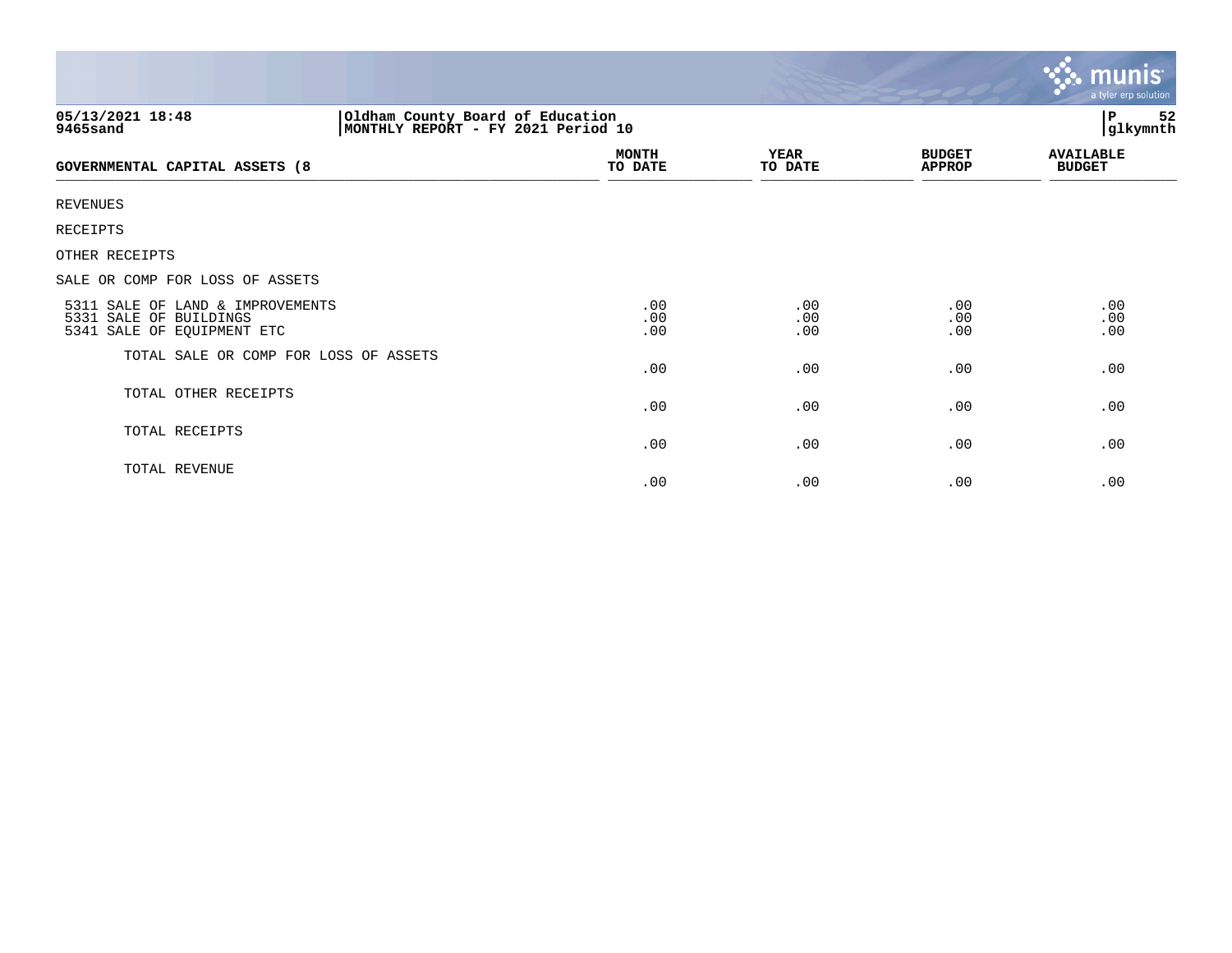|                                                |                                                                        |                 |                                | munis<br>a tyler erp solution     |
|------------------------------------------------|------------------------------------------------------------------------|-----------------|--------------------------------|-----------------------------------|
| 05/13/2021 18:48<br>9465sand                   | Oldham County Board of Education<br>MONTHLY REPORT - FY 2021 Period 10 |                 |                                | lР<br>53<br> glkymnth             |
| GOVERNMENTAL CAPITAL ASSETS (8                 | <b>MONTH</b><br>TO DATE                                                | YEAR<br>TO DATE | <b>BUDGET</b><br><b>APPROP</b> | <b>AVAILABLE</b><br><b>BUDGET</b> |
| <b>EXPENDITURES</b>                            |                                                                        |                 |                                |                                   |
| 1000<br>INSTRUCTION                            |                                                                        |                 |                                |                                   |
| 0700<br>PROPERTY                               | .00                                                                    | 4,630,723.98    | .00                            | $-4,630,723.98$                   |
| TOTAL 1000<br>INSTRUCTION                      | .00                                                                    | 4,630,723.98    | .00                            | $-4,630,723.98$                   |
| 2100<br>STUDENT SUPPORT SERVICES               |                                                                        |                 |                                |                                   |
| 0700<br>PROPERTY                               | .00                                                                    | .00             | .00                            | .00                               |
| TOTAL 2100<br>STUDENT SUPPORT SERVICES         | .00                                                                    | .00             | .00                            | .00                               |
| 2200<br>INSTRUCTIONAL STAFF SUPP SERV          |                                                                        |                 |                                |                                   |
| 0700<br>PROPERTY                               | .00                                                                    | 374.96          | .00                            | $-374.96$                         |
| TOTAL 2200<br>INSTRUCTIONAL STAFF SUPP SERV    | .00                                                                    | 374.96          | .00                            | $-374.96$                         |
| 2300<br>DISTRICT ADMIN SUPPORT                 |                                                                        |                 |                                |                                   |
| 0700 PROPERTY                                  | .00                                                                    | 54,130.61       | .00                            | $-54, 130.61$                     |
| TOTAL 2300<br>DISTRICT ADMIN SUPPORT           | .00                                                                    | 54,130.61       | .00                            | $-54, 130.61$                     |
| 2400<br>SCHOOL ADMIN SUPPORT                   |                                                                        |                 |                                |                                   |
| 0700 PROPERTY                                  | .00                                                                    | 164.25          | .00                            | $-164.25$                         |
| TOTAL 2400<br>SCHOOL ADMIN SUPPORT             | .00                                                                    | 164.25          | .00                            | $-164.25$                         |
| 2500<br>BUSINESS SUPPORT SERVICES              |                                                                        |                 |                                |                                   |
| 0700<br>PROPERTY                               | .00                                                                    | 63.77           | .00                            | $-63.77$                          |
| TOTAL 2500<br>BUSINESS SUPPORT SERVICES        | .00                                                                    | 63.77           | .00                            | $-63.77$                          |
| 2600<br>PLANT OPERATIONS AND MAINTENANCE       |                                                                        |                 |                                |                                   |
| 0700<br>PROPERTY                               | .00                                                                    | 1,467,867.09    | $.00 \,$                       | $-1,467,867.09$                   |
| TOTAL 2600<br>PLANT OPERATIONS AND MAINTENANCE | .00                                                                    | 1,467,867.09    | $.00 \,$                       | $-1,467,867.09$                   |

2700 STUDENT TRANSPORTATION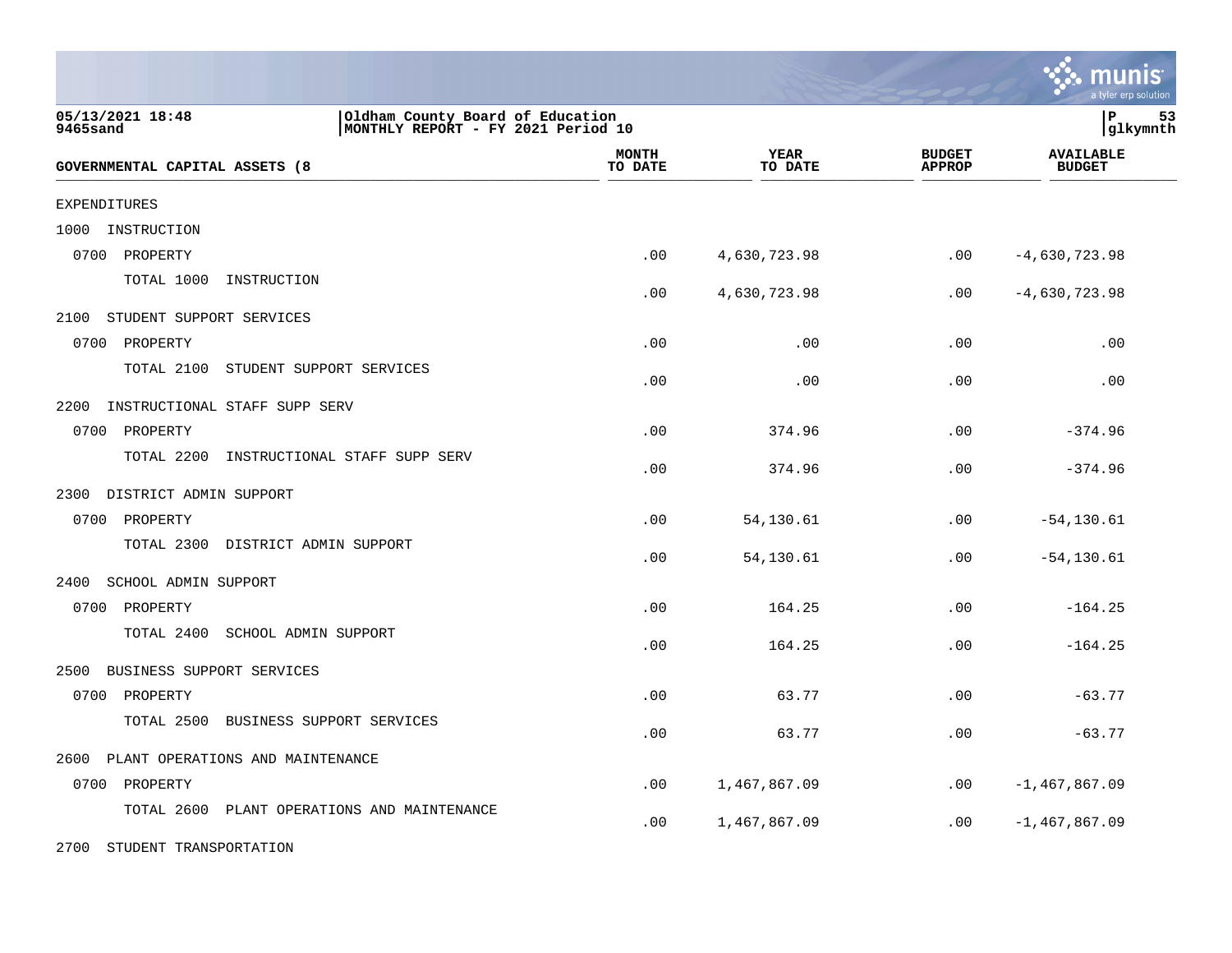

| 05/13/2021 18:48<br>9465sand   | Oldham County Board of Education<br>MONTHLY REPORT - FY 2021 Period 10 |                         |                        |                                |                                   | ΙP.<br>54<br>glkymnth |  |
|--------------------------------|------------------------------------------------------------------------|-------------------------|------------------------|--------------------------------|-----------------------------------|-----------------------|--|
| GOVERNMENTAL CAPITAL ASSETS (8 |                                                                        | <b>MONTH</b><br>TO DATE | <b>YEAR</b><br>TO DATE | <b>BUDGET</b><br><b>APPROP</b> | <b>AVAILABLE</b><br><b>BUDGET</b> |                       |  |
| 0700<br>PROPERTY               |                                                                        | .00                     | 782,844.23             | .00                            | $-782, 844.23$                    |                       |  |
| TOTAL 2700                     | STUDENT TRANSPORTATION                                                 | .00                     | 782,844.23             | .00                            | $-782,844.23$                     |                       |  |
| 3300<br>COMMUNITY SERVICES     |                                                                        |                         |                        |                                |                                   |                       |  |
| 0700<br>PROPERTY               |                                                                        | .00                     | .00                    | .00                            | .00                               |                       |  |
| TOTAL 3300                     | COMMUNITY SERVICES                                                     | .00                     | .00                    | .00                            | .00                               |                       |  |
| TOTAL EXPENDITURES             |                                                                        | .00                     | 6,936,168.89           | .00                            | $-6,936,168.89$                   |                       |  |
|                                | TOTAL FOR GOVERNMENTAL CAPITAL ASSETS (8)                              | .00                     | $-6,936,168.89$        | .00                            | 6,936,168.89                      |                       |  |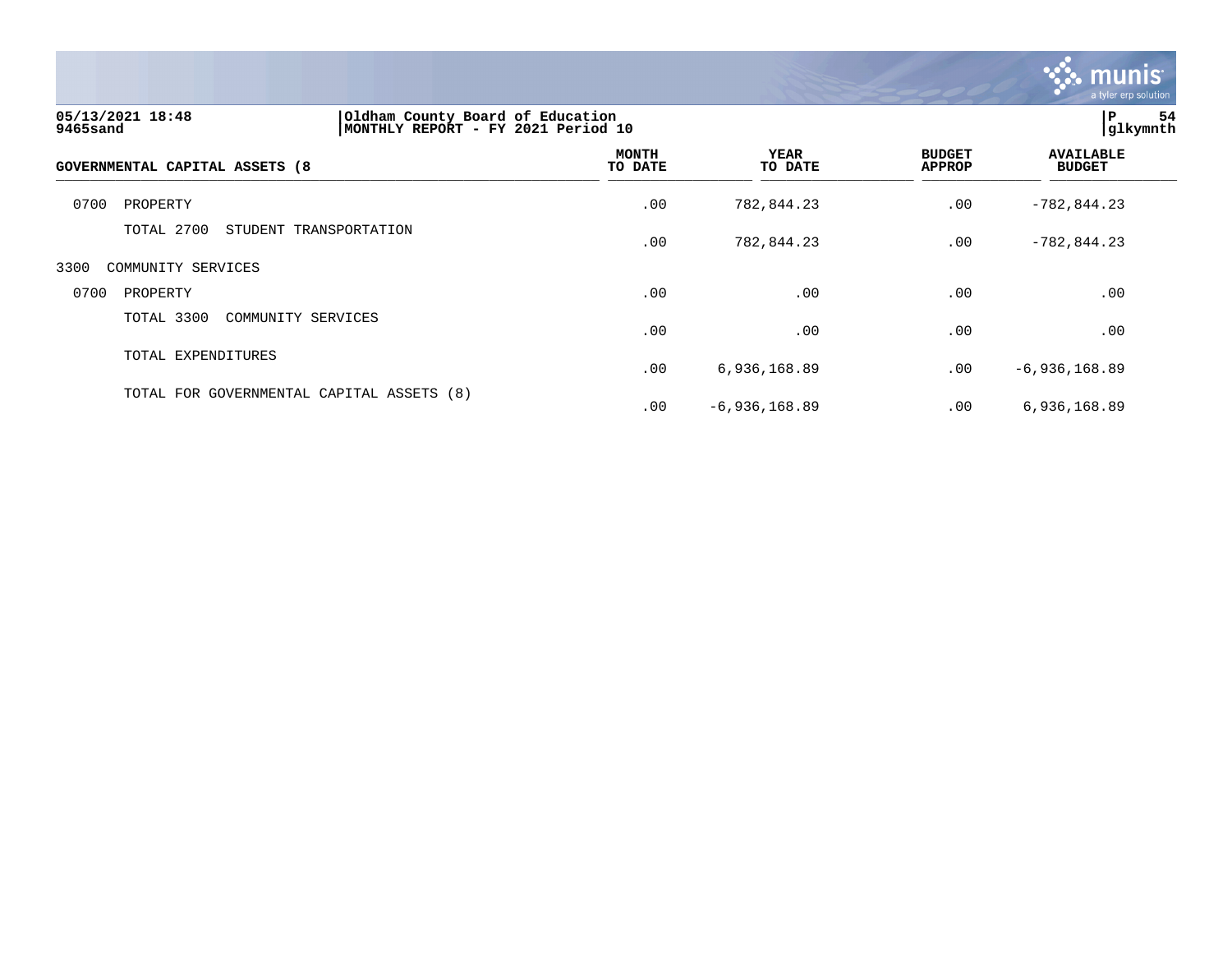|                                                                                                        |                         |                 |                                | munis <sup>.</sup><br>a tyler erp solution |  |
|--------------------------------------------------------------------------------------------------------|-------------------------|-----------------|--------------------------------|--------------------------------------------|--|
| 05/13/2021 18:48<br>Oldham County Board of Education<br>MONTHLY REPORT - FY 2021 Period 10<br>9465sand |                         |                 |                                | 55<br>Р<br>glkymnth                        |  |
| FOOD SERVICE CAPITAL ASSETS (8                                                                         | <b>MONTH</b><br>TO DATE | YEAR<br>TO DATE | <b>BUDGET</b><br><b>APPROP</b> | <b>AVAILABLE</b><br><b>BUDGET</b>          |  |
| <b>REVENUES</b>                                                                                        |                         |                 |                                |                                            |  |
| RECEIPTS                                                                                               |                         |                 |                                |                                            |  |
| REVENUE FROM LOCAL SOURCES                                                                             |                         |                 |                                |                                            |  |
| OTHER REVENUE FROM LOCAL SOURCES                                                                       |                         |                 |                                |                                            |  |
| 1930 GAIN/LOSS SALE ASSET FOOD SERV                                                                    | .00                     | .00             | .00                            | .00                                        |  |
| TOTAL OTHER REVENUE FROM LOCAL SOURCES                                                                 | .00                     | .00             | .00                            | .00                                        |  |
| TOTAL REVENUE FROM LOCAL SOURCES                                                                       | .00                     | .00             | .00                            | .00                                        |  |
| TOTAL RECEIPTS                                                                                         | .00                     | .00             | .00                            | .00                                        |  |
| TOTAL REVENUE                                                                                          | .00                     | .00             | .00                            | .00                                        |  |

the contract of the contract of the contract of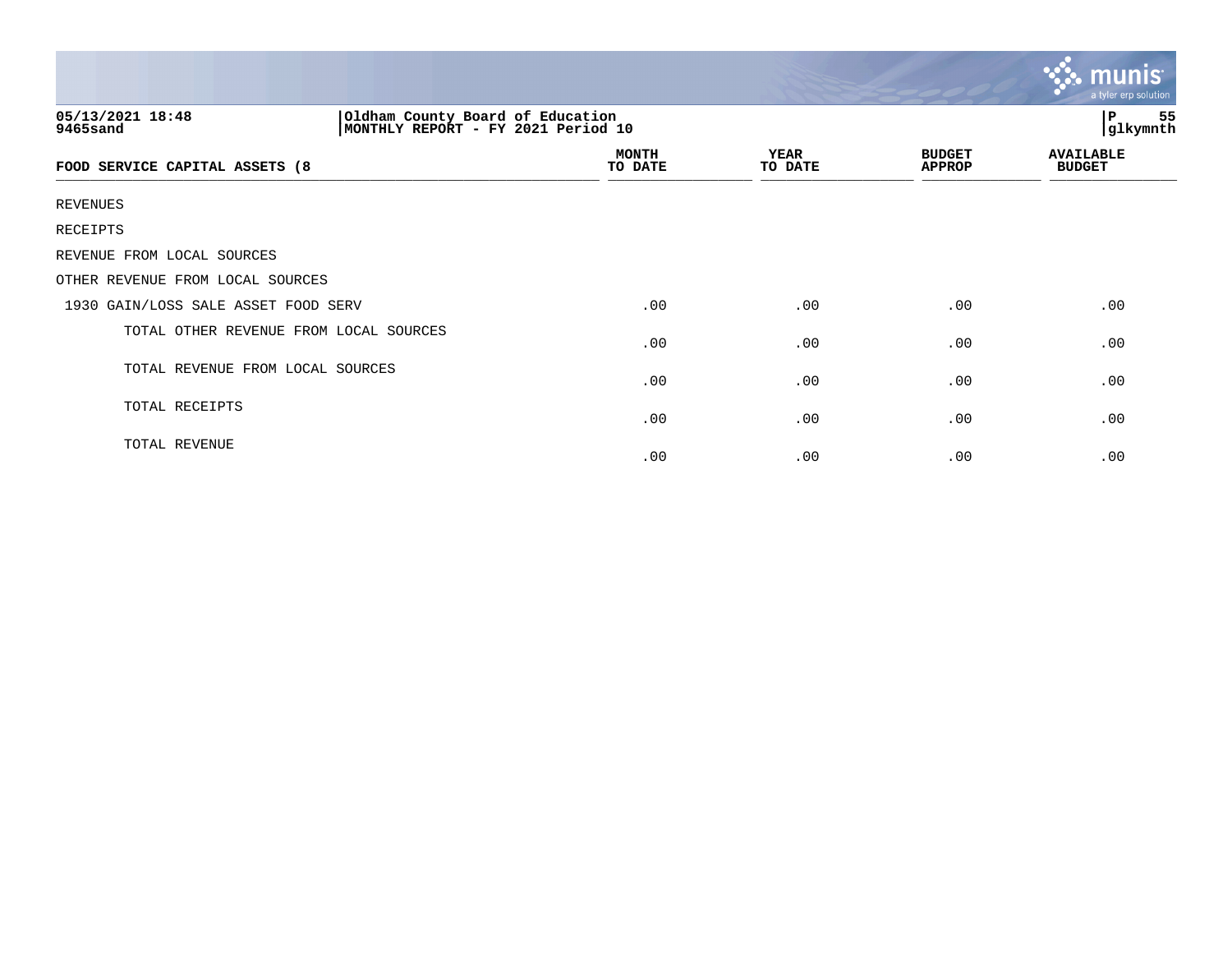|                                            |                                                                        |                        |                                | munis<br>a tyler erp solution     |
|--------------------------------------------|------------------------------------------------------------------------|------------------------|--------------------------------|-----------------------------------|
| 05/13/2021 18:48<br>9465sand               | Oldham County Board of Education<br>MONTHLY REPORT - FY 2021 Period 10 |                        |                                | P 56<br>glkymnth                  |
| FOOD SERVICE CAPITAL ASSETS (8             | <b>MONTH</b><br>TO DATE                                                | <b>YEAR</b><br>TO DATE | <b>BUDGET</b><br><b>APPROP</b> | <b>AVAILABLE</b><br><b>BUDGET</b> |
| EXPENDITURES                               |                                                                        |                        |                                |                                   |
| 3100<br>FOOD SERVICE OPERATION             |                                                                        |                        |                                |                                   |
| 0700<br>PROPERTY                           | .00                                                                    | 137,295.44             | .00                            | $-137, 295.44$                    |
| TOTAL 3100<br>FOOD SERVICE OPERATION       | .00                                                                    | 137,295.44             | .00                            | $-137, 295.44$                    |
| TOTAL EXPENDITURES                         | .00                                                                    | 137,295.44             | .00                            | $-137, 295.44$                    |
| TOTAL FOR FOOD SERVICE CAPITAL ASSETS (81) | .00                                                                    | $-137, 295.44$         | .00                            | 137, 295.44                       |